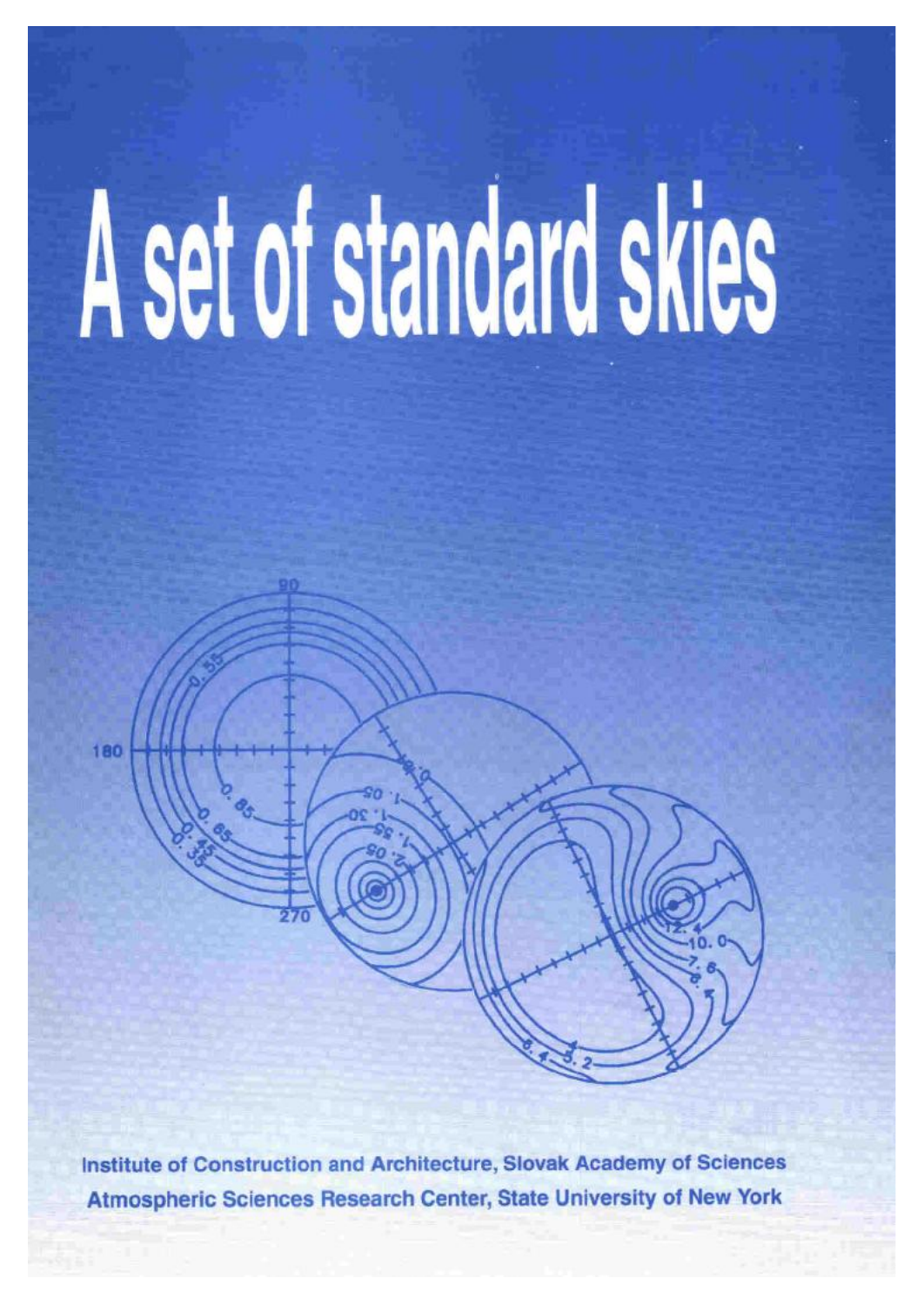This booklet contains the main research results of the U.S. - Slovak grant project sponsored by the U.S. - Slovak Science and Technology Joint Fund in cooperation with Department of Energy and Ministry of Education under Project Number 92 052.

The publication was issued with support of the Agency for International Science and Technology Cooperation, Bratislava, Slovakia.

Published by Polygrafia SAV, Bratislava, June 1998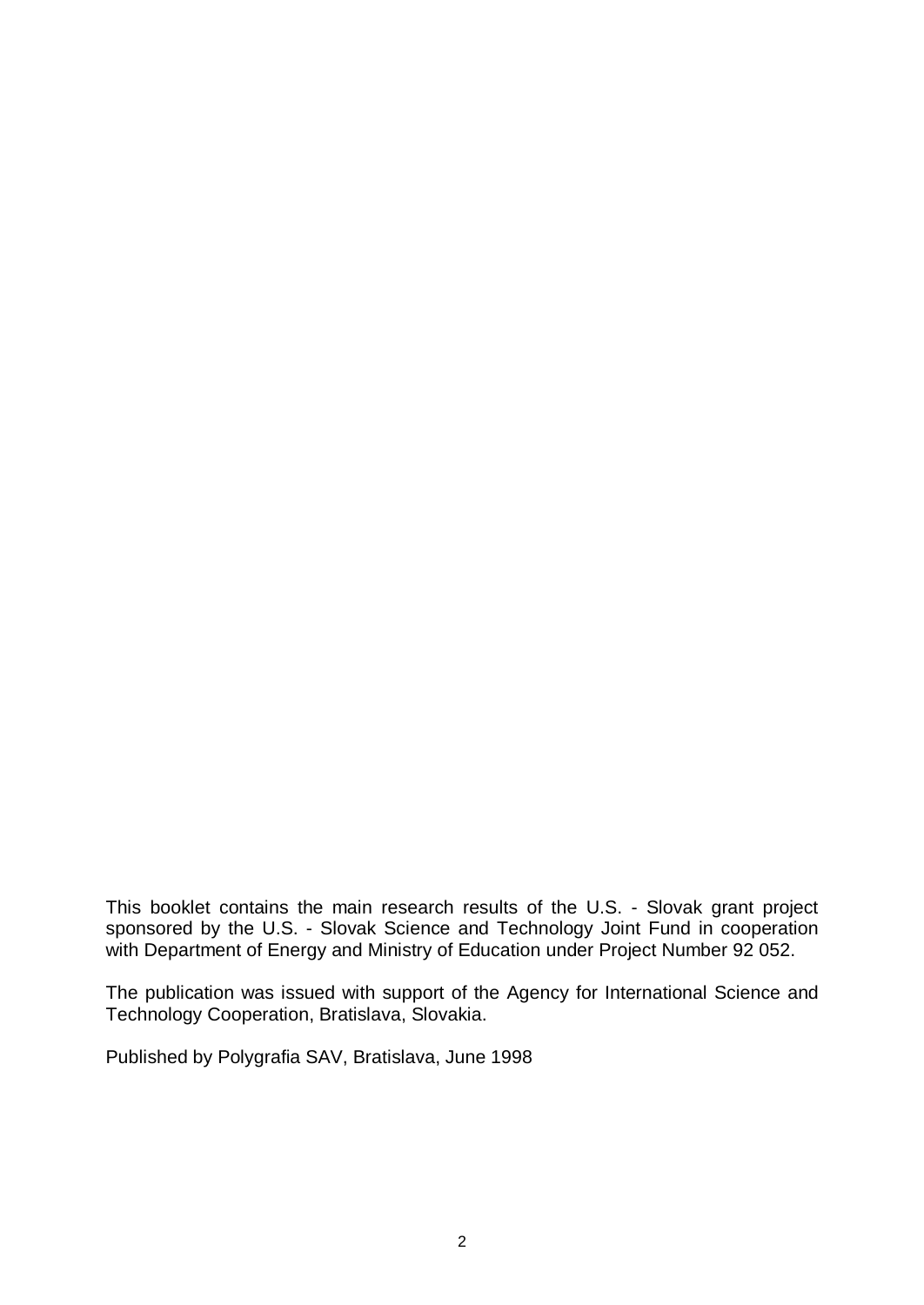American - Slovak grant project US - SK 92 052:

# **A set of standard skies**

#### **characterizing daylight conditions for computer and energy conscious design**

### *FINAL REPORT*

Slovak Principal Investigator : **Richard Kittler, D.Sc., Ph.D.** 

Researcher : **Stanislav Darula, Ph.D.** 

**Institute of Construction and Architecture, Slovak Academy of Sciences, Bratislava 842 20, Slovakia** 

and

U.S. Counterpart Scientist : **Richard Perez, Ph.D.** 

**Atmospheric Sciences Research Center, State University of New York, Albany, NY 12205, U.S.A.** 

Project start date : 1st July 1994 Project end date : 30th June 1998

1 9 9 8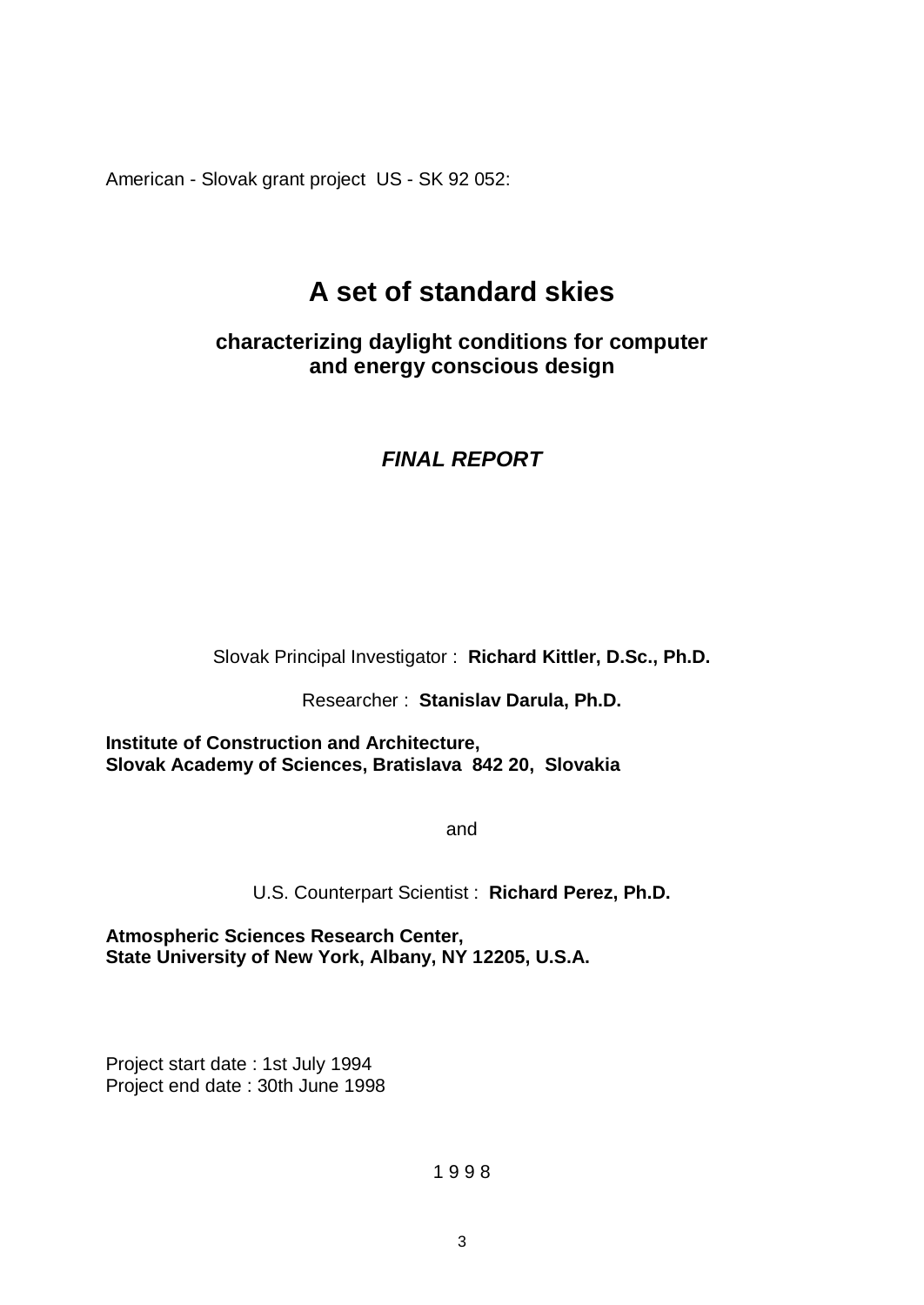#### *Abstract:* **A set of standard skies characterising daylight conditions**

#### **for computer and energy conscious design**

The original project specification has mentioned at least three main purpose-conscious concepts justifying the task to develop a new set of sky standards:

- the discrepancies and absence of standards to characterise unsteady-state daylight climates and solar energy use in buildings with respect to new measured data recorded under the CIE IDM Programme,

- the need of linking the whole spectrum of skies between the already standardised CIE Overcast and CIE Clear Skies covering the real conditions, frequency of occurrence as well as absolute levels,

- the trend to evaluate and accept also cloudy and partly cloudy sky models which were seldom specified due to the complete absence of parametrisartion and measured sky luminance distributions.

In this respect sky luminance distribution data containing more than hundred selected cases scanned in Berkeley, CA, Tokyo and Sydney were analysed, tested and compared. New analysis methods for deriving the scattering indicatrix and sky gradation functions were applied. The influence of solar altitude, turbidity, luminance and illuminance parameters as well as typical most frequent daylight conditions were specified and their functional relations modelled.

Furthermore a new set of empirical formulae to predetermine zenith luminance and sky illuminance was developed to facilitate the use of new sky standards not only in relative terms but also using the resulting absolute levels. Utilising selected clusters representing minute data gathered at Bratislava IDMP station during two years 1995 and 1996 general formulae for zenith luminance (Lz) and horizontal diffuse illuminance (Dv) were found as well as a set of suitable parameters by computer best fit programs with a high accuracy in Lz/Dv approximation. Thus modelled exterior daylight conditions are predictable under all fifteen standard skies and arbitrary solar altitude that can be used for various design purposes or expert comparisons and evaluations. While the ideal standards cover the whole range of expected/normal skies defined by their Lz/Dv ratios their arbitrary ´brightness´ level corresponds to the cluster spread expressed by the ratio Dv/Ev, i.e. the sky illuminance at ground level normalised by its simultaneous extraterrestrial level (Ev). This placing within the Dv/Ev cluster is caused mainly by cloudiness and atmospheric turbidity but it is also influenced especially under homogeneous and clear conditions by the presence, filtering or absence of sunlight associated with a particular sky standard and the luminous turbidity in the direction of sun beams (Tv). Thus the simultaneous direct, horizontal solar illuminance (Pv) in absolute or ratio form (Pv/Ev) can be determined.

On such base a new generation of sky standards was defined forming a model sky set applicable in various aspects of energy conscious window design, for daylight calculation methods and computer programs as well as for visual comfort and glare evaluations.

Considering these possibilities of using a new set of standard skies a more realistic method to model daylight is available for all future energy optimisation studies as well as in their environmental and economic consequences. Long term approximations of yearly daylight changes and variations can be simulated in relation to local sunshine duration data. Even better modelling can be achieved when minute measurements at a near IDMP general station can be studied by the help of cluster analysis documented in this Final Report. These advantages of a new generation of sky types can be appreciated by designers during the first stages of the design process when several possible project solutions of window and daylight arrangements or more alternatives have to be compared and evaluated under the same local exterior conditions and universally accepted standards.

The adoption of a new generation of sky standards will enable a more accurate prediction of daylight climate with its particular character in specific climate zones or locations as well as a better simulation of illuminance changes to calculate energy savings in daylit buildings. For a more realistic model of daylighting dimming systems the Lz/Dv ratio seems to provide a base of the photosensor evaluation and a useful parameter for the computer driven simulation and regulation system. It is also quite important to implement a new system of comparative sky luminance and direct solar illuminance values linked to sky/diffuse illuminance levels for the computer simulation of the daylight performance in interiors. Thus a better insight into the prediction of interior daylighting using either traditional or advanced daylight systems during the design stage predetermine higher quality results in environmental comfort, health and ergonomic conditions in building interiors world-wide.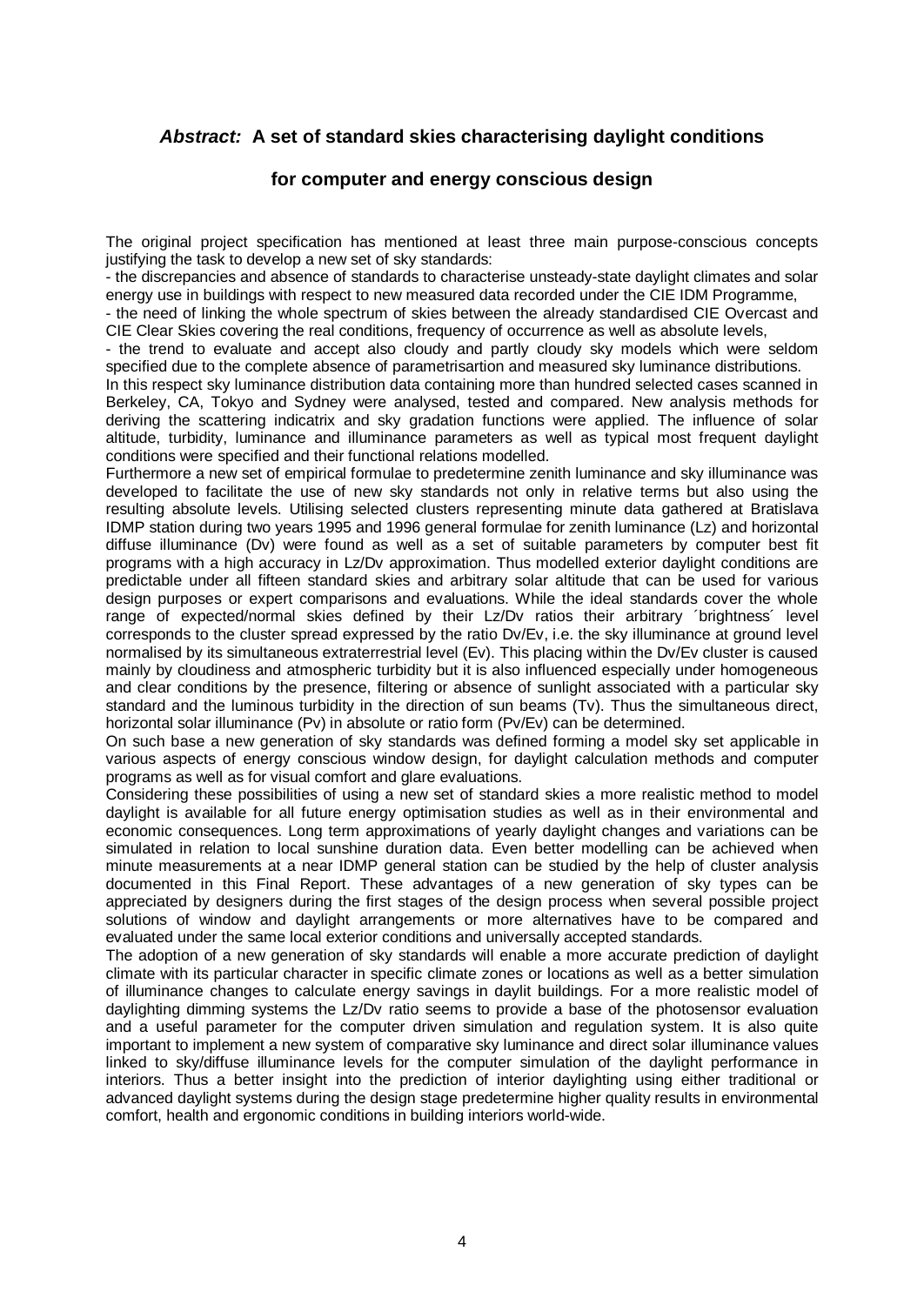#### *Introduction:* **History and development of sky standards**

Ever since the first photometric concepts had to characterise light sources, under everyday experience several different types were considered:

- sunlight as propagation of parallel beams with a strong directional effect on illuminated objects,

- skylight as a multidirectionally diffuse and large area illuminant,

- candle-light and later incandescent bulb light representing artificial point sources in closer vicinity from illuminated surfaces,

- reflected light from various surfaces usually diffuse in nature.

The coexistence of sunlight and skylight as well as their quantitative and qualitative mixtures and changes were taken as natural but in theoretical studies had to be simplified, modelled by abstraction and separation as demonstrated by the different development and assumptions in the theory of daylight and insolation of interiors.

So since the publication of Photometria by Lambert, 1760 all calculation methods were derived from his principle given in par. 166, i.e. "all calculation methods are based on the assumption that the surface of the light source is of uniform (same) luminance... If this is not the case it has to be specified how luminance is changing and the influence of every element has to be multiplied by its luminance and then using the integration throughout the whole surface or its part the resulting illuminance is to be calculated".

Although the uniform unity luminance of the sky hemisphere was considered a basic prerequisite and dogmatic assumption of all daylight calculations and graphical means for a long time no proof was give whether it is only and abstract constant fiction or also a really existing case. Now after analysing the bright overcast sky scans it is evident that there are unique situations of ideal uniformity and absolutely diffuse scattering especially in dense fog when the gradation and indicatrix changes and influences are reduced to minimum and can be taken as constant. Furthermore such unity skies can represent an ideal mean skies linking the decreasing gradation tendency of overcast and the increasing gradation of clear skies respectively. Thus defining the new generation of sky standards it must not be forgotten to incorporate into the new set also the most abstract unity sky on which the whole knowledge of theoretical photometry is still based.

Of course, Lambert could not have guessed that it would take more than 235 years until the Overcast Sky with a simple cosine gradation was adopted by CIE, 1955 as a standard. It is true that quite many measured luminance distributions on overcast skies by Schramm, 1901, Kähler, 1908 or Kimball and Hand, 1921 have noted a gradual luminance decrease from zenith to horizon in ratios 1:0.5 to 1:0.3, but only after the influential paper by Moon and Spencer, 1942 and final tests by Hopkinson, 1954 decided the CIE move.

In contrary for clear skies the gradation 1:3.65 and larger was considered already by Pokrowski, 1929 modelled by an exponential function while another exponential relation was recommended by Krat, 1943 to simulate the scattering indicatrix. Boldyrev, 1935 expressed the clear sky luminance pattern via tabulated values resembling gradation and indicatrix influences. These ideas were later used by Kittler, 1967 for the CIE recommendation to standardise the CIE, 1973 Clear Sky.

Since 1987 a special CIE Technical Committee TC 3-15 "Standardisation on intermediate sky luminances" was established "to determine sky luminance distributions characteristic of intermediate skies between the two already standardised clear and overcast sky distributions" which was renamed in 1995 to "Sky luminance models" with the same terms of reference.

Although no considerable progress was achieved in this committee in the mean time several different approaches and concepts were published defining sky luminance patterns under various intermediate conditions:

- a simulation of a single intermediate or mean sky was suggested by several authors, e.g. by Littlefair, 1981, Pierpoint, 1983, Nakamura and Oki, 1983, Nakamura, Oki and Hayashi, 1985, Nakamura, et al., 1986 or Matsuura and Iwata, 1990,

- the simplest set of linked five sky standards was proposed by Perraudeau, 1988,

- a functional model of all existing homogeneous skies based on the influence of luminous turbidity Tv on the diffusion indicatrix (Kittler, 1985) was suggested by Kittler, 1986,

- the so called all-weather models were derived from measured sky scans and are based on a complex system of parameters (Perez, Seals and Michalsky, 1993) or recently by Igawa et al., 1997,

- even more complicated simulation procedures are prescribed for the modelling of real skies with random cloud patterns by Perez, Seals, Michalsky and Ineichen, 1993.

Thus a variety of models is available for the standardisation purposes and was tested in comparison to various measured data already by Perez et al., 1992, Ineichen et al., 1994 or Littlefair, 1994.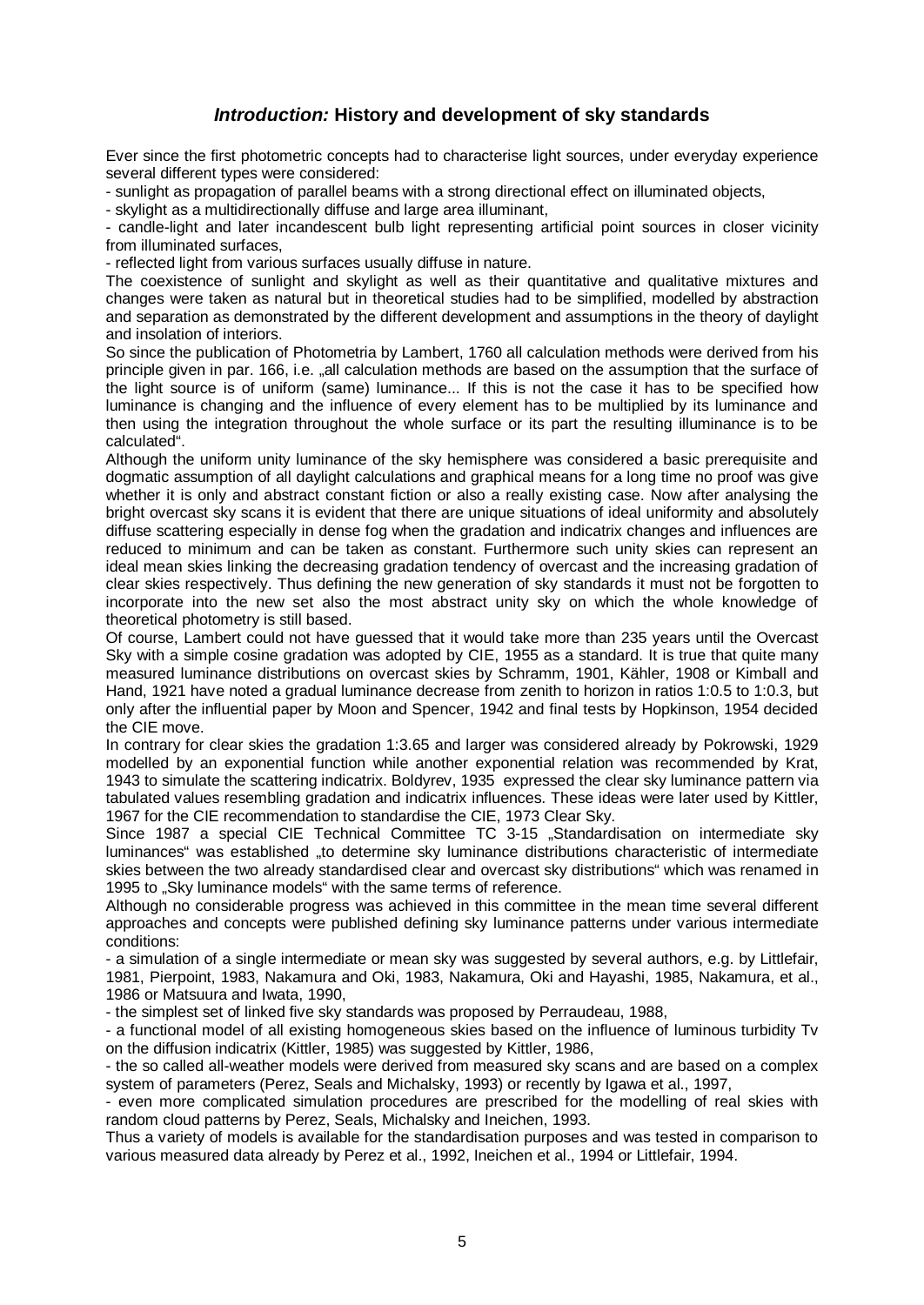#### *Reasons:* **Why are sky standards necessary**

In building investment procedures and architectural design practice the daylight predictions and calculations are the basic prerequisites to predetermine the design consequences or to create an agreeable visual environment in interiors. Due to this aim during the first stages of the design process a series of decisions has to be made oriented towards the evaluation of the best alternative solution. If alternative designs or already realised solutions (i.e. daylight systems) have to be compared, equivalent exterior conditions have to be assumed or standardised. Even more strict is this requirement in judicable cases and for hygienic checks where a precise norm and comparability is essential for the verdict as basic rules and standards are expressing the physiologic and ergonomic needs of man influencing his health and visual performance on a certain level of civilisation.

Comparative conditions for daylight predictions were established in various international or national standards (e.g. ISO-CIE standards, German DIN or STN-Slovak Technology Norms) and codes of practice by professional organisations (e.g. IESNA recommendations in U.S.A or CIBSE codes in U.K.). In the current daylight theory, calculation methods, and graphical design means/protractors, the sky as a large area source was already standardised by its relative luminance either of uniform unity value over the whole sky hemisphere or by its gradation 1:1/3 (zenith:horizon) expected under an overcast sky. Such simple standard skies have been used for window/skylight designing purposes and comparisons world-wide although these do not correspond somewhere with frequent real conditions. Nowadays, due to new requirements these standards are not sufficient for the comparison of visual environments/comfort, glare or energy performance/trade-off as a constant steady state does not represent the reality and actual daily or seasonal daylight changes. The dynamic variations of insolation conditions due to moving solar position, cloudiness or atmospheric turbidity together with changing sky luminance patterns vary in daytime periods as well as in various climates. The problem is even more complicated by the fact that windows in vertical house fronts and skylights on roofs are arbitrarily orientated, sloped and obstructed/shaded, thus exposed to sky and sun effects directionally at varying inclination/solid angles respectively.

However, although exterior conditions seem to be varied in the same patterns world-wide, in different climate zones and due to various evaluation purposes several sky states have to be chosen and recommended as critical. For the detail allocation of a particular standard to a certain evaluation aim are needed further local long-term data information as well as further studies of purpose-orientated critical situations. Anyhow, a preliminary set of standard skies covering a wide occurrence range would mean a considerable step forward in the trial of modelling unsteady daylight conditions. At the same time with the sky standardisation in relative luminance terms has to be determined also the relative definition of sunlight (i.e. direct solar illuminance under various turbidity and cloudiness conditions) with the possibility of linking relative and absolute values.

Keeping in mind this vast field of necessary future research imposed by practical needs of an energyefficient and visually friendly building design, the following particular problems are treated within this report:

- with the aim to define the basic modelling capabilities of simulating the scattering and gradation influences in typical sky states, reliable and complex sky scan and complimentary data were gathered and analysed,

- a world-wide comparability and mutual proportion of sunlight and skylight under the same turbidity conditions were tested,

- a trial to detect basic parameters characterising sky luminance patterns and skylight illuminance levels under various solar position and relative beam presence was made,

- to find out the significance/importance of different sky types, their range and frequency of occurrence in relation to insolation conditions, seasonal or weather changes were analysed and sorted out the regularly recorded minute data in a long period of four years,

- general and abstractly modelled sky standards derived from ideal scan measured cases were formed by the combination of characteristic exponential gradation and indicatrix functions,

- the basic set of sky standards should incorporate the current already used standards and should be capable to represent a continuos spectrum/range of sky patterns linking the overcast and clear skies.

Using abstract and relevant sky standards with additional information and occurrence frequency data, a world-wide simulation of long-term averages can be recommended which can enable cross-checks and comparison studies of the life-span energy-efficiency of buildings or their various design alternatives. Due to the current computer capabilities the extreme simplification of sky luminance distribution is not any more necessary because illuminance calculations can use very precise summation/integration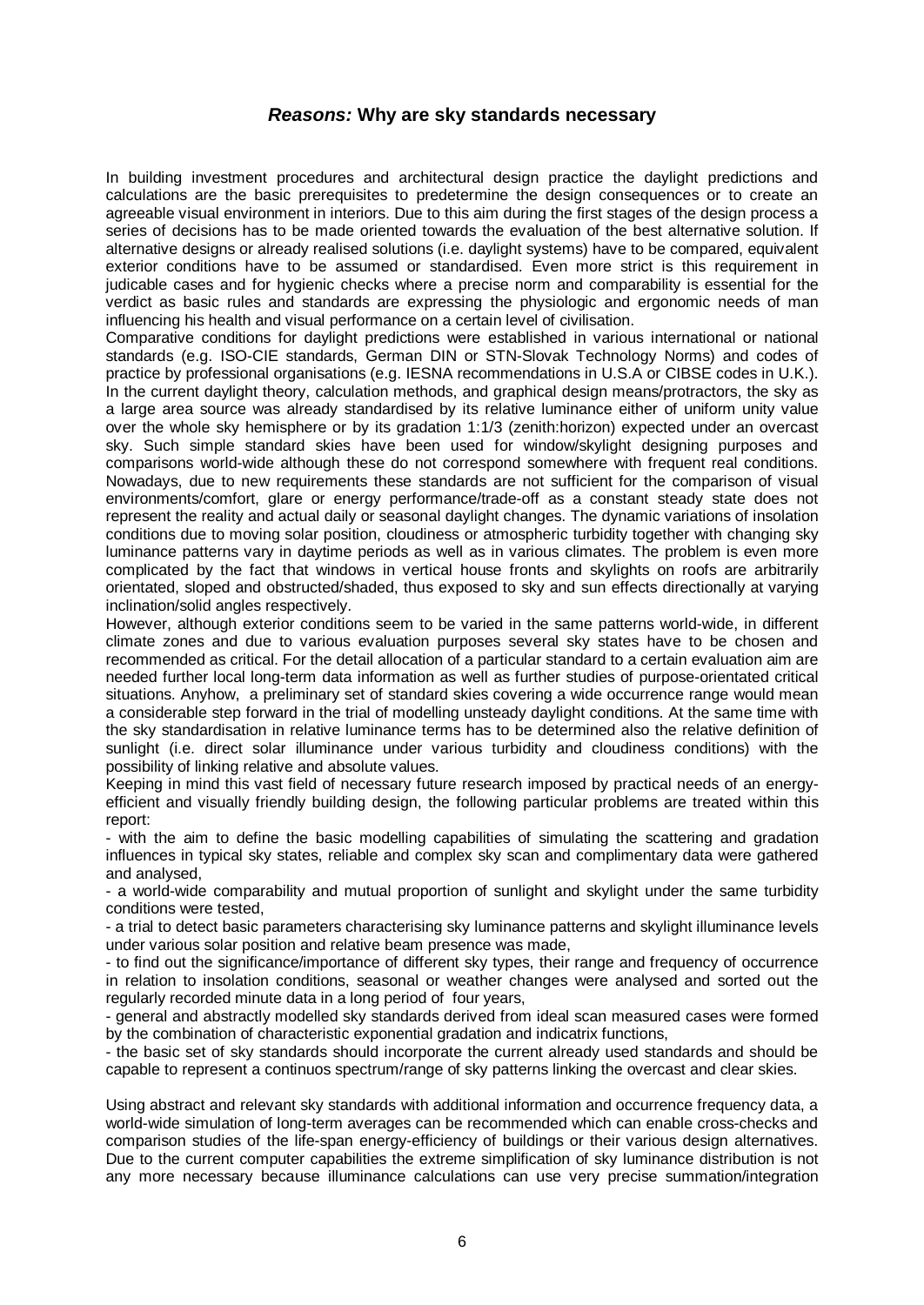procedures within any solid angle of arbitrary apertures even though mathematically complex modelling is inevitable. So, the most complicated analysis and computer programs as well as research solutions and tests can be left "behind the scene", the practical results and guidelines can be disseminated in quite simple terms.

#### *Methods:* **Analysis and partial results concerning sky classification and identification of sky types with their relevant parametrisation documented in the Appendices**

The set of standard skies is based on a thorough analysis of selected luminance scans measured in Berkeley during 1985-6 supplemented by data from scans recorded in Tokyo and Sydney during 1992. All these luminance patterns were associated with simultaneously measured illuminance data which enabled additional analysis using different parametrisations. Thus a cross-check with parametrised oneminute data collected during 1994-1996 in Bratislava was possible to study the frequency of occurrence with comparison to American data recorded during 1985-1986 at Berkeley, Cal. and during 1993-1995 at Albany, NY.

Due to the project aim the selection priority was orientated towards homogeneous states and close to steady conditions when the purest interconnections and influences could be detected and modelled to simulate typical sky patterns. In this respect the first selection from the 16000 Berkeley all-sky scans (gathered by LBL, 1988 between June 1985 and December 1986) was done by the American partner Dr. Richard Perez. Because the analysing processes were quite tedious and elaborate with several computer programs to be used, the decision was made to restrict the number of selected cases to 90- 100, then supplemented and compared with several similar newer cases from Tokyo (Igawa, 1992) and Sydney (Hayman, 1992). To identify possible irregularities and review the overall luminance distribution in first place, a computer program was developed to draw all complete sky patterns evaluating measured scan data. Two examples of this sort are in Figure 1 and 2, in the former visualising a relatively regular pattern except for a small cloud patch, while the latter represents a cloudy sky with many irregularities. Then two different computer programs were utilised for the analysis of the gradation and relative indicatrix tendencies from the sky scan data after Kittler, 1993. So in Appendix A all selected Berkeley scans were analysed and compared to current sky standards (CIE, 1994) and to



Fig. 1. Rough isoline graph representing the measured Berkeley case 220/85



Fig. 2. Rough isoline graph representing the measured Berkeley case 201/85

some additional gradation and indicatrix functions as shown in Appendix A on Figure 0.

Then the Dv/Ev cluster position of all Berkeley cases was tested and shown in a set of P-G-D diagrams for actual 5° solar altitude steps with a simultaneous check of all three measured components in Appendix B on Fig. 3-13. To document the Dv/Ev clusters formed during longer measurement periods, various Bratislava, Albany and Berkeley data were analysed and are presented in Appendix B on 54 tables with their occurrence frequency, which was calculated by a special sorting computer program developed for this purpose.

As each scan represents only a singular momentary state, the expectancy of its time stability or repetition with the identification of changes or steadiness was studied in respect to Lz/Dv parameters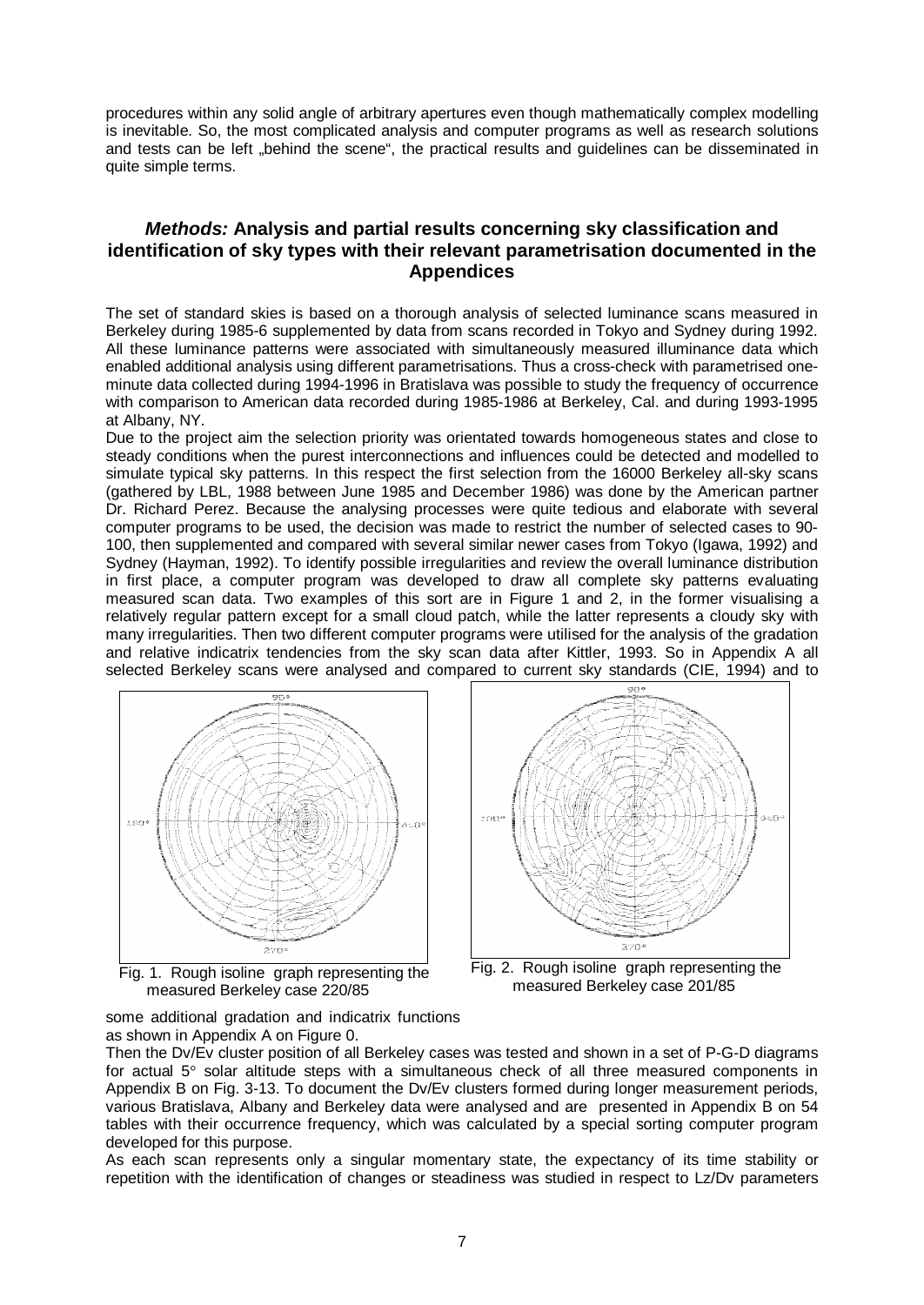and examples in Appendix C are shown using Bratislava one-minute data. At the same time long-term, one or three year data were used to verify the coexistence and interdependence of Tv, Pv/Ev Lz/Dv and Dv/Ev clusters in Appendix D. Thus specific sky types were selected and documented by ideal cases and were summarised in the following appendices:

Appendix E contains examples of dense overcast, i.e. dark sky patterns,

Appendix F specifies bright overcast skies,

Appendix G tries to document bright cloudy cases,

Appendix H is demonstrating clear sky patterns with examples of different indicatrices and gradations.

After the documentation of these typical sky cases, their characteristic indicatrix and gradation courses as well as their parametrisation all was set to define a set of standards. Choosing an ideal set of six gradation and six indicatrix functions respectively, an optimal set of fifteen sky standards was established using their most important combinations. Following a regular and fluent coverage of the Lz/Dv range of the usual sky spectrum, three groups of overcast, intermediate and clear skies were recommended each containing five sky types, all exactly specified by gradation and indicatrix parameters and common functions (see in the next chapter).

Furthermore, the best fit Lz/Dv approximations as well as the specification of Dv/Ev and Tv cluster expectancy associated with each sky standard enabled the elaboration of a definition system to calculate the absolute zenith luminance and diffuse illuminance using general formulae expressing the interconnection of Lz/Dv with actual Lz and Dv levels respecting Dv/Ev and Tv influences by a set of fan formations (see Appendix I and J). Thus all main results of this project could be summarised in a condensed form in the practical Catalogue chapter with specific information about each proposed standard in the sky set.

Finally, using Bratislava data the frequency distribution of the fifteen sky standards was evaluated and is documented in Appendix K, while their relation to the relative sunshine duration was reported in papers by Kittler, 1997a and 1997b.

#### *Models:* **Sky standardisation concept and draft standards**

Nowadays it is important to realise that due to energy and environmental design problems the relative fictive and stable sky standards cannot match reality or express dynamic daylight changes without the natural interdependence of sunlight and skylight. Furthermore, because sun is the primary source of daylight whether in the form of sunbeams and/or skylight, it is also the fundamental reference unit in all locations on globe as it determines relative common conditions to be met everywhere. Of course the actual sun position especially the solar altitude in a particular moment, hour or day due to local horizon (or horizontal earth surface at ground level) defines the intensity and direction of sunbeams as well as the overall daylight availability and effectiveness. At the same time momentary cloudiness and turbidity within the atmosphere influence the diffusion and redirection of sunbeams in the form of skylight. So when analysing the daylight climate or its availability the reference or normalisation has to be done against the extraterrestrial available horizontal illuminance, i.e. Ev. It is important to note that this extraterrestrial illuminance is the global and universal criteria to which possible local effectiveness of utilising available natural light is to be expressed, compared or normalised.

At ground level the extraterrestrial illuminance is reduced and split due to air attenuation, turbidity and clouds into parallel beam horizontal illuminance Pv and diffuse sky horizontal illuminance Dv, together forming global illuminance Gv, which sometimes is the only one recorded. When all these illuminances are normalised by the simultaneously present extraterrestrial Ev value, Pv/Ev, Dv/Ev and Gv/Ev can be represented in the triangular P-G-D diagram recommended by Kittler et al, 1992.

Though the comparison or visualisation of measured Pv/Ev, Dv/Ev and Gv/Ev proportions can show an overall character, effectiveness and availability range with time changes, it has to be noted that specific conditions occur at different solar altitudes. Due to different presence of clouds, their types, cover and distribution over the sky vault under the same sun position can be measured various Dv/Ev levels even with the same Pv/Ev ratio, i.e. under the same luminous turbidity Tv in the direction of sun beams. So, clusters of points can be expected in the P-G-D diagram, i.e. Dv/Ev clusters indicating the nonhomogeneity of atmospheric conditions and cloudiness as described by Kittler and Darula, 1996. Such clusters indicate not only the usual, frequent cases but also more extreme and more effective sky patterns caused by white clouds or whitish turbidities which give considerable rise to the Dv/Ev ratio. Under very favourable conditions with added sunlight reflected from clouds quite high Dv level are recorded (see App. F and G).

In the history of daylight theory the prime aim to standardise sky patterns was either the theoretical need for a simple luminance characterisation of the sky as a large area source for calculation methods or the practical need of window design followed by its measurement check of the daylight level in real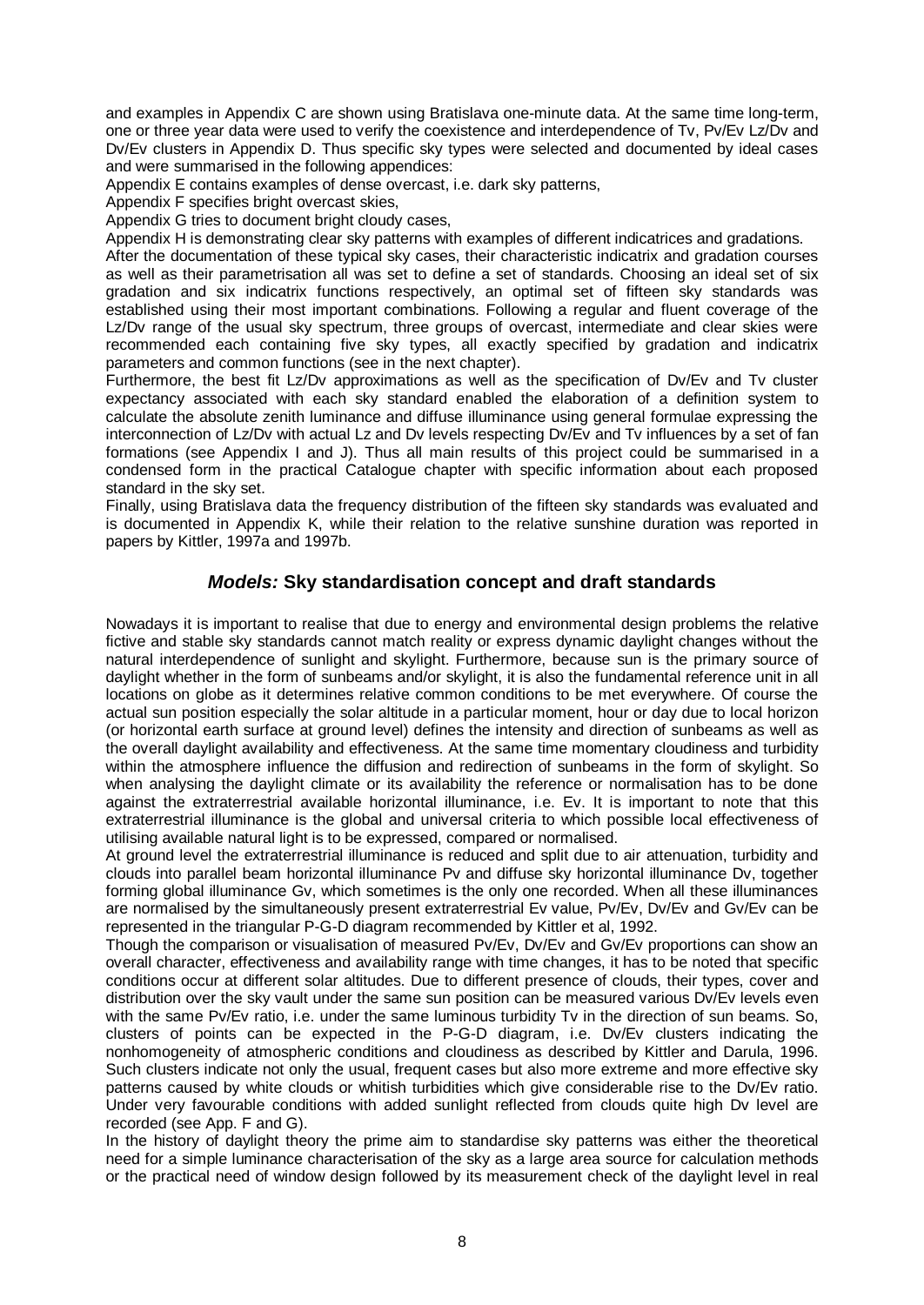interiors. Due to the former aim the oldest and simplest sky standard was a sky of unity luminance with a constant uniformity on the whole sky vault (i.e. with a constant unity gradation and indicatrix functions), while the latter need influenced by the frequent minimum overcast conditions in Europe introduced the gradation 1:0.33 as critical.

Thus defining a new generation of sky standards it must not be forgotten to incorporate into the new set also the most abstract unity sky on which the whole knowledge of theoretical photometry is still based. Only the further development of sky scanners, establishment of first regular daylight measurement stations (Dumortier et al., 1994) as well as new methods of analysing the measured data and sky scans (Kittler, et al., 1992 and Kittler, 1993, 1994) enabled recently a more detailed study of different sky types. The resulting conclusions and current daylighting design needs for standard skies have initiated the development and draft of a new generation of sky standards.

The world-wide standardisation of skies is based on an assumption that under the same atmospheric conditions the same sky luminance distribution will exist in any location on Earth. This assumption is valid especially under homogeneous skies with even turbidity or cloudiness, which is true for dense overcast as well as cloudless sky luminance patterns.

For such extremes several differences are typical and these can be identified:

- very high Gv/Ev values are associated with clear skies with sunshine while lower without sunlight or under cloudy skies,

- under cloudless skies the Pv/Ev ratio is high and associated with low Dv/Ev components while under cloudy skies can be Pv/Ev levels the same but due to cloud filtering also quite low or zero,

- the most often relation under overcast skies is Gv/Ev = Dv/Ev with a quite high levels 0.2-0.6 under bright overcast and very low levels 0.02-0.2 under dark and dense multilayer of clouds,

- for overcast skies is characteristic the luminance gradation from darker horizon to brighter zenith, while a vice versa luminance gradation has to be expected under clear and cloudy skies,

- while the overcast sky pattern has close to quite uniform distribution in different aspects, in contrary clear sky patterns are in any orientations different although more or less symmetrical against the solar meridian,

- under sunshine especially on clear skies the brightest luminance patches are around the sun position, i.e. within the so called solar corona, while on dense overcast skies the sun position is absolutely hidden and often uncertain,

- in consequence for such extreme luminance patterns a typical value of the ratio of zenith luminance to diffuse illuminance Lz/Dv exists and can characterise the case in relation to Pv/Ev, Dv/Ev and Gv/Ev levels,

- however the basic phenomena associated with the penetration of sunbeams through the atmosphere influence its momentary filtering and scattering properties which can be identified or specified by the gradation and indicatrix functions.

The gradation and indicatrix analysis (in Appendix A for all chosen American scans) have fully justified the current CIE standards for the overcast as well as the clear skies although these seem to be rather extremes of homogeneous atmospheric conditions than averages. Furthermore the whole spectrum of gradation and indicatrix changes fully justifies also their exponential modelling now which means a convenient unification and logical regularity in sky "behaviour". This fact presumes that the cosine expression of the CIE Overcast Standard is to be substituted by a more suitable exponential expression which should be a best fit for the 1:0.33 gradation. In this respect two possible substitutes were found and documented in papers by Kittler and Valko, 1993 and Kittler, Perez and Darula, 1997a. Although there are some arguments against the CIE Overcast Sky Standard reasoning that such conditions are infrequent or even absent in tropical or arctic climate, its world-wide use for window design and comparisonal studies of daylighting systems is universally accepted. But its priority stems from the fact that overcast skies are the most frequent and prevailingly occurring types in temperate regions and everywhere during rainy seasons when even more extreme gradations can occur. It has to be noted here that gradations around 1:0.2 were found quite typical but due to the practical need to reduce the standards to a reasonable number this gradation of very dark overcast conditions was left out. However, if in some regions, e.g. monsoon or maritime west coast very rainy climates, would prove the dark thunderstorm overcast sky as important or seasonally frequent, such an extreme gradation could be taken as an additional standard too.

Under relatively homogeneous conditions there are six relevant standard gradations represented in Figure 3 and corresponding spreading regions in Figure 4 numbered by assigned Roman numerals I to VI respectively. All can be determined by appropriate a and b parameters in the formula for relative gradation:

$$
\varphi(Z)/\varphi(0^{\circ}) = [1 + a \exp(b/\cos Z)]/(1 + a \exp b)
$$
 (1)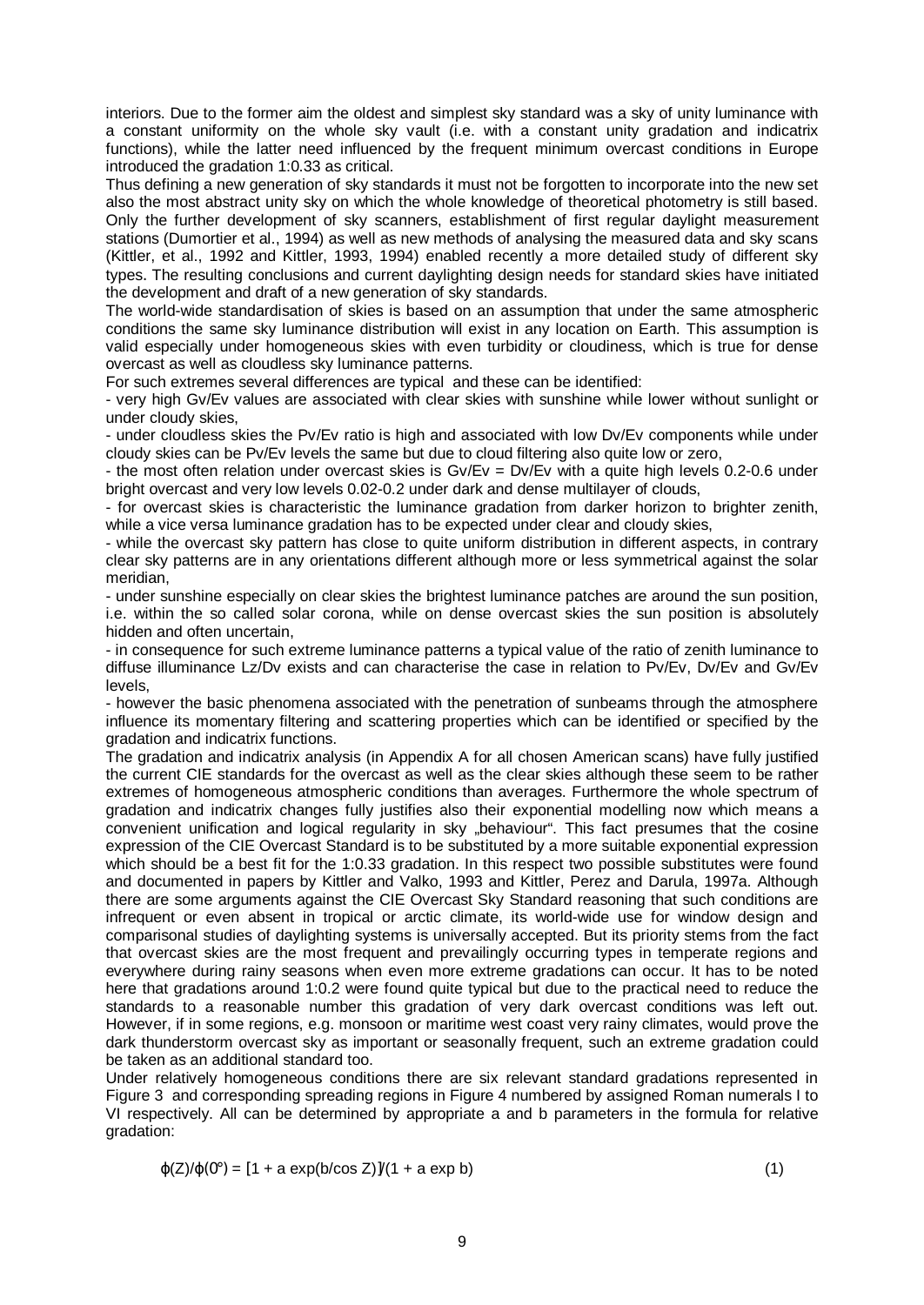

Fig. 3. Standard gradation formula, parameters and profiles



where Z is the zenith angle or the angular distance of the sky element from zenith,  $\varphi(0^{\circ})$  is the gradation function for zenith, i.e. when  $Z = 0^{\circ}$ .

It has to be noted that the current CIE standard gradations 1:0.33, 1:1 and 1:3.65 are included in this draft while the gradation 1:0.5 for overcast skies with snow-covered ground (Petherbridge, 1955) forms roughly the border between the dark and bright overcast skies.

Superimposing the regions and standard curves in Figure 3 shows the most probable area of occurrence while both sides of the extent allow for the extreme spread zone where seldom extraordinary cases would take place. The unity indicatrix function expresses the absolute scattering uniformity of the atmosphere diffusing the incoming solar beam into all directions, i.e. a perfect Lambertian diffuser created by Mie scattering in an ideal turbid media. Under such abstract conditions the corresponding fictitious luminance solid is a sphere and its section called the indicatrix is a circle of unity radius if expressing the relative indicatrix normalised to luminance perpendicular to sun beams. This is the case of a multilayer overcast sky covered usually by a combination of cloud types including mainly Stratus cloudiness and/or fog. It is real and quite often occurring under low pressure situations in rainy or humid temperate climates.

The thinner is the air mass or less cloudy and turbid the atmosphere the less profound is the sideways directed scattering and more extended and relatively higher is the sky luminance close around the sun beam. Thus with the decreasing is gradually increasing the prolongation of the scattering indicatix in the forward direction of sunlight flow. So the distortion of the luminance solid follows from the sphere/ball shape to a pearlike form with a swelled "tail". This transformation of the relative scattering indicatrix can be modelled by an exponential formula

$$
f(\chi) = 1 + c[exp(d\chi) - exp(d\pi/2)] + e cos2\chi
$$
 (2)

where  $\chi$  is the scattering angle, i.e. the smallest angular distance of an arbitrary sky element from the sun position which is given by the formula

$$
\cos \chi = \cos Zs \cos Z + \sin Zs \sin Z \cos Az \tag{2a}
$$

where Zs is the solar zenith angle and Az is the azimuth of the Z meridian from the sun meridian.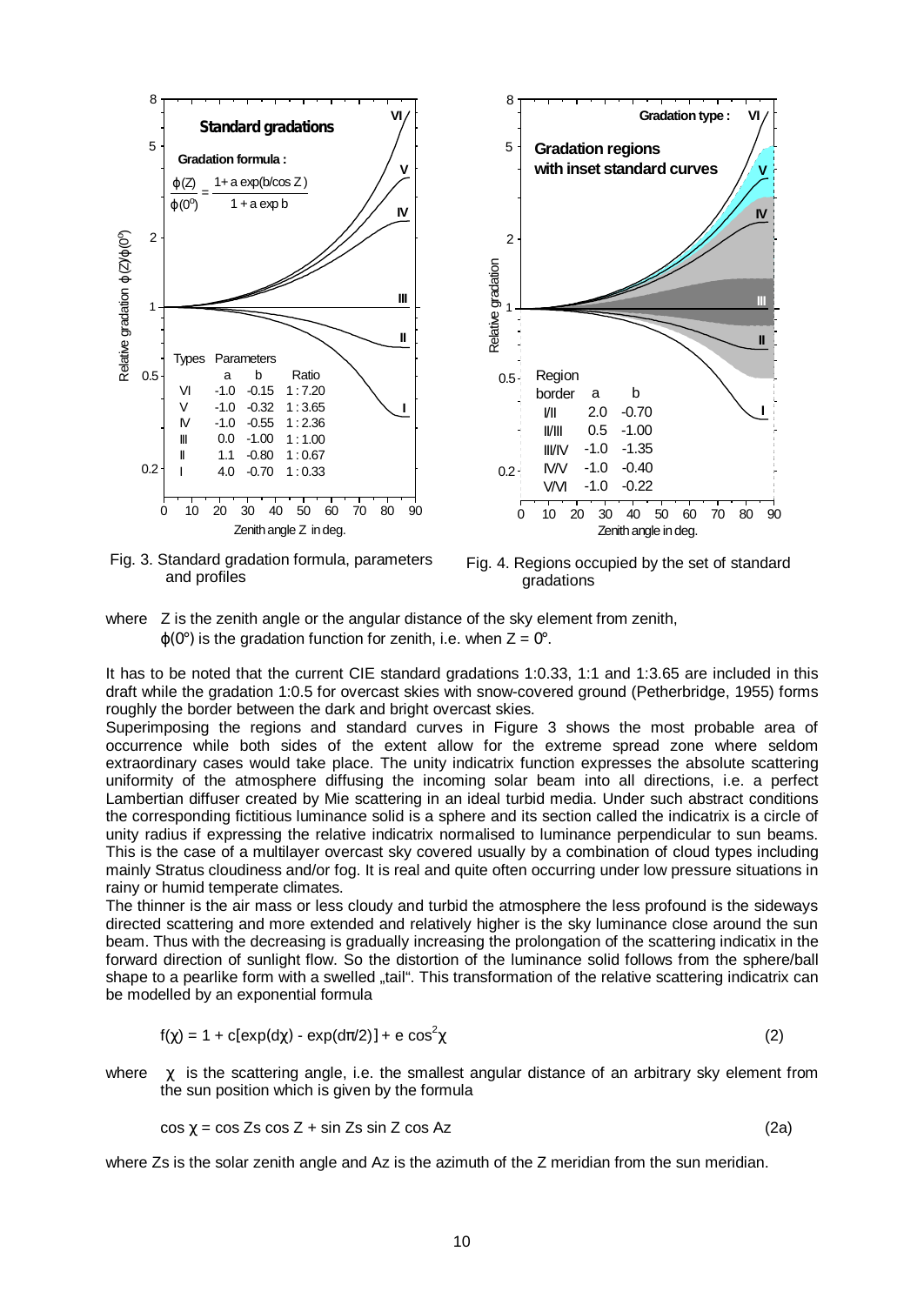The appropriate c, d and e parameters for the standard set are defined in Figure 5 and 6.

Note that the most prolonged and relatively wide around the sun indicatrices producing the brightest solar corona effect are associated with higher turbidities Tv between 6 and 10 while in very clean or unpolluted sites or periods a lower and sharply peaked indicatrices have to be expected (Kittler, Perez and Darula, 1997b).

Thus some indicatrices have to overlap in the upper region in Figure 6 and standard indicatrices have to be chosen to fit both clean and cloudy cases. This was the reason why different d parameters were not used for clear skies with various lower turbidities.

The draft of the standard indicatrices contains again six archetypes now numbered in Arabic numerals 1 to 6 and these cover the usual range of homogeneous cases from overcast through cloudy to cloudless skies with different turbidities or very clear/clean.

Actual combinations of six standard gradations and six indicatrices can form quite many sky standards but only fifteen relevant were chosen to be contained in the new standard set summarised in Table 1 of Standard Sky Luminance Distributions also called SSLD.



Fig. 5. Standard indicatrix formula and profiles



Fig. 6. Standard indicatrix regions

There might be problems with the diverse nonhomogeneous irregular cloudy and partly cloudy skies especially those with distinct cloud edges. These should be classified in accordance with their Lz/Dv and Dv/Ev characteristic close to the same for each homogeneous sky type. If the sunheight is under 30° the Lz/Dv parameter for all standards is covering very evenly the whole occurrence field of homogeneous skies as shown in Figure 7. It has to be noted that the exact fit of the curvature of Lz/Dv curves ( see in Figure 1. in Appendix J ) enabled the development of Lz and Dv calculation formulae in absolute units as well as the matching of interconnecting relation of Lz/Dv with Dv/Ev and Tv fans for different standards expressing the cluster existence. However, it must not be forgotten that under nonhomogeneous skies and especially under partly cloudy conditions due to the Dv/Ev cluster phenomena the Lz/Dv ratio can be distorted as well as the most frequent proportion between Pv/Ev and Dv/Ev, i.e. also Gv/Ev. Irregular cloud distribution on the sky vault can accidentally produce extreme or unusual Dv/Ev ascendencies which might result in very high Gv/Ev effectiveness even close or over 1(see App. G or Kittler and Darula, 1998). In fact ex-treme situations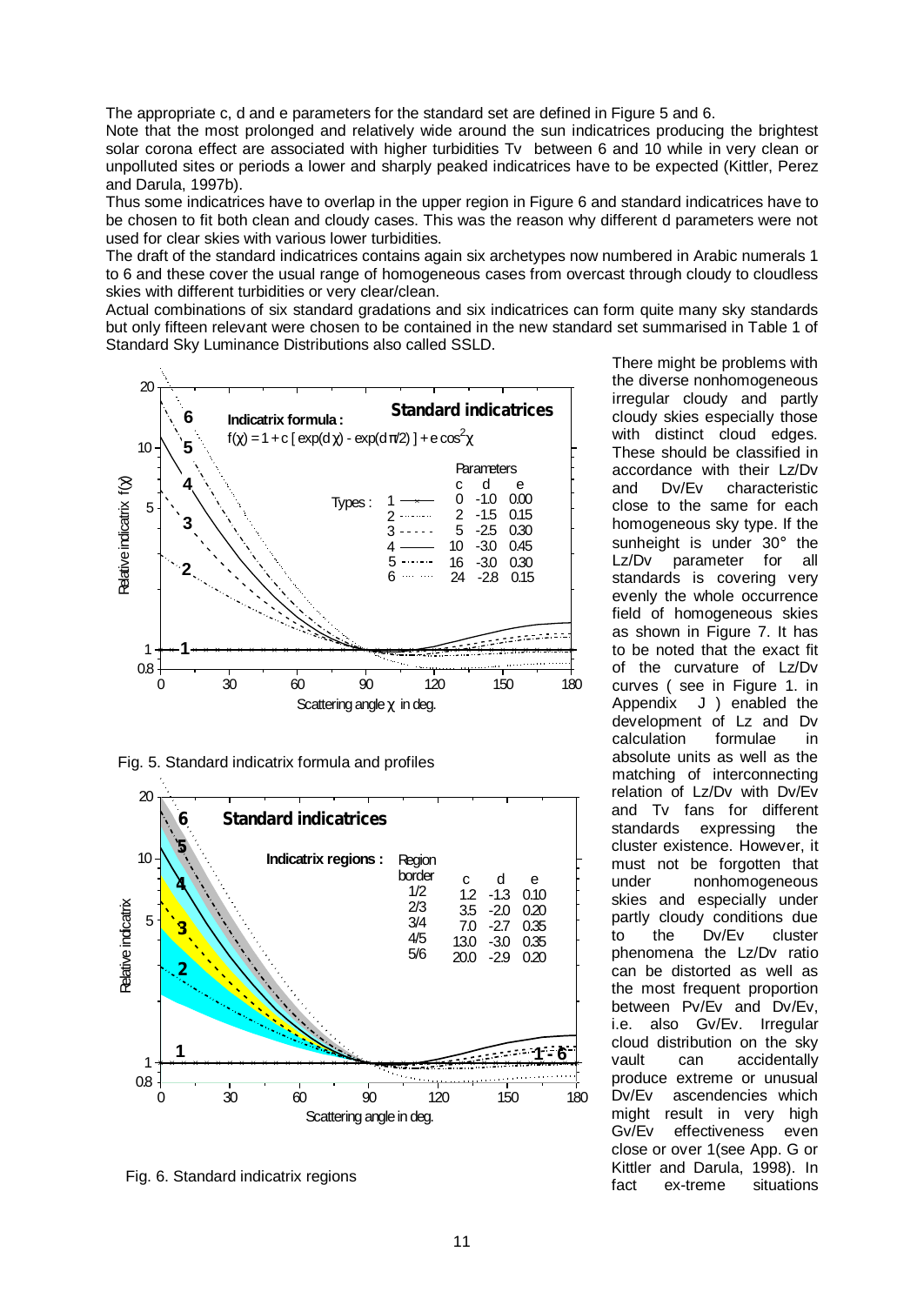

Fig. 7. Determination of standard skies from the Lz/Dv ratio (This is effective only at low solar altitude as Lz/Dv becomes corrupted by the circumsolar aureole as the sun rises to zenith)

characteristic for the Dv/Ev cluster tail, i.e. a very high proportion of Dv/Ev in Gv/Ev is distorting also the Nvg value assumed as basic ´sorting´ criterion by Igawa et al., 1997. Furthermore in such cases also the absolute luminance in zenith can be effected locally by moving clouds and thus the Lz/Dv ratio could indicate unrealistic situations and the obstruction of the sun position by a local cloud can momentarily contradict the actual sky type present. In this sense it has to be realised that even a pure blue sky with a small white cloud sitting on the sun and/or in zenith could be classified by the distorted Lz/Dv and Nvg values probably as dark overcast. Realising such risks it has to be taken into account that such occasions are rare and last

usually only for few moments, so are untypical and unimportant in design concepts. In an abundant pool of measured data such extraordinary situations are often compensated by opposite unusual cases when an overcast sky has a 'window' at sun position and at zenith and thus can be mistaken for a clear sky due to the high Pv/Ev and low Lz/Dv values respectively.

In spite of these rare irregularities it seems that a substitution of nonhomogeneous skies by homogeneous sky patterns is a practical solution and the Dv/Ev as well as Tv fans available for different sky standards in the following Catalogue are offering a variety of possibilities to take into account also unusual situations if needed.

#### *Results:* **Guidelines for the application of sky standards and practical use of the SSLD Catalogue**

New computer possibilities of building design in the next 21st Century are stimulating novel conceptions and development of a new world-wide applicable system of sky models with a more advanced standardisation of exterior daylight conditions. In contrary to current two sky standards normalised to zenith luminance, i.e. only in relative terms (CIE, 1994) there is a need:

- to express an important coexistence of sunlight and skylight in their different proportions and qualities as well as their link to a new set of sky standards,

- to utilise, compare and evaluate local (IDMP) measured data with their adoption to national, regional and international standards or codes of practice with respect to a more precise simulation of the reality and specific daylight climate features,

- to enable calculations of energy efficiency in trade-off programs in particular climates on the basis of long term availability and occurrence frequency of different sky types,

- to facilitate the determination of absolute sky luminance patterns or luminance levels of any arbitrary sky element from ratio parameters if necessary,

- to determine resulting illuminance levels either by the integration of the sky luminance pattern or via utilising approximation formulae based on the links between Lz/Dv, Dv/Ev as well as Tv and Pv under different sky types/standards.

Therefore a new system of parametrisation defining exterior daylight changes was developed linking the real measured data with a new generation of sky standards. In this sense the concept of the sky standardisation with a simple change of gradation and indicatrix formulae has to be reviewed and some applications have to be demonstrated because all these further applications are linked to sky models.

The set of fifteen standard skies adopts also all existing CIE standards in a system covering the whole probable spectrum of skies existing world-wide while the importance and validity of any particular sky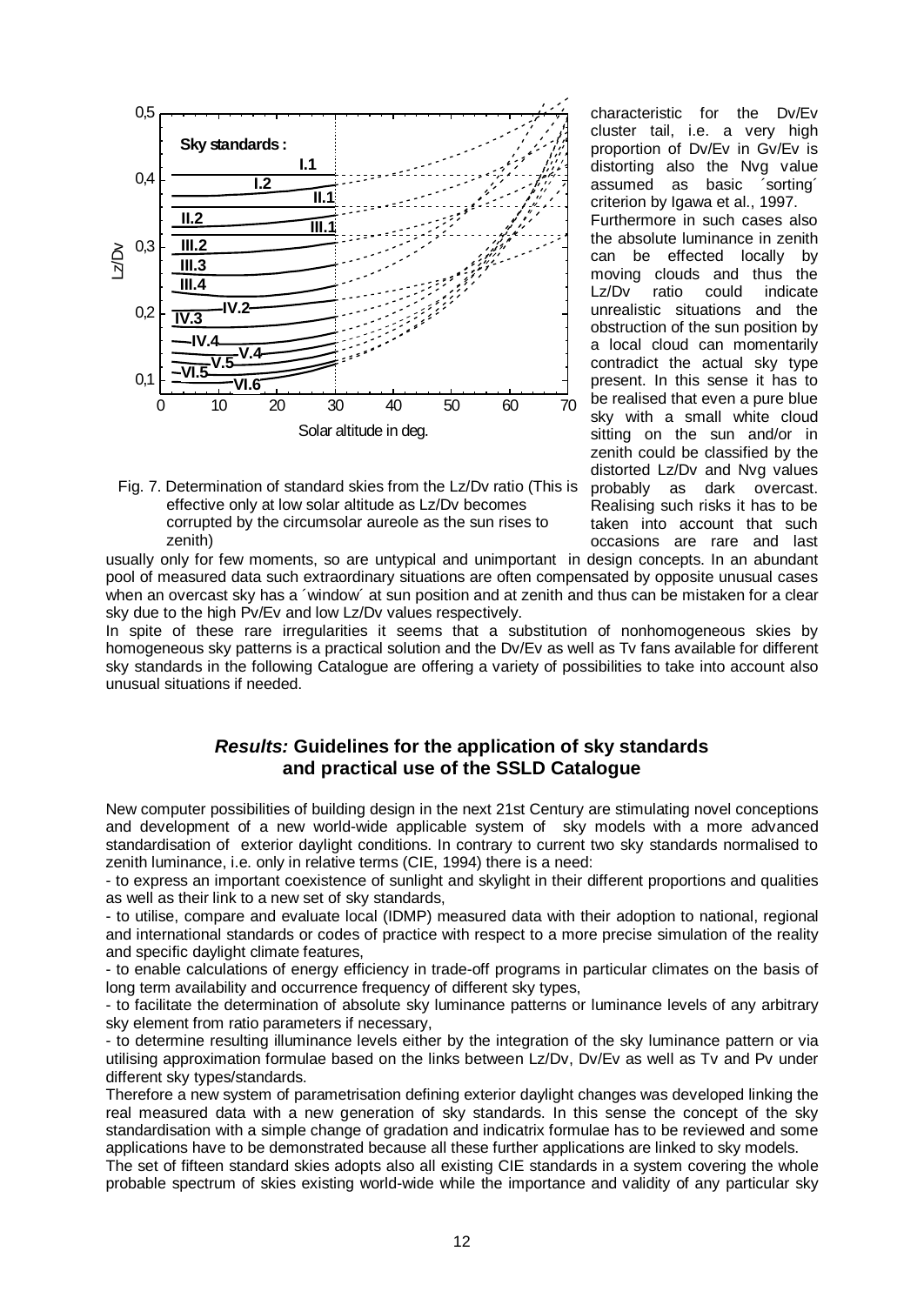standard is to be decided in accordance with the local availability, occurrence frequency defined by cluster analysis as well as due to design needs and/or other reasons for a specific application. Thus either one critical sky standard can be applied e.g. in window design or glare studies or a chosen mixture of several standards can simulate the average or extreme, fluent or random changes of the exterior daylight climate e.g. in case of energy trade-off programs, when simulating reference month, season or year courses. If a simple parametric link between sky standards and existing measured conditions is determined, new possibilities in the control, regulation or dimming of artificial lighting systems will exist as well as a more effective supplementation and mixture of daylight and artificial light can be justified.

Using a unified parametrisation in further analysis of long term measurements in different locations and climate zones will enable to detect some of the peculiarities of zonal or local daylight climates in their monthly, seasonal or yearly changes. Thus the universal applicability of the new set of sky standards can be tested or sophisticated.

Furthermore, all particular data, diagrams, figures or equations have to be taken as examples illustrating or visualising the principal functional interrelations although documenting in details or under specific conditions some basic dependence similar or close to general validity. Due to the need of systematic overview and universal compatibility all relations are expressed in a parametrised or normalised ratio form, which when useful yield also absolute values or levels for practical local or zonal application. In this sense all IDMP stations and daylight experts are urged to use their available data to test the new sky models and investigate what standard is characterising local conditions best either in typical days or during longer periods of measurements.

However, all local influences expressing special conditions of cloudiness and pollution/turbidity are ´overlapping´ the basic world-wide influences and transformations, i.e. filtering and scattering of extraterrestrial sunlight. The objectives and main result of this project can be summarised as follows:

The inflow of sunlight reaching the outer border of Earth atmosphere in the form of parallel beams is defined by the universal quantity. It is the luminous solar constant Evo = 133800 lm/m<sup>2</sup> or 133.8 klux if conceived like a fictitious illuminance on an imaginary plane perpendicular to momentary sun beam direction. In the same moment at any location, i.e. at ground level the illuminance level is proportional to horizontal extraterrestrial illuminance Ev, which can be computed as a function of the solar constant and the momentary solar altitude:

$$
Ev = F(\tilde{E}vo, \gamma s) = \tilde{E}vo \sin \gamma s = \tilde{E}vo \cos Zs
$$
 (3)

where Ěvo is the daily corrected solar constant,

γs - the solar altitude or Zs are functionally dependent on  $γs = Zs = F(φ, J, H)$ 

as 
$$
\sin \gamma s = \cos Zs = \sin \varphi \sin \delta - \cos \varphi \cos \delta \cos (15^\circ \text{ H})
$$
 (4)

where  $\varphi$  - the geographical latitude of a particular location,

H - the number of the hour in that day.

δ - mean daily declination dependent on the number of the day within a year - J, e.g.

$$
\delta = 23.45^{\circ} \sin \left[ 2\pi/365 \left( 1 - 81 \right) \right]
$$
 (4a)

Note, that the solar altitude is expressing local as well as time influences characterising the momentary ´turn´ /position of the Globe to Sun direction or vice versa the local fictitious sun position on the sky vault. There are available several calculation formulae to compute Ěvo and γs, e.g. in Kittler and Mikler, 1986 or Tregenza and Sharples, 1993.

The most accidental in nature and most difficult to predict is the influence of cloudiness causing the redistribution and transformation of sun beams to sunlight and skylight components at ground level. The multiple changes in cloud type, cloud cover and the distribution of clouds in several layers on the sky predetermine the luminance pattern measured by its scanning. The sky luminance distribution in various sky spots results in the diffuse sky illuminance level Dv on the horizontal plane in accordance with their solid angles and the position with respect to horizon. Simultaneously the cloud position in the direction of sun predetermines the still parallel beam/direct solar illuminance on a horizontal plane (Pv) as this quantity is defined as

$$
Pv = F(Ev, av, m, Tv, \gamma s) = Ev exp(-av m Tv)
$$
\n(5)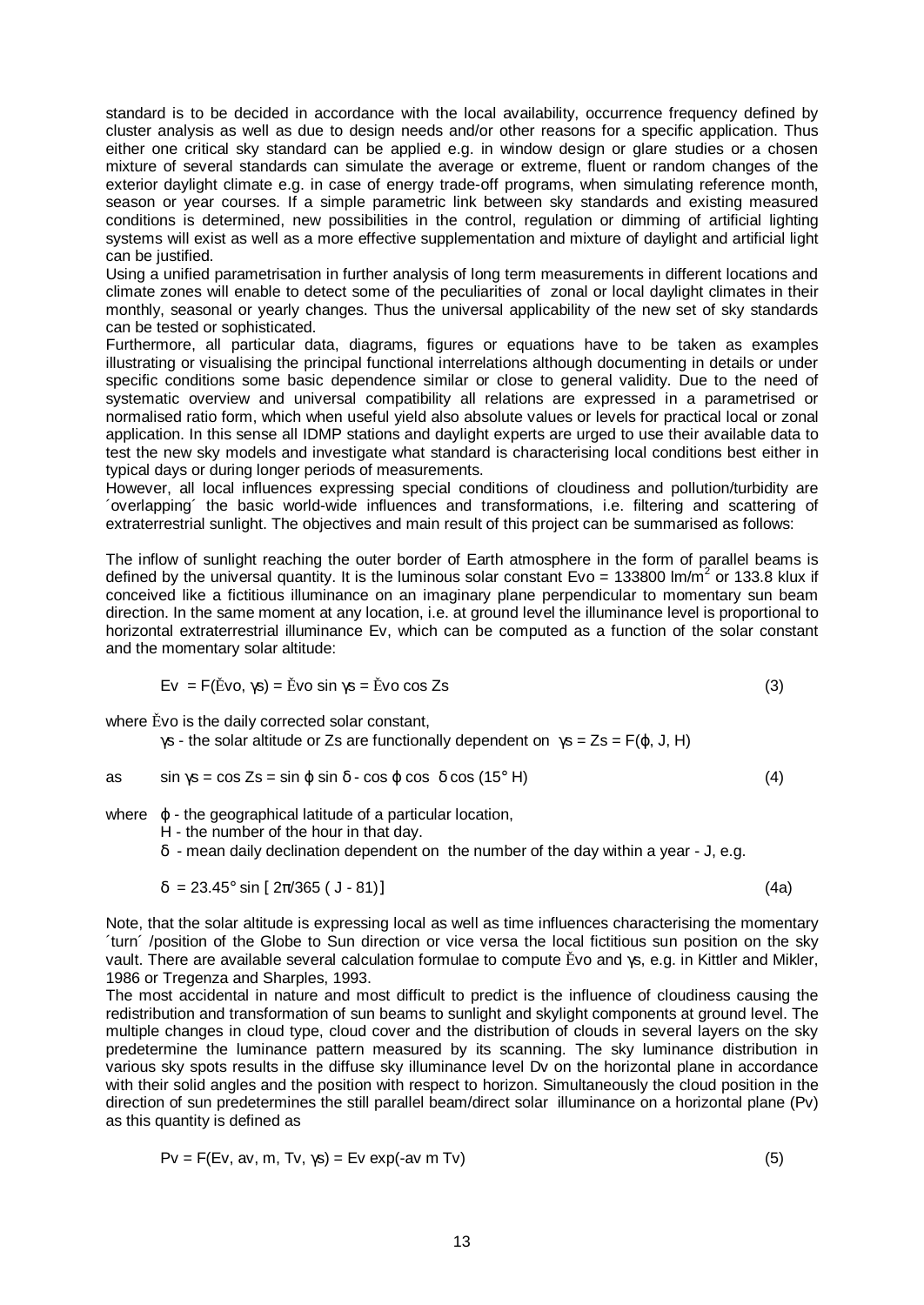where m is the air mass penetrated and av its luminous ideal extinction, both dependent on solar altitude, while Tv is the luminous turbidity factor which approximates the number of ideally clean atmospheres representing an actual case. In general cases or calculations when there is no link to any date or daytime a yearly average solar constant is applied :

$$
PV/Ev = F(Tv, \gamma s) = exp(-av m Tv)
$$
\n(6)

as av and m can be also expressed via solar altitude. The recommended formula for av is after Clear, 1982 reproduced by Navvab et al, 1984

$$
av = F(m) = F(\gamma s) = \frac{1}{10.1 + 0.045 \text{ m}}
$$
 or  $= \frac{1}{9.9 + 0.043 \text{ m}}$  (7)

while after Kasten and Young, 1989 the optical mass m is:

$$
m = F(\gamma s) = \frac{1}{\sin \gamma s + 0.50572 (\gamma s + 6.07995^\circ)^{-1.6364}}
$$
(8)

If Gv and Dv or Pv are measured, then  $Pv/Ev = Gv/Ev - Dv/Ev$  and the luminous turbidity Tv can be calculated as

$$
Tv = F(Pv/Ev, \gamma s) = \frac{-\ln Pv/Ev}{av m}
$$
\n(9)

The actual value of Tv represents the number of absolutely clean atmospheric filter substituting a real, e.g. polluted atmospheres having the same filtering effect on the Pv/Ev ratio under the actual solar altitude and directional air mass. Evidently the lowest Tv value is one and the highest is indefinitely high corresponding to  $Pv/Ev = 0$  in the direction of sun beams.

In other words the ratio Pv/Ev is dependent on only two basic variables and is suitable as the basis for the selection or specification of sunlight and sky conditions. This assumption is absolutely true for homogeneous skies with perfectly even turbidity in the atmosphere, when the diffuse sky illuminance Dv/Ev results from the very regular and smooth sky pattern usually forming the core of the Dv/Ev cluster (Kittler and Darula, 1997) with a definite Lz/Dv ratio. The vector like zenith luminance (Lz) influencing the resulting/scalar Dv/Ev level by its most effective normal position is capable to indicate by the Lz/Dv value the overall character of the sky pattern/type. Under cloudless or overcast sky conditions homogeneity is the most frequent case with a high probability of occurrence. However under arbitrary cloudy skies three parameters are essential for the case identification, i.e. global illuminance (Gv) or direct Pv together with simultaneous diffuse Dv and at least zenith luminance Lz have to be measures and to be interrelated in the normalised form Pv/Ev, Dv/Ev and Lz/Dv. This ´triple´ system in relation to solar altitude changes can be investigated within chosen turbidity ranges/groups in a series of triple diagrams using long term (e.g. 1-minute data within a year, 5-minute data in 3 years, or a year from different stations etc.). A set of twelve standard Tv ranges is recommended. A complete 36 diagram set analysing measured data in one year indicates by the number of cases in each triple set the frequency of occurrence in each range. Due to space limits so many diagrams cannot be placed in this paper. Under low Tv when the sun is unshaded by clouds the Pv/Ev diagrams show a Pv/Ev curve/range gradual increasing with solar altitude, the Dv/Ev clusters are short and Lz/Dv ratios are condensed in a relatively narrow space between 0.1 to 0.15. Typical are almost stable Lz/Dv values around 0.13 within 0 to 30° sun height then rising due to solar corona effect. In contrary, the group of skies with Tv>39 is usually the most numerous one with a relatively broad spreading zone crowded not only with overcast cases but containing also cloudy and even almost cloudless skies with a dense cloud blocking temporarily the sun, thus with  $Pv/Ev = 0$ . This overcrowdedness is caused by the fact that Tv is not capable to sort sky types with the common Pv/Ev zero values but different in luminance gradation. Also the Dv/Ev cluster cannot be used to sort the skies as the quite dark overcast with Dv/Ev from 0.1 to 0.3 overlay those occurring under clear skies. The Dv/Ev clusters are long and Lz/Dv ratios are similarly forming clusters although the majority of cases is within the overcast sky range of Lz/Dv between 0.31 to 0.43, i.e. between the uniform and the standard overcast skies. So it seems that under solar altitudes under 30° the Lz/Dv ratio is the only indicator of the typical sky patterns while the Dv/Ev ratio indicates whether this sky is bright or dark.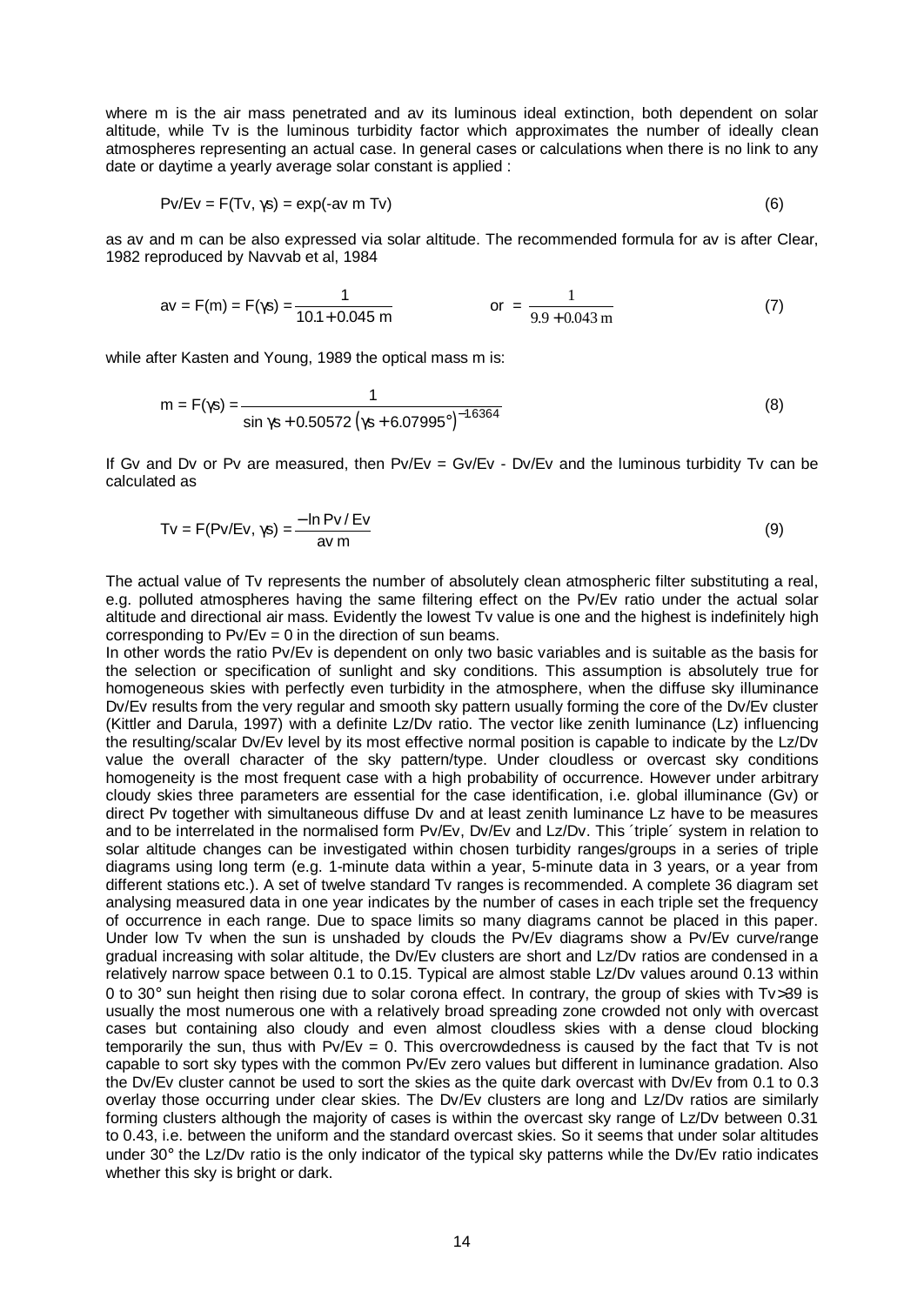The proposed new generation of sky standards is utilising the Lz/Dv properties of homogeneous skies in all 15 basic types which cover the whole spectrum of usual skies found in reality. The standardisation concept is using a twin set of gradation functions  $\varphi$ (Z) and indicatrix functions  $f(\chi)$  each modelled by exponential approximations by the help of a, b, c, d and e parameters, Fig.  $1$  and 3. The fifteen standards are formed by chosen combinations of both functions (eq. (1) and (2)) defining the relative luminance distribution for luminance (L) in any standard sky element as:

$$
\frac{L}{Lz} = \frac{f(\chi) \varphi(Z)}{f(Zs) \varphi(0^\circ)} = F(Z, Zs, \chi)
$$
\n(10)

where the ratio of gradation functions  $\varphi$  is defined by eq. (1), the indicatrix function f( $\chi$ ) by eq. (2) and the same function when  $\chi = Zs$  is  $f(Zs) = 1 + c[exp(dZs) - exp(d\pi/2)] + e cos<sup>2</sup> Zs$ .

Otherwise the Lz/Dv ratio can be calculated using the integration as:

$$
\frac{Lz}{Dv} = \frac{\varphi(0^{\circ})f(Zs)}{\int_{Z=0}^{\pi/2} \int_{\alpha=0}^{2\pi} [\varphi(Z)f(\chi)\sin Z \cos Z] dZ d\alpha}
$$
(11)

i.e. Lz/Dv = F( $\varphi(Z)$ ,  $f(\chi)$ ,  $f(Zs)$ ) = F(Z, Zs,  $\chi$ )

Now an interesting fact is evident that for each proposed standard the Lz/Dv ratio is defined only by the angular distances of the sun and sky element from zenith and by the smallest angular distance of the sky element from sun position. For any solar altitude the integration can be done and graphically is represented in Fig. 7.

The following approximation of formula (11) for computing Lz/Dv was developed and has to be applied with different parameters B, C, D and E for every sky standard found by the best fit computer match for γs under 75° :

$$
Lz/Dv=1/133.8[ B (sin \gamma_s)^C/(sin \gamma_s)(cos \gamma_s)^D + E ]
$$
 (12)

As the normalisation has to respect also the cluster implication in Dv, i.e.

$$
Dv = F(Dv/Ev, \gamma_s) = 133.8 (Dv/Ev) \sin \gamma_s
$$
 [klx] (13)

the absolute zenith luminance is then

$$
Lz = F(Dv/Ev, \gamma_s) = Dv/Ev [B (\sin \gamma_s)^C / (\cos \gamma_s)^D + E \sin \gamma_s ]
$$
 [kcd/m<sup>2</sup>] (14)

Note that in case of overcast skies with a unity indicatrix a constant Lz/Dv ratio results as the value of C=1,  $D=E=0$ , thus eq.(12) is simplified to

$$
Lz/Dv = B/133.8 \tag{15}
$$

An almost perfect match was found when approximating Lz/Dv ratios for all sky standards by eq. (12) although the curvature of different gradation and indicatrix influences in Fig. 7 is changing. When the indicatrix function does not change the Lz/Dv curves are parallel which is evident in case of the intermediate skies when comparing curves for III.2 and IV.2, III.3 and IV.3 respectively. The curves are much condenser in case of clear sky standards which are very close to each other at solar altitude 30° and collide approximately at 52° to 60°. Thus the Lz/Dv ratio as an indicator of sky type is perfectly selective for solar altitudes under 30° while at higher sunheights all clear sky patterns are almost identical and their differences are very uncertain.

Using the computer best fit routine for all five clear sky standards their B, C, D and E parameters in eq. (12) were found for the modelling of the Dv/Ev fan. While the Dv/Ev ratio is effected mainly by the overall cloudiness and turbidity conditions, Lz/Dv represents also the relation of the cloud influence in zenith with the turbidity in the direction of the sun beams which can be expressed by the luminous turbidity factor Tv. This at the same time indicates the filtering or shading effects of clouds on sunshine and determines the direct sunlight. So an additional approximation of Lz as a function of Tv was found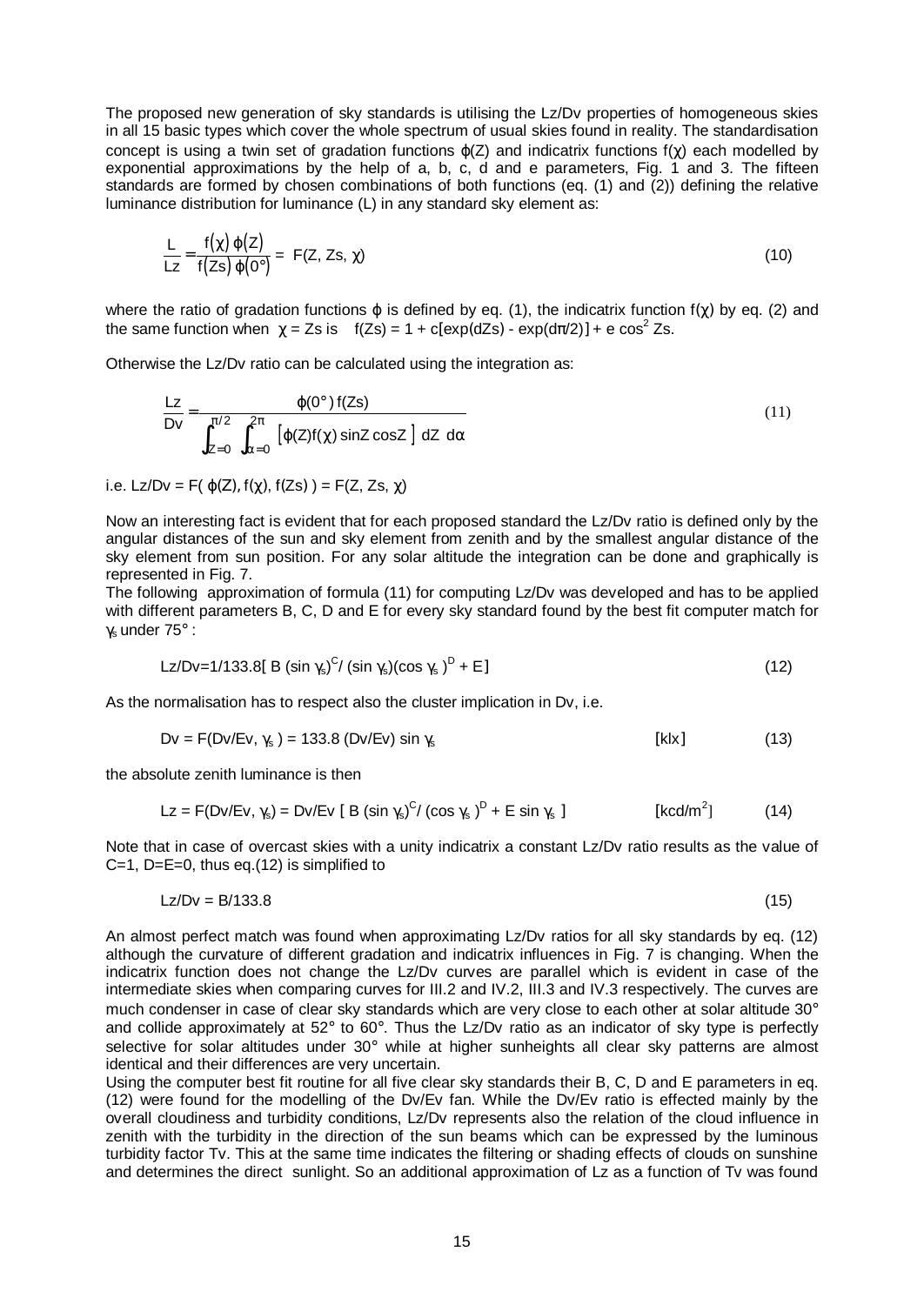by a matching best fit for every standard sky which is expressed in a general formula valid for all intermediate and clear cases with a forward prolonged indicatrix:

$$
Lz = F(Tv, \gamma_s) = Asin \gamma_s + 0.7(Tv + 1)(sin \gamma_s)^{C} / (cos \gamma_s)^{D} + 0.04Tv
$$
 [kcd/m<sup>2</sup>] (16)

where  $A = A1 Tv + A2$  (17)

While C and D exponents are the same as in eq. (12) or (16) both A, respectively A1 and A2 are interconnecting the E parameters and particular Dv/Ev ratios with prevailing Tv influences under an actual sky standard. All these parameters for the fifteen standard skies were defined by the best fit procedures and are summarised in Table 2 as well as in the Catalogue with specification for each sky standard.

When using the new generation of sky standards and predicting corresponding absolute Lz and Dv values there are three possible alternatives of calculation or procedures that can be followed:

**Alt. 1***.* If no other information is available but the assumption of a certain standard sky, then critical Dv/Ev can be taken or assumed to calculate expected Dv after eq. (13) and Lz after eq. (14) and thus define also sky luminance distribution after eq. (10) if necessary. At the same time a check using Lz/Dv ratio is recommended by dividing Lz with resultant Dv obtained by the integration of the sky pattern and a comparison with Lz/Dv calculated after eq. (11) and (12) or (13) respectively.. This checking procedure can match various results under Dv/Ev critical or any arbitrary ratio. Although the Dv/Ev level has to correspond to certain associated turbidity, it is the advantage of the Dv/Ev parametrisation that it is based solely on the sky illuminance level and therefore applicable also under overcast sky conditions.

**Alt. 2.** If under clear and intermediate skies the solar direct Pv or Pv/Ev is needed then a certain turbidity factor Tv has to be assumed and calculation of Lz is to follow from eq. (16) and the relative luminance distribution applying formula (10) and by its integration the Dv is to be determined if necessary.. Of course again the Lz/Dv check can be made as well as Dv/Ev level corresponding to the Tv factor is predictable. Finally using eq. (5) or (6) Pv or Pv/Ev can be calculated for the forehand known Tv and any solar altitude.

**Alt 3.** If Lz and Dv are measured or Lz/Dv known then the affiliation of such daylight conditions to a particular sky standard is possible either by the help of Fig. 7 or using eq. (11) or (12). The additional needed information, e.g. Dv/Ev, Dv or Pv and Pv/Ev can again yield eq. (5), (6) and (13) if Tv can be derived from measured Gv. The Dv/Ev level and Tv value can then characterise the case in the Dv/Ev and Tv clusters respectively and indirectly the character and tendecies of the gradation and indicatrix function can be predicted.

The adoption of a new generation of sky standards will enable a more accurate definition of daylight climate with its particular character in specific climate zones or locations as well as a better simulation of illuminance changes to calculate energy savings in daylit buildings. For a more realistic model of daylighting dimming systems the Lz/Dv ratio seems to provide a base of the photosensor control and a useful parameter for the computer driven simulation and regulation system. It is also quite important to implement a new system of comparative sky luminance and direct solar illuminance values linked to sky/diffuse illuminance levels for the computer simulation of the daylight performance in interiors. Thus a better insight into the prediction of interior daylighting using either traditional or advanced daylight systems during the design stage predetermine higher quality results in environmental comfort, health and ergonomic conditions in building interiors world-wide.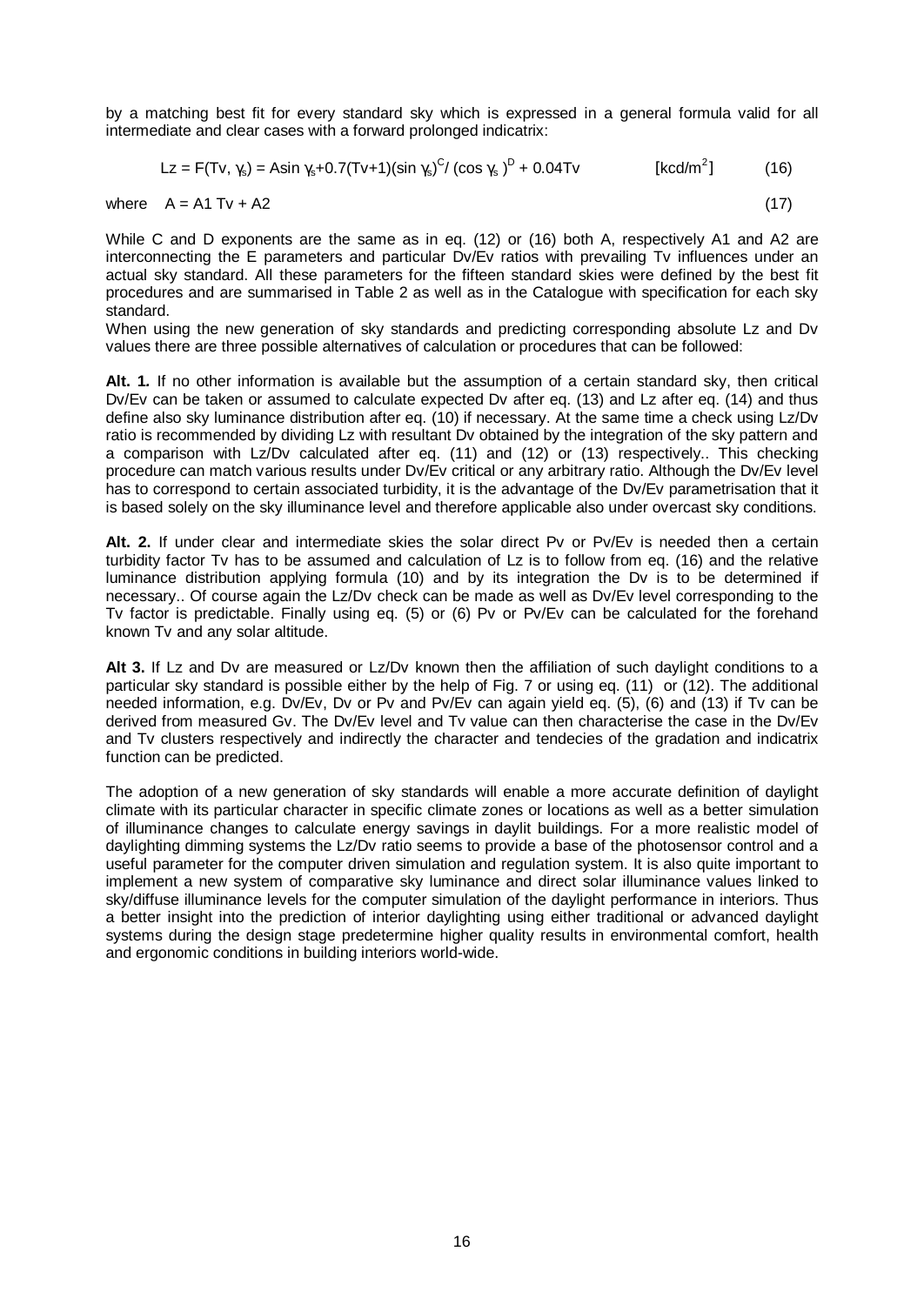#### *Conclusions:* **A new set of sky standards and calculation means to**

#### **predetermine sky patterns and resulting sky illuminance**

Preserving the previous good experience with the current existing CIE Sky standards a new generation was based on future needs and progressive concepts. Although the old CIE Overcast Sky Standard was redefined using a general exponential approximation formula (instead of cosine relation), both valid CIE Clear Sky Standards for clean and polluted atmospheres were incorporated in this sky set. At the same time representative available sky scan data measured at Berkeley, CA, Sydney and Tokyo were analysed and validated for the selection of typical scattering indicatrices and gradation specifications. These enabled a more precise sky classification and sky pattern definition.

Furthermore minute illuminance and zenith luminance data gathered at Bratislava, SK, Albany NY and Berkeley, CA have been parametrised and sky nonhomegeneity was detected using Lz/Dv ratios as well as Dv/Ev and Tv cluster formations. So a better understanding of covering and structuring of daylight conditions with typical sky type ranges linked with direct sunlight levels enabled their modelling by Dv/Ev and Tv ´fan´ simulations.

In consequence systematic matching of the sky luminance distribution (determined by parametrised indicatrix and gradation functions valid world-wide) with the resulting horizontal sky and sunlight illuminance was achieved, expressed and modelled mathematically. Thus a unique physical system could be approximated by general formulae with specific parameters on a high level of precision and possible computer application. If for practical purposes a certain sky standard can be prescribed, then using the prepared user friendly computer program very easily and quickly will be available complete information on the sky luminance distribution, resulting horizontal sky and sunlight illuminance at any arbitrary solar altitude/position or time. Several examples of this sort are demonstrated in Appendix L indicating possible practical application of the developed computer program with different choices of alternative output.

For the purpose of a quick review there is appended to the main text of this final report also a complete catalogue of all fifteen sky standards in the proposed set.

The choice of a critical standard or a set of standards is to be based on national studies of sky frequency occurrences and on the purpose-oriented codes of practice for several application regions:

- for daylight design needs, e.g. window design, comparison of alternative solutions applying effective daylight systems, proportional side and top-lit apertures, control systems for supplementary artificial lighting etc.,

- for evaluations of solar energy utilisation or energy trade-off issues when temporal and prevailing spatial influences have to be stated with regard to energy and operational economy,

- for environmental studies and discomfort glare predictions especially in cerebral-work interiors for which a sky standard has to simulate extremely bright situations affecting critical work places, e.g. VDU task areas with the need to shade sunlight and filter excessive skylight.

Although this new set of sky standards is to provide more flexibility in application at the same time a more detailed description and specification of daylight conditions will express not only the world-wide systematic unification and comparability but also the locally typical, most frequent or critical sky patterns. Thus applying certain sky standards from this proposed set can form the bases to solve various problems in energy conscious window design or serve to new calculation methods and means to predetermine artificial lighting control systems, visual comfort and glare aspects etc.

In a partial sense the universal sky specification and standardisation basis are important for a better and more effective utilisation of skylight which is a significant source of renewable energy and a significant environmental factor supporting the well-being of humanity. So the aims and results of this US-SK project are partly fulfilling also the resolution of the UNESCO World Solar Summit and its World Solar Programme 1996 - 2005 respectively.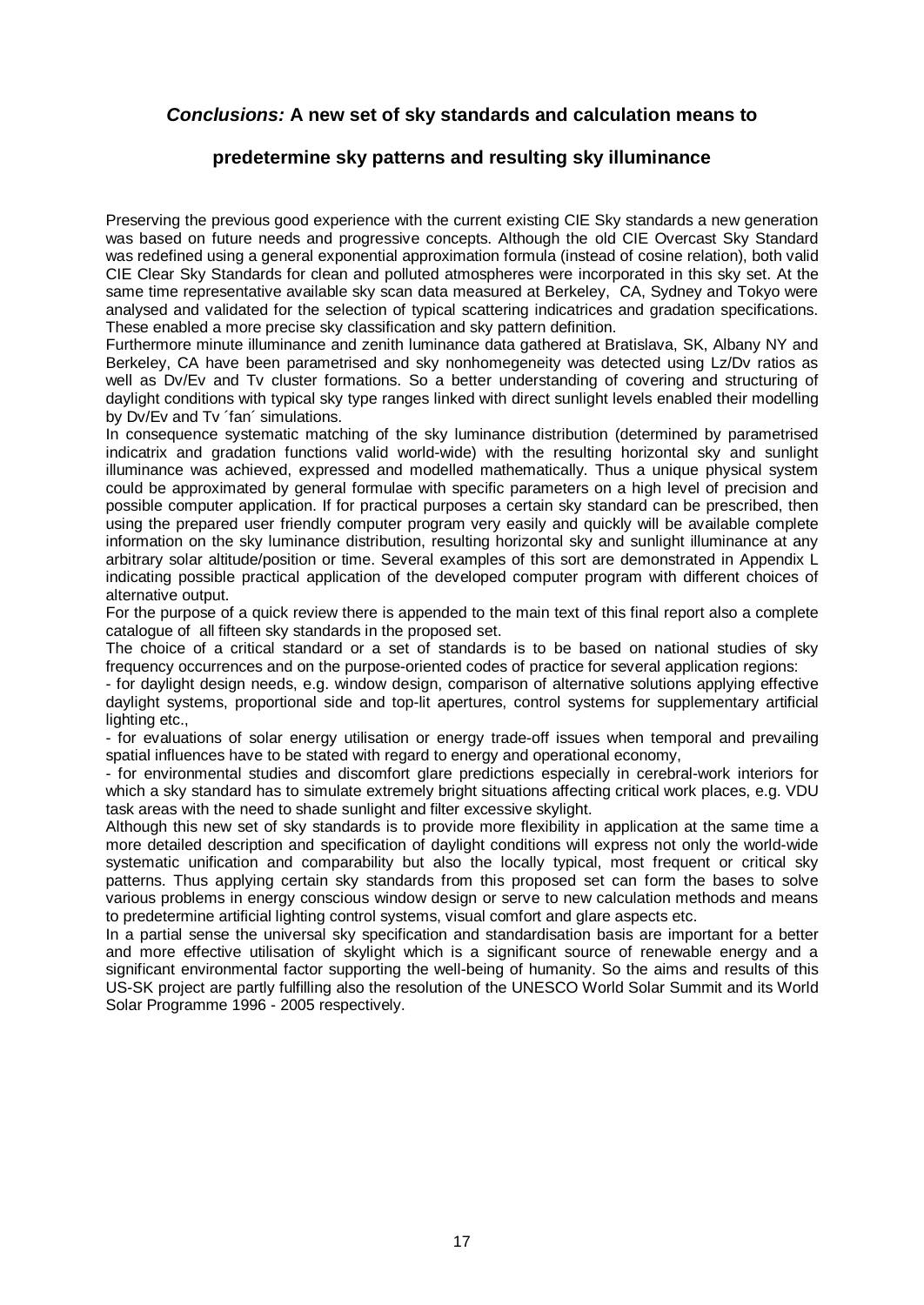#### *References*

**Boldyrev, N.G., 1935**: O raspredeleniyi jarkosti po nebu. (About the distribution of luminance on sky), Svetotekhnika, 6, pp.16-18.

**Clear, R., 1982**: Calculation of turbidity and direct sun illuminance. Memo to Daylight Group, LBL Berkeley, Cal.

**CIE, 1955** Commission Internationale de l´Eclairage: Natural Daylight, Official Recommendation. Compte Rendu CIE 13 Session, 2, part 3.2, pp.2-4.

**CIE, 1973** Commission Internationale de l´Eclairage: Standardisation of luminance distribution on clear skies. CIE Publ. 22, Paris.

**CIE, 1994** Commission Internationale de l´Eclairage: Spatial distribution of daylight: Luminance distribution of various reference skies. Techn.Report CIE Publ. 110, Central Bureau, Vienna.

**Darula, S., Kittler, R., Perez, R., 1997**: Možný zdroj oslnenia zraku: Nový algoritmus výpočtu jasu na oblohe.( A possible source of glare: New algorithm to calculate sky luminance). Proc. 8. Conf. Vnútorná klíma budov ´97, pp. 37-42.

**Dumortier, D., Avouac, P., Fontoynont, M. 1994**: World network of daylight measuring stations. Report IEA-SHCP-17E-2, Vol.2.

**Enarum, D., Littlefair, P., 1995.** : Luminance models for overcast skies: Assesment using measured data. Light. Res. and Technol., 27, 1, pp.53-58.

**Hayman, S., 1994**: Luminance scans, global and diffuse illuminance data measured in Sydney-Mascot, 9-22 June 1992. Private Communication.

**Hopkinson, R.G., 1954**: Measurements of sky luminance distribution at Stockholm. J. Opt. Soc. Amer., 44, 6, pp. 455-459.

**Igawa, N., 1992**: Sky luminance distribution data, 12-24 May 1992. Private Report, Takenaka Corp., Tokyo.

**Igawa, N., Nakamura, H., Matsuzawa, T., Koga, Y., Goto, K. and Kojo, S., 1997**: Sky luminance distribution between two CIE standard skies 1, 2. Proc. Lux Pacifica, pp. E7-E18.

**Ineichen, P., Molineaux, B., Perez, R., 1994**: Sky luminance data validation: Comparison of seven models with four data banks. Solar Energy, 52, 4, pp. 337-346.

**Lawrence Berkeley Labs., 1988**: Sky luminance and exterior illuminance data. Private Report and Comp. Communication, Window and Daylighting Group, LBL Berkeley, Cal., U.S.A.

**Julian W.G., Hayman, S.N., 1995**: The reliability of existing CIE sky models based on measurement. Proc. CIE Session, 1, pp. 152-155.

**Kasten, F., Young, A.T., 1989**: Revised optical air mass tables and approximation formula. Appl. Optics, 28, 22, pp. 4735-4738.

**Kähler, K., 1908**: Flächenhelligkeit des Himmels and Beleuchtungsstärke in Räumen. Meteorol. Zeitschr. 25, 2, pp. 52-57.

**Kimball, H.H., Hand, I.F., 1921**: Sky brightness and daylight illumination measurements. Monthly Weather Rev., 49, 9, pp. 481-488.

**Kittler, R., 1967**: Standardisation of the outdoor conditions for the calculation of the Daylight Factor with clear skies. In: Sunlight in Buildings, Bouwcentrum Rotterdam, pp. 273-286.

**Kittler, R., 1985**: Luminance distribution characteristics of homogeneous skies: a measurement and prediction strategy. Light. Res. and Technol., 17, 4, pp.183-188.

**Kittler, R., 1986**: Luminance models of homogeneous skies for design and energy performance predictions. Proc. 2-nd. Daylight. Conf., Long Beach, Cal., p.29-34.

**Kittler, R., Mikler, J., 1986**: Základy využívania slnečného žiarenia. (Basis of utilization of solar radiation)., Pub. Veda, Bratislava.

**Kittler, R., Hayman, S., Ruck, N., Julian, W., 1992**: Daylight measurement data: Methods of evaluation and representation. Light. Res. and Technol., 24, 4, pp. 173-187.

**Kittler, R., 1993**: Relative scattering indicatrix: Derivation from regular radiance/luminance sky scans. Light Res. and Technol., 25, pp.125-127.

**Kittler, R., Valko, P., 1993**: Radiance distribution on densely overcast skies: Comparison with CIE luminance standard. Solar Energy, 51, pp. 349-355.

**Kittler, R., 1994**: Some qualities of scattering functions defining sky radiance distributions. Solar Energy, 53, 6, pp. 511-516.

**Kittler, R., Darula, S., 1996**: Occurence frequency of radiation conditions after minute irradiance measurements. Build. Res. J., 44, 2, pp. 135-149.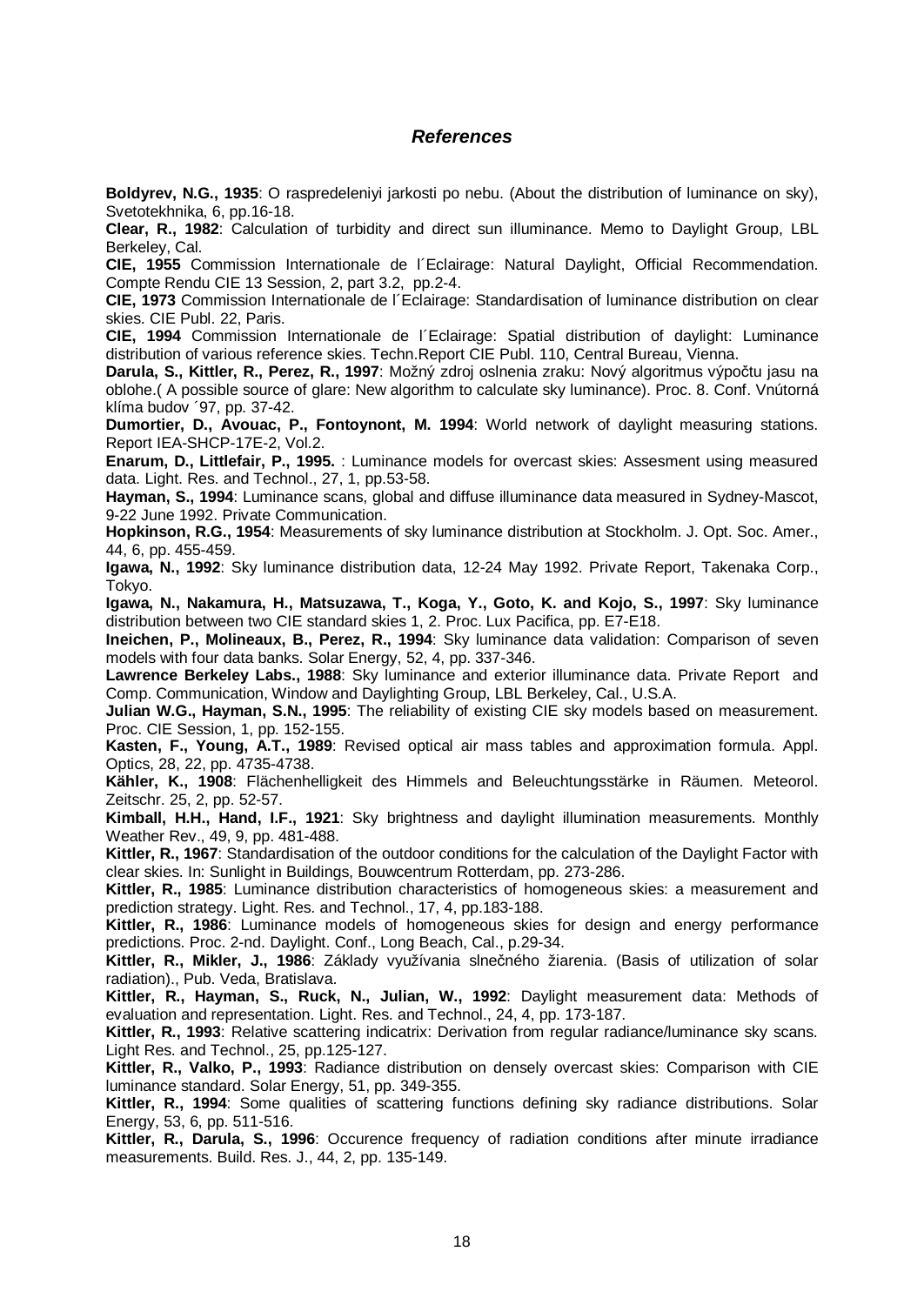**Kittler, R., 1997a**: The relation of sky types to relative sunshine duration. Build.Res. J., 45, 1, pp. 41- 59.

**Kittler, R., 1997b**: A new exterior daylight standardisation system for all future design purposes. Proc. Lux Pacifica, pp. E1-6.

**Kittler, R., Darula, S., 1997**: Prevailing sky conditions: Identifying simple parameters for definition. Light. Res. and Technol., 29, 1, pp.63-68.

**Kittler, R., Perez, R., Darula S., 1997a**: Analiz i modelirovaniye nebosvodov s plotnoy oblachnostyu. (An analysis and modelling of densely overcast sky conditions). Svetotekhnika, 3, pp.4-8.

**Kittler, R., Perez, R., Darula S., 1997b**: Clear sky luminance patterns: analysis, comparison and modelling. Architectural Science Review, 40, 3, pp. 89-96.

**Kittler, R., Perez, R., Darula S., 1997c**: A new generation of sky standards. Proc. Lux Europa Conf., pp.359-373.

**Kittler, R., Darula, S., 1998**: Parametrisation problems of the very bright cloudy sky conditions. Solar energy, 62, 2, pp.93-100.

**Kittler, R., Darula, S., 1998**: Luminance and illuminance levels under standard overcast skies. Build. and Envir., in print.

**Kittler, R., Darula, S., Perez, R., 1998**: Advantages of new sky standards: More realistic modelling of daylight conditions in energy and environmental studies. Intern.J. of Energy, Envir.& Econ., in print.

**Krat, V.A., 1943**: Indikatrisa rasseyaniya sveta v zemnoj atmosfere. (Indicatrix of light diffusion in earth atmosphere), Astronom. J., 20, 5-6.

**Lambert, J.H., 1760**: Photometria sive de mensura et gradibus luminis, colorum et umbrae. Augsburg, (German translation by E. Anding), Klett Publ., Leipzig 1892.

**Littlefair, P., 1981**: The luminance distribution of an average sky. Light.Res. and Technol., 13, 4, pp. 192-198.

**Littlefair, P., 1994**: A comparison of sky luminance models with measured data from Garston, U.K. Solar Energy, 63, 4, pp. 315-322.

**Matsuura, K., Iwata T., 1990**: A model of daylight source for the daylight illuminance calculations on the all weather conditions. Proc. Daylight Conf., Moscow, Paper A2, pp.1-6.

**Moon, P., Spencer, D.E., 1942**: Illumination from a non-uniform sky. Illum.Eng., 37, 10, pp.707-726.

**Nakamura, H., Oki, M., 1983**: Composition of mean sky and its application to daylight prediction. Proc. CIE Session, 1, pp. D1-4.

**Nakamura, H., Oki, M., Hayashi, Y., 1985**: Luminance distribution of intermediate sky. J. Light and Vis. Envir., 9, 1, pp. 6-13.

**Nakamura, H., Oki, M., Hayashi, Y., Iwata T., 1986**: The Mean Sky composed depending on the absolute luminance values of the sky elements and its application to the daylighting prediction. Proc. 2 nd. Daylight. Conf., Long Beach, Cal., pp. 61-66.

**Navvab, M., Karayel, M., Ne´eman, E., Selkovitz, S., 1984**: Analysis of atmospheric turbidity for daylight calculations. Energy and Buildings, 6, 2-4, pp. 293-303.

**Perez, R., Seals R., Michalsky, J., 1991**: An all-weather model for sky luminance distribution. Solar Energy, 50, 3, pp. 235-245.

**Perez, R., Michalsky, J., Seals R., 1992**: Modelling sky luminance angular distribution for real sky conditions: Experimental evaluation of existing algorithms J. Illum. Eng. Soc., pp. 84-92.

**Perez, R., Seals R., Michalsky, J., Ineichen, P., 1992**: Geostatistical properties and modelling of random cloud patterns for real skies. Solar Energy, 51, 1, pp. 7-18.

**Perraudeau, M., 1988**: Luminance models. Nat. Light.Conf. and Daylighting Coll. Cambridge.

**Petherbridge, P., 1955**:The brightness distribution of the overcast sky when the ground is snowcovered. Quart. J. of R. Met. Soc., 81, 349, pp. 476-477.

**Pierpoint, W., 1983**: A simple sky model for daylighting calculations. Proc. 1-st Daylight. Conf., Phoenix, pp. 47-51.

**Pokrowski, G.I., 1929:** Űber die Helligkeitsverteilung am Himmel. Phys. Zeitsch., 30, 20, pp.697-700.

**Schramm, W., 1901**: Űber die Verteilung des Lichtes in der Atmosphäre. Schriften d. Naturw.Veriens f. Schl.-Holst., 12, 1, pp.81-129.

**Tregenza, P.R., Sharples, S., 1993**: Daylighting algorithms. School of Archit., Univ. of Sheffield.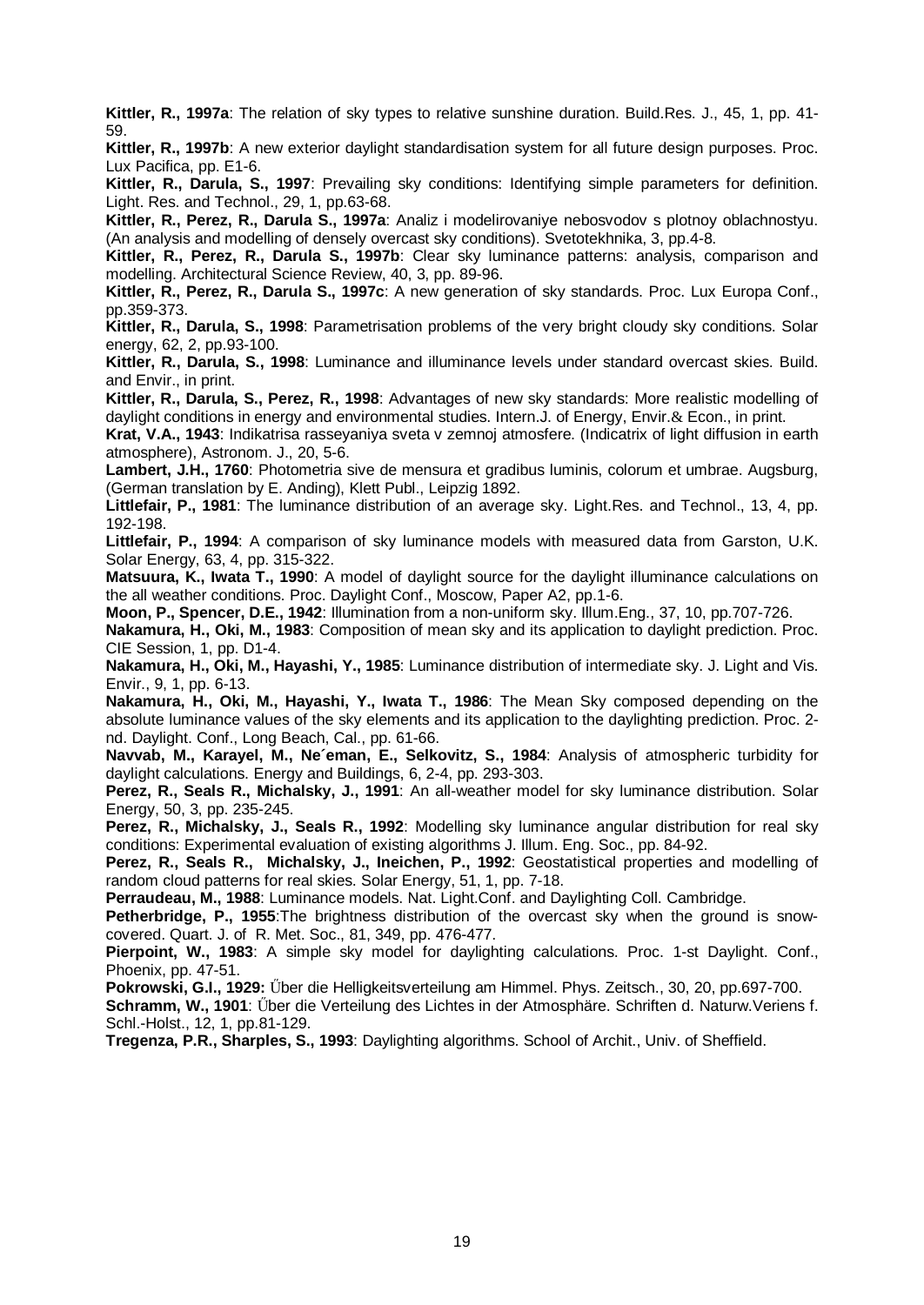| <b>SSLD</b><br>Code        | Type of sky               | Standard<br>gradation<br>parameters | Standard<br>indicatrix<br>parameters | Frequent<br>range<br>Dv/Ev | Usual<br>range<br>Δ | Usual<br>Tv<br>range | Gradation<br>Standard:<br>Range: zenith:<br>horizon | Indicatrix<br>prolongation<br>$f(0^\circ)/f(90^\circ)$<br>Standard:<br>Range: | Lz/Dv<br>range | Comments               |
|----------------------------|---------------------------|-------------------------------------|--------------------------------------|----------------------------|---------------------|----------------------|-----------------------------------------------------|-------------------------------------------------------------------------------|----------------|------------------------|
| 1.1                        | Overcast with the steep   | $1: a=4$                            | $1: c = 0$                           | $0.05 - 0.3$               | $0.03 -$            | over 40              | 1:0.33                                              | 1:1                                                                           | over           | Including the          |
|                            | gradation and azimuthal   | $b = -0.7$                          | $d = -1$                             | seldom                     | 0.25                |                      |                                                     |                                                                               | 0.38           | current CIE            |
|                            | uniformity                |                                     | $e=0$                                | $0.25 - 0.4$               | $***$               | over 20              | $1:0.1 - 1:0.5$                                     | $0.8:1 - 1.2:1$                                                               |                | Standard               |
| 1.2                        | Overcast with the steep   | $1: a=4$                            | $2: c = 2$                           | $0.1 - 0.3$                | $0.08 -$            | over 15              | 1:0.33                                              | 3:1                                                                           | about          | No direct sunlight     |
|                            | gradation and slight      | $b = -0.7$                          | $d = -1.5$                           | seldom                     | 0.3                 |                      | $1:0.1 - 1:0.5$                                     |                                                                               | 0.38           | sometimes darker       |
|                            | brightening toward sun    |                                     | $e = 0.15$                           | >0.4                       |                     |                      |                                                     | $1.2:1 - 3.5:1$                                                               |                | or brighter skies      |
| II.1                       | Overcast moderately       | $II : a = 1.1$                      | $1: c = 0$                           | $0.1 - 0.35$               | $0.08 -$            | usually              | 1:0.66                                              | 1:1                                                                           | $0.33 -$       | No direct sunlight     |
|                            | graded with azimuthal     | $b = -0.8$                          | $d = -1$                             | usually                    | 0.4                 | around               |                                                     |                                                                               | 0.38           | sometimes darker       |
|                            | uniformity                |                                     | $e=0$                                | brighter                   |                     | 20                   | $1:0.5 - 1:0.85$                                    | $0.8:1 - 1.2:1$                                                               |                | or brighter skies      |
| $\overline{\mathsf{II}.2}$ | Overcast moderately       | $II : a = 1.1$                      | $2: c = 2$                           | $0.15 - 0.45$              | $0.15 -$            | usually              | 1:0.66                                              | 3:1                                                                           | $0.32 -$       | No direct sunlight     |
|                            | graded and slight         | $b = -0.8$                          | $d = -1.5$                           | usually                    | 0.5                 | around               |                                                     |                                                                               | 0.35           | exceptionally darker   |
|                            | brightening toward sun    |                                     | $e = 0.15$                           | brighter                   |                     | 15                   | $1:0.5 - 1:0.85$                                    | $1.2:1 - 3.5:1$                                                               |                | skies                  |
| III.1                      | Overcast, foggy or        | $\overline{\mathsf{III}}$ : a=0     | $1: c = 0$                           | $0.1 - 0.35$               | $0.1 -$             | over 20              | 1:1                                                 | 1:1                                                                           | $0.30 -$       | No direct sunlight     |
|                            | cloudy with overall       | $b = -1$                            | $d = -1$                             |                            | 0.3                 |                      |                                                     |                                                                               | 0.33           | sometimes darker       |
|                            | uniformity                |                                     | $e=0$                                |                            |                     |                      | $1:0.85 - 1:1.35$                                   | $0.8:1 - 1.2:1$                                                               |                | or brighter skies      |
| III.2                      | Partly cloudy with a      | $III: a=0$                          | $2: c = 2$                           | $0.2 - 0.5$                | $0.2 -$             | usually              | 1:1                                                 | 3:1                                                                           | $0.27 -$       | No direct sunlight     |
|                            | uniform gradation and     | $b = -1$                            | $d = -1.5$                           | usually                    | 0.5                 | around               |                                                     |                                                                               | 0.32           | exceptionally darker   |
|                            | slight brightening toward |                                     | $e = 0.15$                           | over 0.3                   |                     | 15                   | 1:0.85-1:1.35                                       | $1.2:1 - 3.5:1$                                                               |                | skies                  |
|                            | sun                       |                                     |                                      |                            |                     |                      |                                                     |                                                                               |                |                        |
| III.3                      | Partly cloudy with a      | $III: a=0$                          | $3: c = 5$                           | usually                    | $0.2 -$             | usually              | 1:1                                                 | 6:1                                                                           | $0.25 -$       | <b>Filtered direct</b> |
|                            | brighter circumsolar      | $b = -1$                            | $d = -2.5$                           | $0.2 - 0.6$                | 0.6                 | around               |                                                     |                                                                               | 0.30           | sunlight               |
|                            | effect and uniform        |                                     | $e = 0.3$                            |                            |                     | 12                   | 1:0.85-1:1.35                                       | $3.5:1 - 7:1$                                                                 |                | exceptionally darker   |
|                            | gradation                 |                                     |                                      |                            |                     |                      |                                                     |                                                                               |                | skies                  |

**Table 1**. A set of fifteen basic types representing **Standard Sky Luminance Distributions - SSLD**

Note \*) For nonovercast types the Lz/Dv range is valid only if Zs is over 60 degrees

\*\*) Exceptional are brighter cases >0.18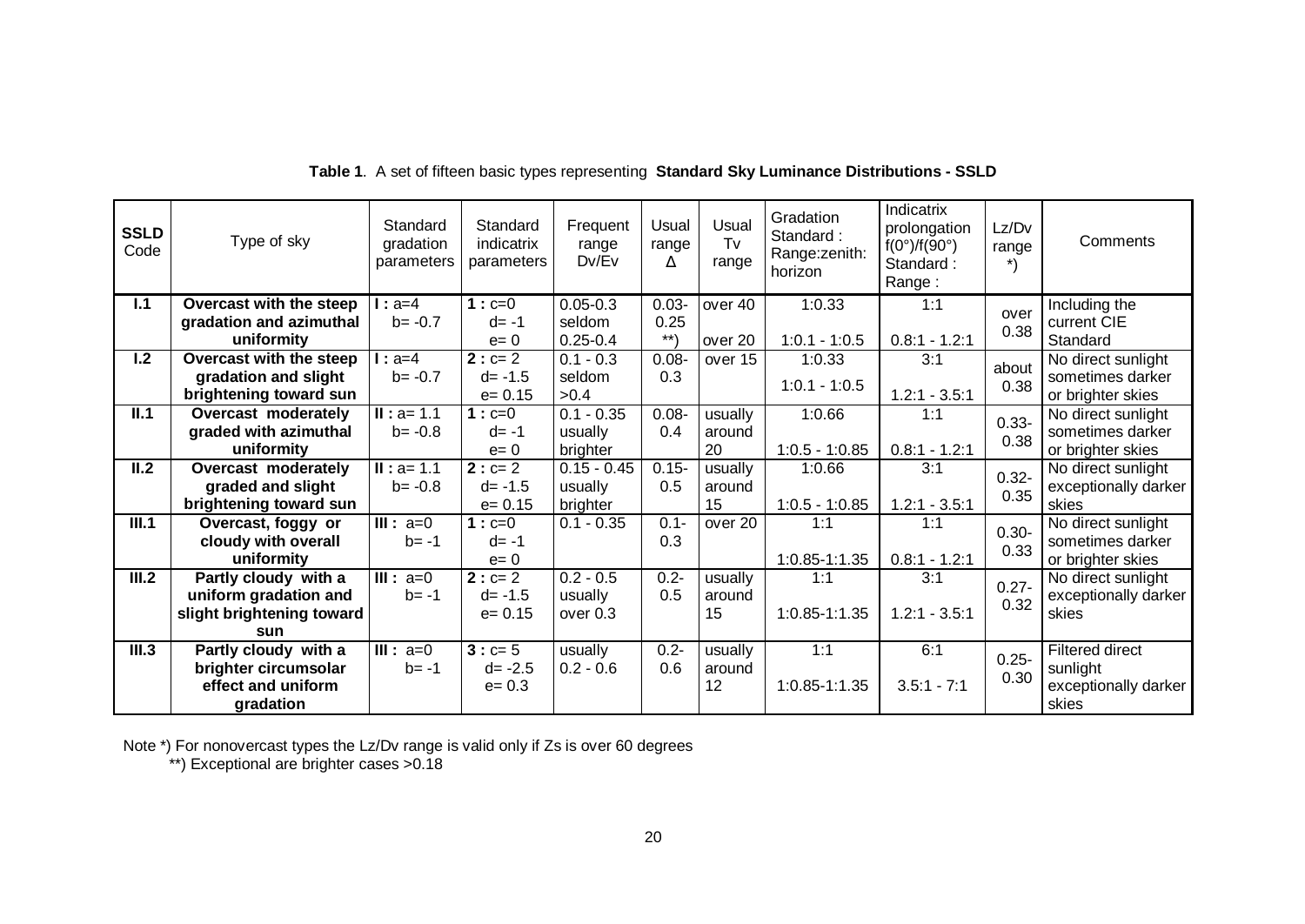#### **Table 1**. Continued

| <b>SSLD</b><br>Code | Type of sky                                         | Standard<br>gradation<br>parameters | Standard<br>indicatrix<br>parameters | Frequent<br>range<br>Dv/Ev | Usual<br>range<br>Δ | Usual<br>Tv<br>range | Gradation<br>Standard:<br>Range: zenith<br>:horizon | Indicatrix<br>prolongation<br>$f(0^{\circ})/f(90^{\circ})$<br>Standard:<br>Range: | Lz/Dv<br>range   | Comments                          |
|---------------------|-----------------------------------------------------|-------------------------------------|--------------------------------------|----------------------------|---------------------|----------------------|-----------------------------------------------------|-----------------------------------------------------------------------------------|------------------|-----------------------------------|
| III.4               | Partly cloudy, rather<br>uniform with a clear solar | $III: a=0$<br>$b = -1$              | $4: c=10$<br>$d = -3$                | $0.2 - 0.6$                | $0.18 -$<br>0.55    | usually<br>$5 - 12$  | 1:1                                                 | 11:1                                                                              | $0.22 -$<br>0.26 | Filtered or no direct<br>sunlight |
|                     | corona                                              |                                     | $e = 0.45$                           |                            |                     |                      | 1:0.85-1:1.35                                       | $7:1 - 13:1$                                                                      |                  |                                   |
| IV.2                | Partly cloudy with a                                | $IV : a = -1$                       | $2: c = 2$                           | $0.2 - 0.5$                | over                | over 10              | 1:2.5                                               | 3:1                                                                               | $0.19 -$         | Filtered or no direct             |
|                     | shaded sun position                                 | $b = -0.55$                         | $d = -1.5$                           |                            | 0.2                 |                      |                                                     |                                                                                   | 0.23             | sunlight                          |
|                     |                                                     |                                     | $e = 0.15$                           |                            |                     |                      | $1:1.35 - 1:3$                                      | $1.2:1 - 3.5:1$                                                                   |                  |                                   |
| IV.3                | Partly cloudy with                                  | $IV : a = -1$                       | $3: c = 5$                           | usually                    | $0.2 -$             | usually              | 1:2.5                                               | 6:1                                                                               | $0.17 -$         | <b>Filtered direct</b>            |
|                     | brighter circumsolar                                | $b = -0.55$                         | $d = -2.5$                           | $0.2 - 0.5$                | 0.43                | $6 - 12$             |                                                     |                                                                                   | 0.20             | sunlight                          |
|                     | effect                                              |                                     | $e = 0.3$                            |                            |                     |                      | $1:1.35 - 1:3$                                      | $3.5:1 - 7:1$                                                                     |                  |                                   |
| IV.4                | White-blue sky **)                                  | $IV : a = -1$                       | $4: c=10$                            | usually                    | $0.1 -$             | usually              | 1:2.5                                               | 11:1                                                                              | $0.15 -$         | Direct sunlight in                |
|                     | with a clear solar corona                           | $b = -0.55$                         | $d = -3$                             | $0.15 - 0.5$               | 0.4                 | $2.5 - 6.5$          |                                                     |                                                                                   | 0.17             | acordance with Tv                 |
|                     |                                                     |                                     | $e = 0.45$                           |                            |                     |                      | $1:1.35 - 1:3$                                      | $7:1 - 13:1$                                                                      |                  |                                   |
| V.4                 | Very clear / unturbid with                          | $V: a = -1$                         | $4: c=10$                            | usually                    | $0.06 -$            | usually              | 1:3.5                                               | 11:1                                                                              | $0.13 -$         | Corresponding to                  |
|                     | a clear solar corona                                | $b = -0.32$                         | $d = -3$                             | $0.1 - 0.4$                | 0.32                | $2 - 5$              |                                                     |                                                                                   | 0.16             | the current CIE                   |
|                     |                                                     |                                     | $e = 0.45$                           |                            |                     |                      | $1:3 - 1:5$                                         | $7:1 - 13:1$                                                                      |                  | <b>Clear Standard</b>             |
| V.5                 | <b>Cloudless polluted with</b>                      | $V: a = -1$                         | $5: c=16$                            | usually                    | $0.10 -$            | usually              | 1:3.5                                               | 17:1                                                                              | $0.12 -$         | Corresponding to                  |
|                     | a broader solar corona                              | $b = -0.32$                         | $d = -3$                             | $0.2 - 0.5$                | 0.37                | $3 - 8$              |                                                     |                                                                                   | 0.15             | the current CIE                   |
|                     |                                                     |                                     | $e = 0.3$                            |                            |                     |                      | $1:3 - 1:5$                                         | $13:1 - 20:1$                                                                     |                  | Polluted Standard                 |
| VI.5                | Cloudless turbid with a                             | $VI : a = -1$                       | $5: c = 16$                          | usually                    | $0.10 -$            | usually              | 1:7                                                 | 17:1                                                                              | under            | Direct sunlight in                |
|                     | broader solar corona                                | $b = -0.15$                         | $d = -3$                             | $0.15 - 0.4$               | 0.4                 | $4 - 10$             |                                                     |                                                                                   | 0.13             | acordance with Tv                 |
|                     |                                                     |                                     | $e = 0.3$                            |                            |                     |                      | over 1:5                                            | $13:1 - 20:1$                                                                     |                  |                                   |
| VI.6                | White-blue turbid sky **)                           | $VI : a = -1$                       | $6: c=24$                            | usually                    | $0.12 -$            | usually              | 1:7                                                 | 25:1                                                                              | under            | Direct sunlight in                |
|                     | with a wide solar corona                            | $b = -0.15$                         | $d = -2.8$                           | $0.15 - 0.5$               | 0.5                 | $3 - 8$              |                                                     |                                                                                   | 0.12             | acordance with Tv                 |
|                     | effect                                              |                                     | $e = 0.15$                           |                            |                     |                      | over 1:5                                            | over 20:1                                                                         |                  |                                   |

Note : \*\*) Quasi-cloudy skies are usually more homogeneous formed by a certain degree of turbidity and diffuse cloudiness ( Cs or As cloud types ) in contrary to broken cloudiness ( e.g. Cu, Ac or Cc types) which in acordance with actual cloud cover can be considered either as cloudy (white with blue patches) or party cloudy (blue - white)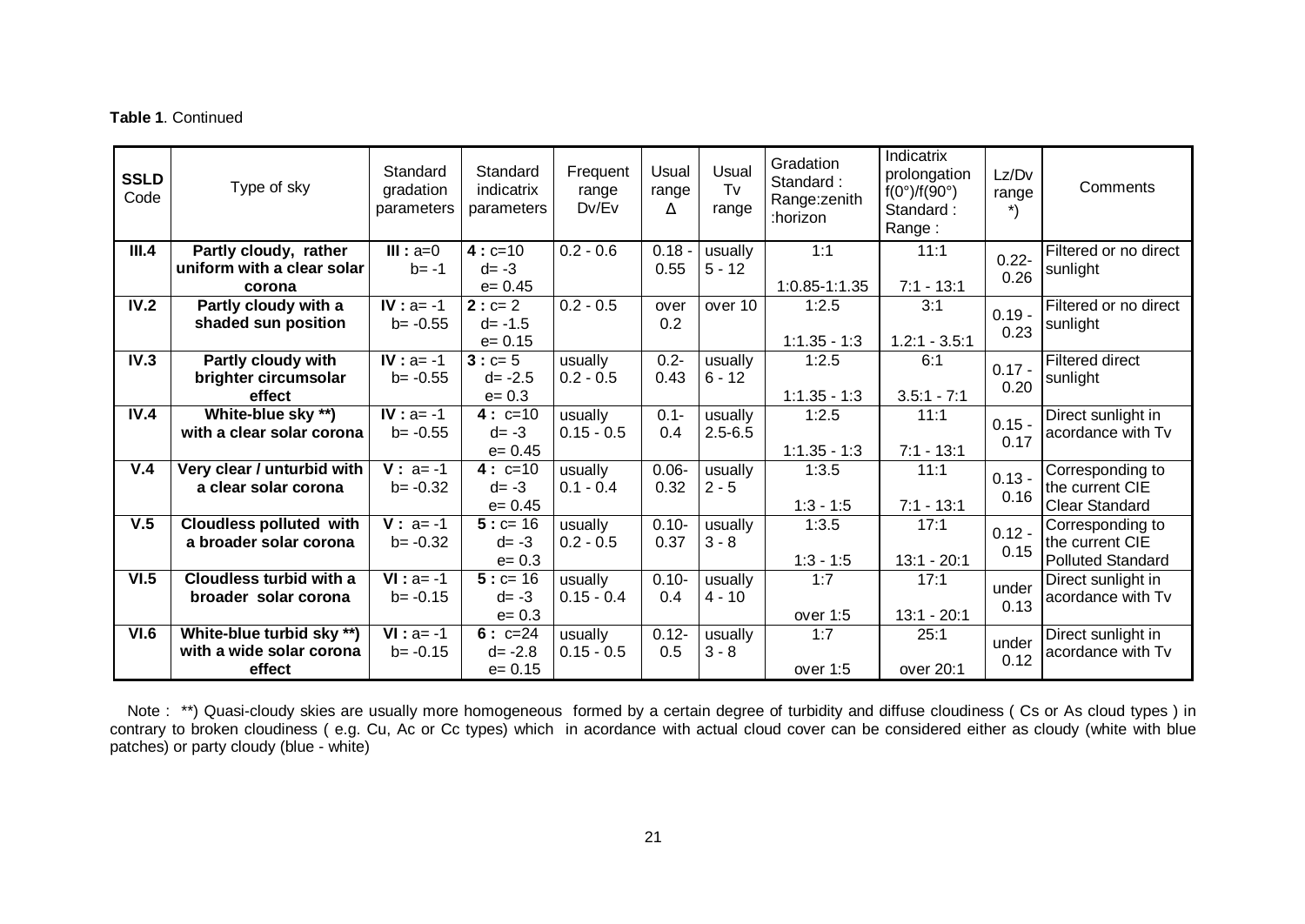|  |  | Table 2. A set of fifteen basic sky types/standards and their parametrisation |  |  |
|--|--|-------------------------------------------------------------------------------|--|--|
|--|--|-------------------------------------------------------------------------------|--|--|

|                            |                                                                                   |                          |                                      | Recommended or standardised parameters |       |      |      |       |                                                          |                            |
|----------------------------|-----------------------------------------------------------------------------------|--------------------------|--------------------------------------|----------------------------------------|-------|------|------|-------|----------------------------------------------------------|----------------------------|
| Cod<br>e                   | Type of sky                                                                       | for<br>n                 | for<br>gradatio indicatrix           | typical<br>Dv/Ev                       | B     | C    | D    | E     | for Lz<br>as $F(Tv)$                                     | typical<br>cases           |
| $\overline{1.1}$           | Overcast with the steep<br>gradation and with<br>azimuthal uniformity             | $a = 4$<br>$b = -0.7$    | $c=0$<br>$d = -1$<br>$e = 0$         | 0.10                                   | 54.63 | 1.00 | 0.00 | 0.00  |                                                          |                            |
| $\overline{1.2}$           | Overcast with the steep<br>gradation and slight<br>brightening toward sun         | $a = 4$<br>$b = -0.7$    | $c=2$<br>$d = -1.5$<br>$e = 0.15$    | 0.18                                   | 12.35 | 3.68 | 0.59 | 50.47 |                                                          |                            |
| II.1                       | Overcast moderately<br>graded with azimuthal<br>uniformity                        | $a = 1.1$<br>$b = -0.8$  | $c = 0$<br>$d = -1$<br>$e = 0$       | 0.15                                   | 48.30 | 1.00 | 0.00 | 0.00  | Because these sky<br>standards are<br>associated with no |                            |
| $\overline{\mathsf{II}.2}$ | Overcast moderately<br>graded and slight<br>brightening toward sun                | $a = 1.1$<br>$b = -0.8$  | $c=2$<br>$d = -1.5$<br>$e = 0.15$    | 0.22                                   | 12.23 | 3.57 | 0.57 | 44.27 | sunlight the relation<br>Lz=F(Tv) is not valid           |                            |
| III.1                      | Overcast, foggy or<br>cloudy with overall<br>uniformity                           | $a=0$<br>b= -1           | $c=0$<br>$d = -1$<br>$e = 0$         | 0.20                                   | 42.59 | 1.00 | 0.00 | 0.00  |                                                          |                            |
| III.2                      | Partly cloudy with a<br>uniform gradation and<br>slight brightening toward<br>sun | $a = 0$<br>$b = -1$      | $c=2$<br>$d = -1.5$<br>$e = 0.15$    | 0.38                                   | 11.84 | 3.53 | 0.55 | 38.78 |                                                          |                            |
| III.3                      | Partly cloudy with a<br>brighter circumsolar<br>effect and uniform<br>gradation   | $a=0$<br>b= -1           | $c=5$<br>$d = -2.5$<br>$e = 0.3$     | 0.42                                   | 21.72 | 4.52 | 0.64 | 34.56 | $A1 = 0.957$<br>$A2 = 1.790$                             | $Tv = 12.0$<br>$A = 13.27$ |
| III.4                      | Partly cloudy, rather<br>uniform with a clear<br>solar corona                     | $a = 0$<br>b= -1         | $c = 10$<br>$d = -3$<br>$e = 0.45$   | 0.41                                   | 29.35 | 4.94 | 0.70 | 30.41 | $A1 = 0.830$<br>$A2 = 2.030$                             | $Tv=10.0$<br>$A = 10.33$   |
| IV.2                       | Partly cloudy with a<br>shaded sun position                                       | $a = -1$<br>b= -<br>0.55 | $c=2$<br>$d = -1.5$<br>$e = 0.15$    | 0.40                                   | 10.34 | 3.45 | 0.50 | 27.47 | $A1 = 0.600$<br>$A2 = 1.500$                             | $Tv=12.0$<br>$A = 8.70$    |
| IV.3                       | Partly cloudy with<br>brighter circumsolar<br>effect                              | $a = -1$<br>b= -<br>0.55 | $c=5$<br>$d = -2.5$<br>$e = 0.3$     | 0.36                                   | 18.41 | 4.27 | 0.63 | 24.04 | $A1 = 0.567$<br>$A2 = 2.610$                             | $Tv=10.0$<br>$A = 8.28$    |
| IV.4                       | White - blue sky with a<br>clear solar corona                                     | $a = -1$<br>b= -<br>0.55 | $c=10$<br>$d = -3$<br>$e = 0.45$     | 0.23                                   | 24.41 | 4.60 | 0.72 |       | 20.76 A1=1.440<br>$A2 = -0.75$                           | $Tv = 4.0$<br>$A = 5.01$   |
| V.4                        | Very clear / unturbid<br>with a clear solar corona                                | a= -1<br>$b = -$<br>0.32 | $c = 10$<br>$d = -3$<br>$e = 0.45$   | 0.15                                   | 23.00 | 4.43 | 0.74 | 18.52 | $A1 = 1.036$<br>$A2=0.710$                               | $Tv = 2.5$<br>$A = 3.30$   |
| V.5                        | Cloudless polluted with<br>a broader solar corona                                 | a= -1<br>b= -<br>0.32    | $c = 16$<br>$d = -3$<br>$e = 0.3$    | 0.28                                   | 27.45 | 4.61 | 0.76 | 16.59 | $A1 = 1.244$<br>$A2 = -0.84$                             | $Tv = 4.5$<br>$A = 4.76$   |
| VI.5                       | Cloudless turbid with a<br>broader solar corona                                   | a= -1<br>$b = -$<br>0.15 | $c = 16$<br>$d = -3$<br>$e = 0.3$    | 0.28                                   | 25.54 | 4.40 | 0.79 | 14.56 | $A1 = 0.881$<br>$A2 = 0.453$                             | $Tv = 5.0$<br>$A = 4.86$   |
| VI.6                       | White - blue turbid sky<br>with a wide solar corona<br>effect                     | a= -1<br>$b = -$<br>0.15 | $c = 24$<br>$d = -2.8$<br>$e = 0.15$ | 0.30                                   | 28.08 | 4.13 | 0.79 | 13.00 | $A1 = 0.418$<br>$A2 = 1.950$                             | $Tv = 4.0$<br>$A = 3.62$   |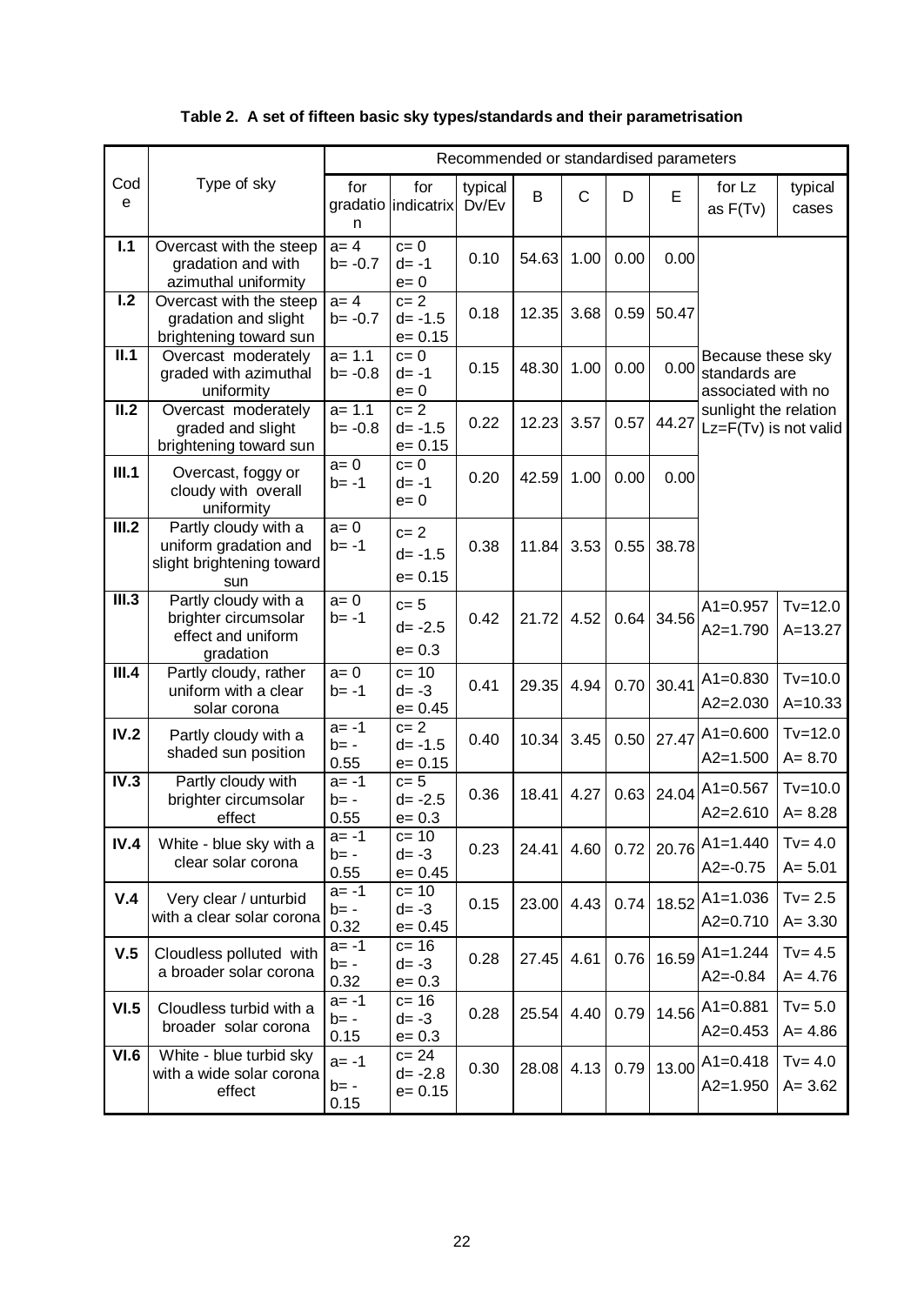



Place of sky type I.1 in the standard sky set :



Zenith angle Z in deg. Standard formula for relative luminance distribution :

 $L_{\chi Z}$   $_{-}$  1 + 4 exp(-0.7 / cos Z)  $L_{7S}$  $\frac{L_{\chi z}}{Z}$  = 2.986

where Z is the zenith angle

Table of approximate range and auxiliary conditions

| Gradation<br>scale<br>zenith:horizon | Indicatrix<br>scale                                                                 | Frequent<br>range<br>Dv/Ev | Usual<br>range $\Delta$ | Usual<br>Tv<br>range | Gradation<br>range<br>zenith:horizon | Indicatrix<br>prolongation<br>range | Probable<br>range<br>Lz/Dv*) |  |  |  |  |
|--------------------------------------|-------------------------------------------------------------------------------------|----------------------------|-------------------------|----------------------|--------------------------------------|-------------------------------------|------------------------------|--|--|--|--|
| 1:0.33                               | around 1                                                                            | $0.05 - 0.3$               | $0.03 - 0.25$           | over 20 $ $          | $1:0.1 - 1:0.5$                      | $\vert$ 0.8:1 - 1.2:1               | over 0.38                    |  |  |  |  |
|                                      | Note: *) The Lz/Dv value for an ideal standard I.1 is 0.408 at every solar altitude |                            |                         |                      |                                      |                                     |                              |  |  |  |  |



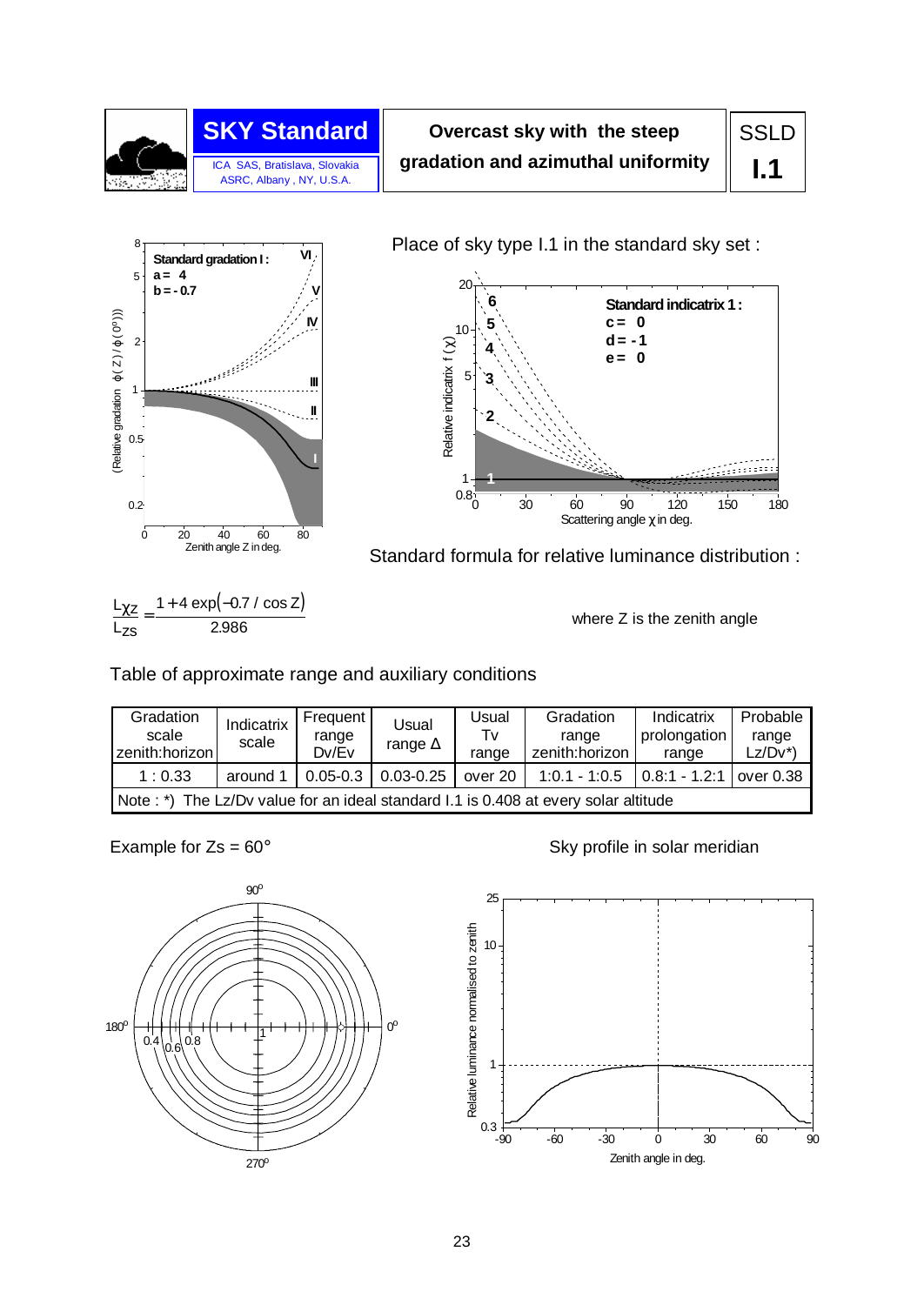

## **Overcast sky with the steep gradation and azimuthal uniformity**

# SSLD **I.1**



Probable zenith luminance Lz under this sky standard after :

$$
Lz = \frac{Dv}{Ev} \left[ \frac{B(\sin \gamma_s)^c}{(\cos \gamma_s)^D} + E \sin \gamma_s \right]
$$

with standard parameters

| J.    |  |  |
|-------|--|--|
| 54.63 |  |  |

is simplified :

$$
Lz = 54.63 \frac{Dv}{Ev} \sin \gamma_s
$$

Probable diffuse horizontal illuminance Dv under this sky standard is :

$$
Dv = 133.8 \frac{Dv}{Ev} \sin \gamma_s
$$

Direct solar horizontal illuminance  $Pv = 0$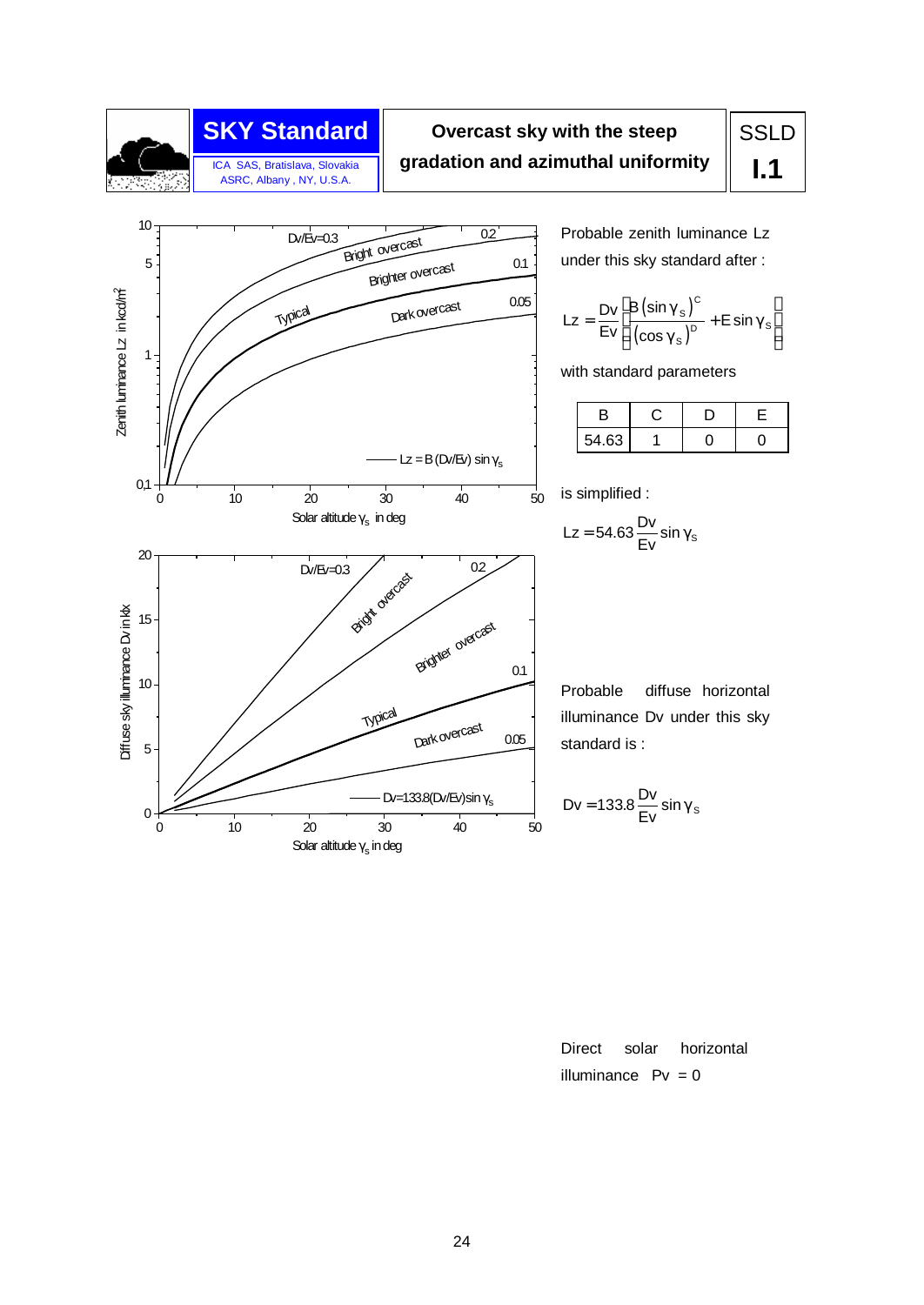

**Overcast sky with the steep gradation and slight brightening toward sun** 



Place of sky type I.2 in the standard sky set :



 $[1 + 4 \exp(-0.7 / \cos Z)]$  0.81 + 2 exp(-1.5 $\chi$ ) (–1.5 Zs)  $L_{\chi z}$  $L_{\text{zs}}$ Z Zs  $+0.15 \cos^2 2s$ χ + 4 exp(-0.7 / cos Z)]  $[$  0.81 + 2 exp(-1.5χ) + 0.15 cos<sup>2</sup> χ =  $\overline{\phantom{a}}$ J  $\left[ 0.81 + 2 \exp(-1.5 Zs) + \right]$  $\overline{\phantom{a}}$ J 1 + 4  $\exp(-0.7 / \cos Z)$  0.81 + 2  $\exp(-1.5 \chi)$  + 0.15  $\cos^2$  $2.986\sqrt{0.81 + 2\exp(-1.57)}$  0.15  $\cos^2$  $\exp(-0.7 / \cos Z)$  0.81 + 2  $\exp(-1.5\chi)$  + 0.15 cos .986  $0.81 + 2\exp(-1.5\,Zs\,)+0.15\cos$ 

where  $\chi$  is an angular distance between sun and sky element, i.e. scattering angle in rad Zs is the zenith solar angle

Table of approximate range and auxiliary conditions

| Gradation<br>scale<br>zenith:horizon | Indicatrix<br>scale                                             | Frequent<br>range<br>Dv/Ev | Usual<br>range $\Delta$ | Jsual<br>Tv<br>range | Gradation<br>range<br>zenith: horizon | Indicatrix<br>prolongation<br>range | Probable<br>range<br>Lz/Dv*` |  |  |  |  |
|--------------------------------------|-----------------------------------------------------------------|----------------------------|-------------------------|----------------------|---------------------------------------|-------------------------------------|------------------------------|--|--|--|--|
| around 0.33                          | around $3 \mid 0.1 - 0.3$                                       |                            | $0.08 - 0.3$            | over 15              | $1:0.1 - 1:0.5$                       | 1.2:1 - 3.5:1 about 0.38            |                              |  |  |  |  |
|                                      | Note: *) The Lz/Dv range is valid only if Zs is over 60 degrees |                            |                         |                      |                                       |                                     |                              |  |  |  |  |



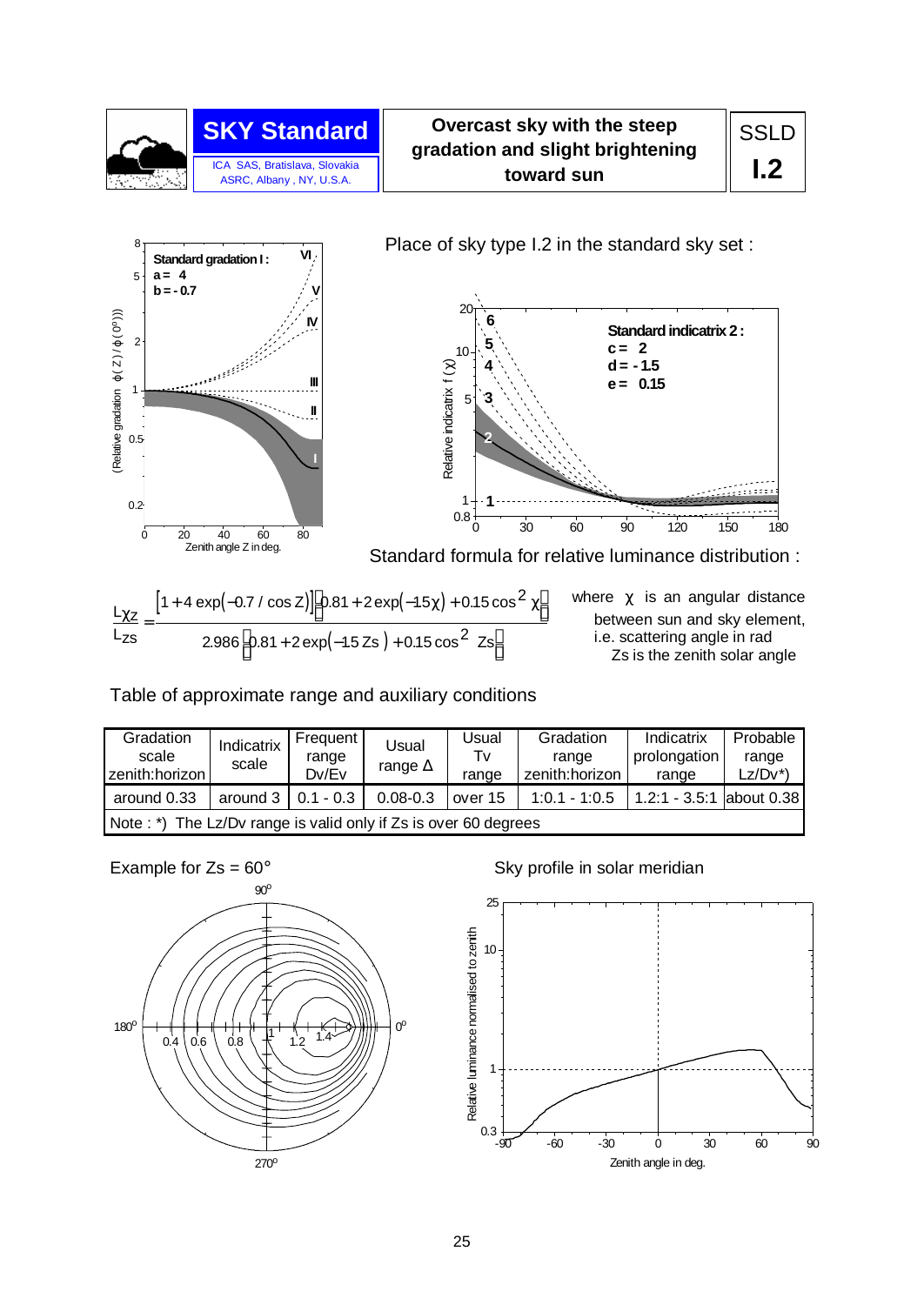

#### **SKY Standard Overcast sky with the steep gradation and slight brightening toward sun**



Probable zenith luminance Lz under this sky standard after :

$$
Lz = \frac{Dv}{Ev} \left[ \frac{B(\sin \gamma_s)^c}{(\cos \gamma_s)^D} + E \sin \gamma_s \right]
$$

with standard parameters

| B         |      |              |
|-----------|------|--------------|
| $12.35 +$ | 3.68 | $0.59$ 50.47 |

Probable diffuse horizontal illuminance Dv under this sky standard is :

$$
Dv = 133.8 \frac{Dv}{Ev} \sin \gamma_s
$$

$$
Direct \t solar \t horizontal
$$
\n
$$
illuminance \t PV = 0
$$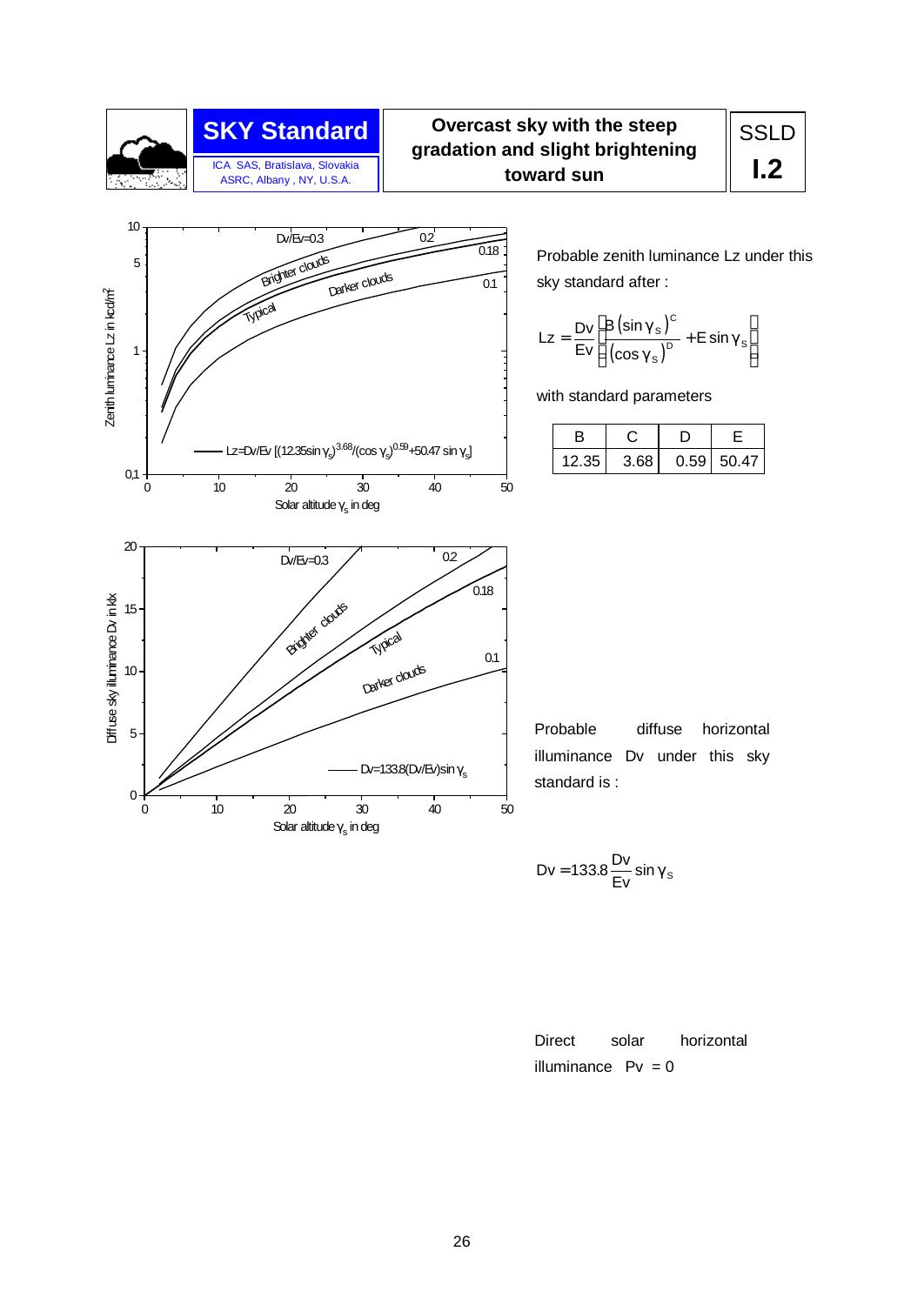

# **Overcast sky moderately graded with azimuthal uniformity**

**SSLD II.1**



Place of sky type II.1 in the standard sky set :



Zenith angle Z in deg. Standard formula for relative luminance distribution :

 $\frac{L_{\chi z}}{L_{\chi z}} = \frac{1 + 1.1 \exp(-0.8 / \cos z)}{1.18 \times 10^{-4} \text{ s}}$  $L_{7S}$ 1494 .

where Z is the zenith angle

Table of approximate range and auxiliary conditions

| Gradation<br>scale<br>zenith:horizon l | Indicatrix<br>scale                                                         | Frequent<br>range<br>Dv/Ev | Usual<br>range $\Delta$ | Usual<br>Tv range | Gradation<br>range<br>zenith: horizon        | Indicatrix<br>prolongation<br>range | Probable<br>range<br>$Lz/Dv^*$ |  |  |  |  |
|----------------------------------------|-----------------------------------------------------------------------------|----------------------------|-------------------------|-------------------|----------------------------------------------|-------------------------------------|--------------------------------|--|--|--|--|
| 1:0.66                                 | around 1                                                                    | $0.1 - 0.35$               | $0.08 - 0.4$            | over 20           | $1:0.5 - 1:0.85$   0.8:1 - 1.2:1   0.33-0.38 |                                     |                                |  |  |  |  |
| $Note:*)$                              | The Lz/Dv value for an ideal standard II.1 is 0.361 at every solar altitude |                            |                         |                   |                                              |                                     |                                |  |  |  |  |



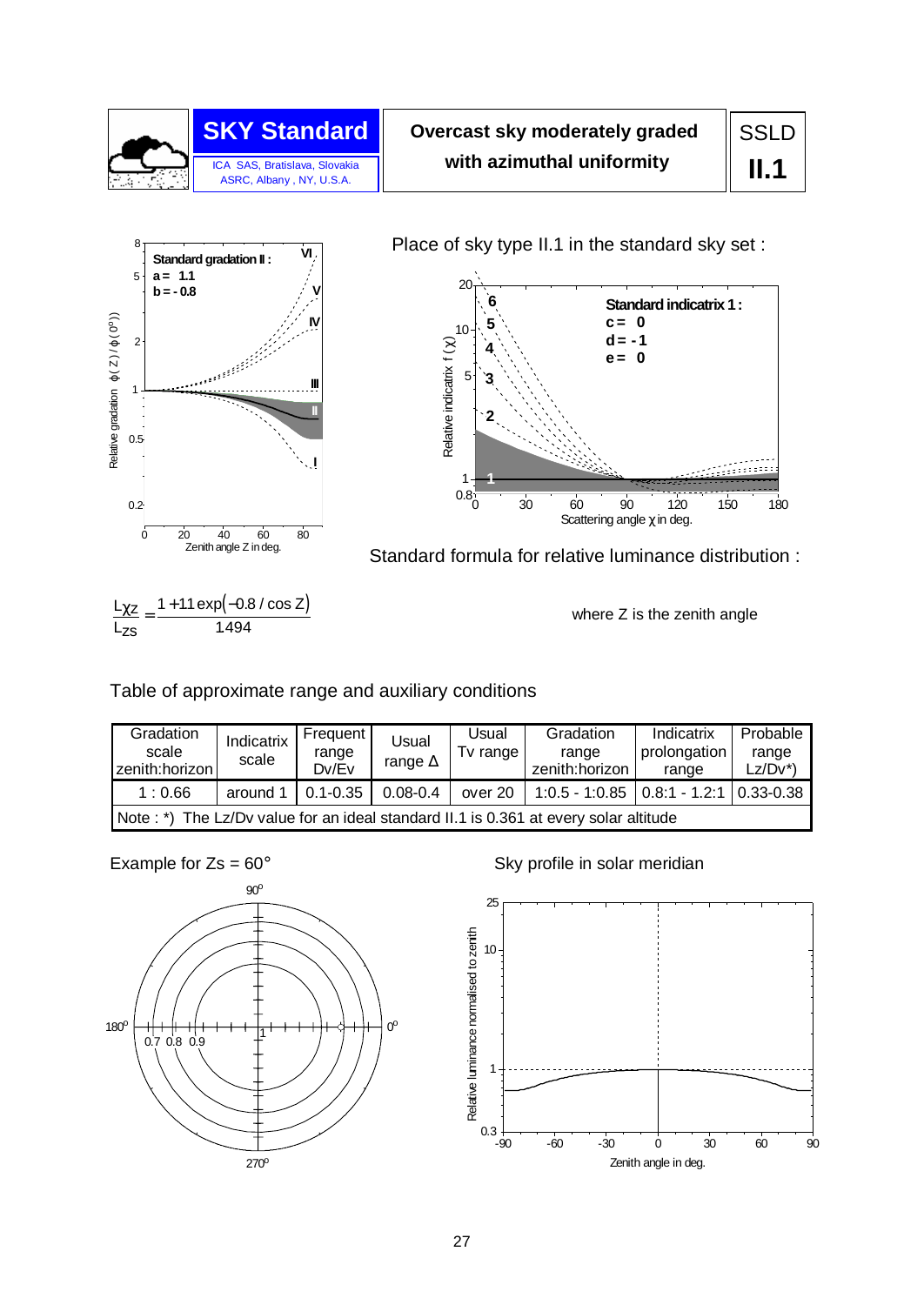

## **SKY Standard Overcast sky moderately graded with azimuthal uniformity**

# SSLD **II.1**



Probable zenith luminance Lz under this sky standard after :

$$
Lz = \frac{Dv}{Ev} \left[ \frac{B(\sin \gamma_s)^c}{(\cos \gamma_s)^D} + E \sin \gamma_s \right]
$$

with standard parameters

| 48.30 |  |  |
|-------|--|--|

is simplified :

$$
Lz = 48.30 \frac{Dv}{Ev} \sin \gamma_s
$$

Probable diffuse horizontal illuminance Dv under this sky standard is :

$$
Dv = 133.8 \frac{Dv}{Ev} \sin \gamma_s
$$

Direct solar horizontal illuminance  $Pv = 0$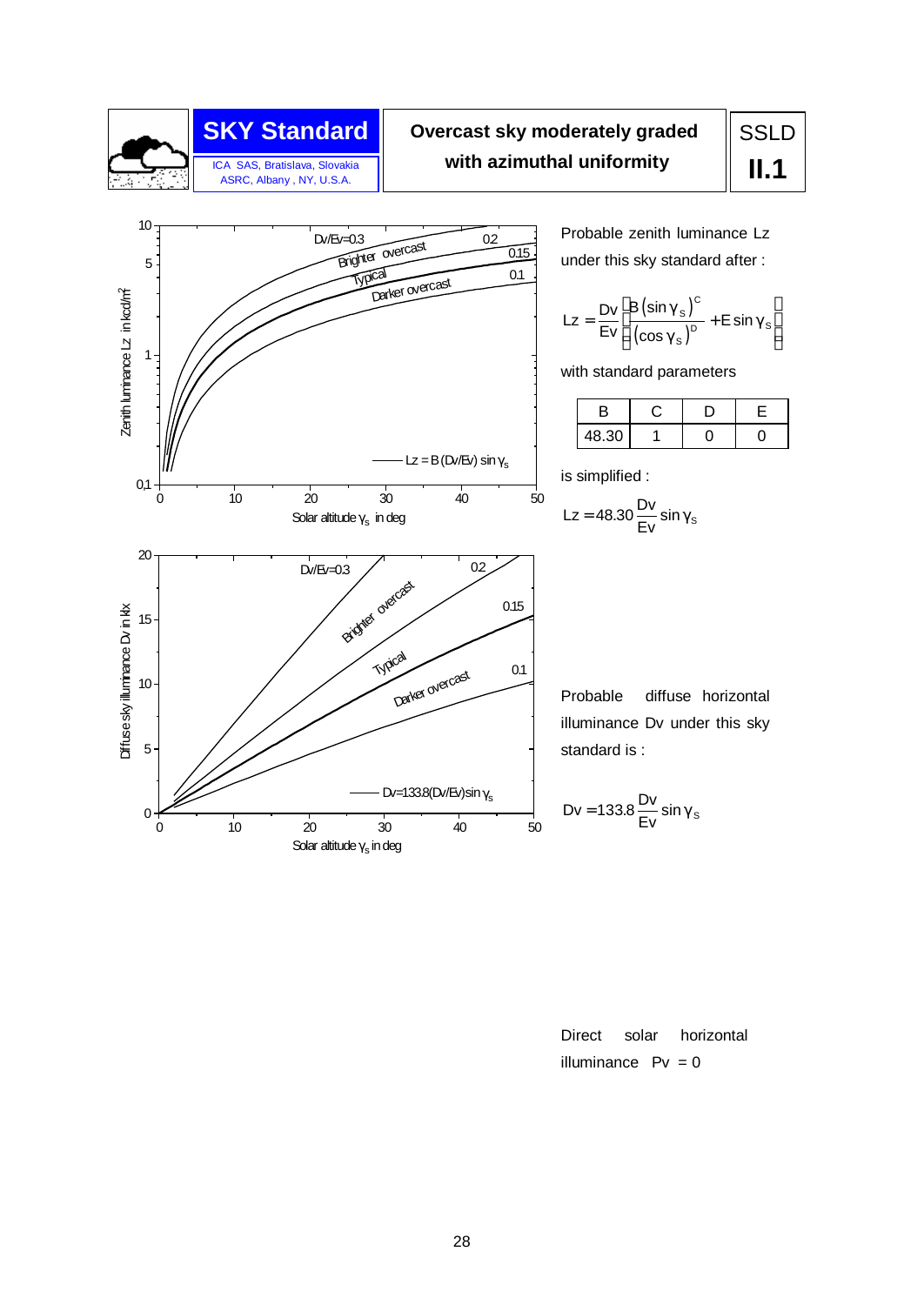

**Overcast sky moderately graded and slight brightening toward sun**  **SSLD II.2**





 $[1 + 1.1 \exp(-0.8 / \cos Z)]$   $[0.81 + 2 \exp(-1.5 \chi) + 0.15 \cos^2 \chi$  $\left[ 0.81 + 2 \exp(-1.5 \text{ Zs}) + 0.15 \cos^2 \text{ Zs} \right]$  $L_{\chi z}$  $L_{\text{zs}}$ χ =  $\overline{\phantom{a}}$ 1 + 1.1 exp(-0.8 / cos Z)]  $[0.81 + 2 \exp(-1.5 \chi) + 0.15 \cos^2 \chi]$  $\overline{\phantom{a}}$  $1.494 \left[ 0.81 + 2 \exp(-1.5 \text{ Zs}) + 0.15 \cos^2 2 \text{ s} \right]$ 

where  $\chi$  is an angular distance between sun and sky element, i.e. scattering angle in rad Zs is the zenith solar angle

Table of approximate range and auxiliary conditions

| Gradation<br>scale<br>zenith:horizon | Indicatrix<br>scale                                             | Frequent<br>range<br>Dv/Ev      | Usual<br>range $\Delta$ | Usual<br>Tv range | Gradation<br>range<br>zenith:horizon | Indicatrix<br>prolongation<br>range | Probable<br>range<br>Lz/Dv*) |  |  |  |  |
|--------------------------------------|-----------------------------------------------------------------|---------------------------------|-------------------------|-------------------|--------------------------------------|-------------------------------------|------------------------------|--|--|--|--|
| around 0.66                          |                                                                 | around 3   0.15-0.45   0.15-0.5 |                         | over 15           | $1:0.5 - 1:0.85$                     | $1.2:1 - 3.5:1$                     | $10.32 - 0.35$               |  |  |  |  |
|                                      | Note: *) The Lz/Dv range is valid only if Zs is over 60 degrees |                                 |                         |                   |                                      |                                     |                              |  |  |  |  |



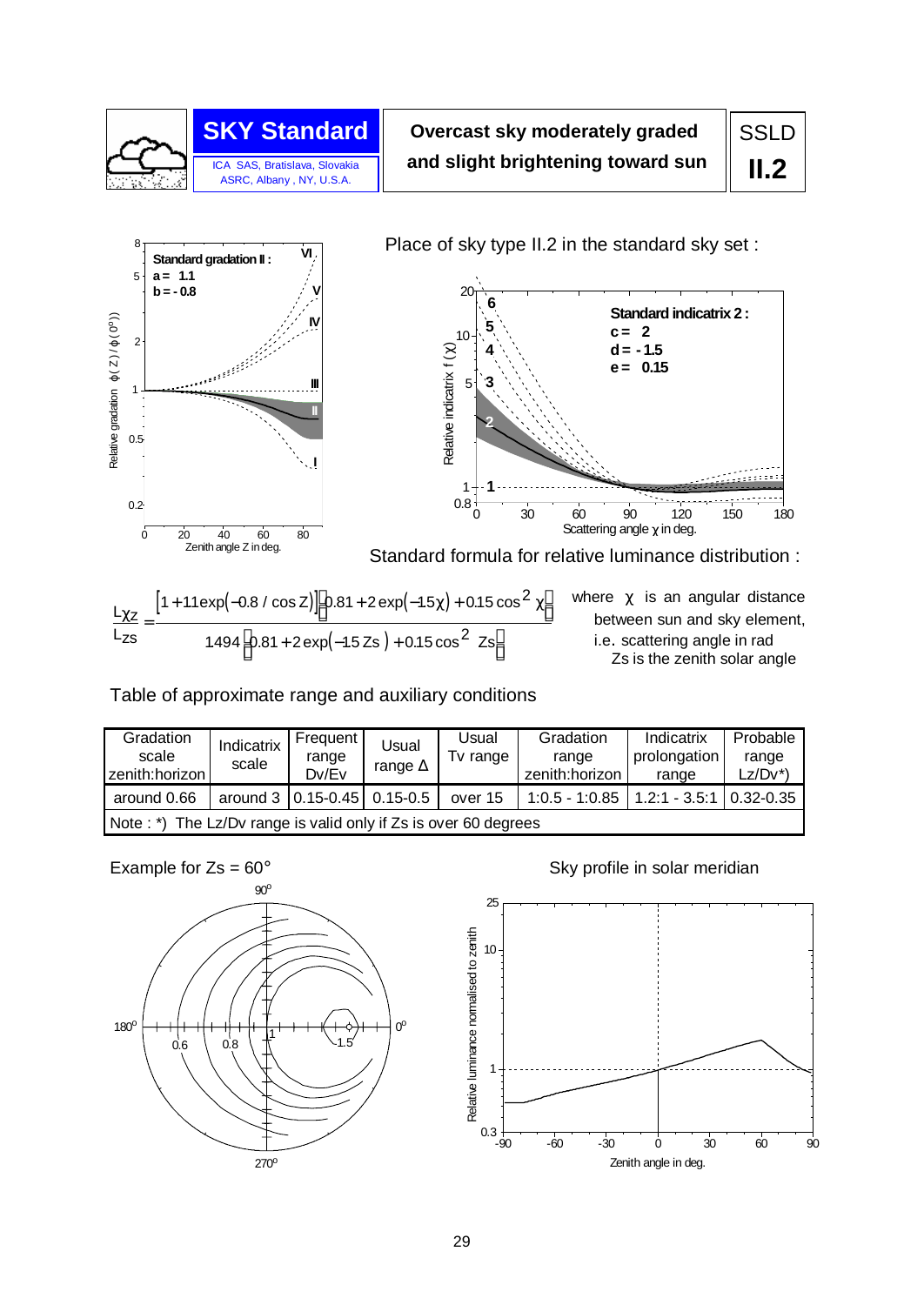

# **SKY Standard Overcast sky moderately graded and slight brightening toward sun**

# SSLD **II.2**



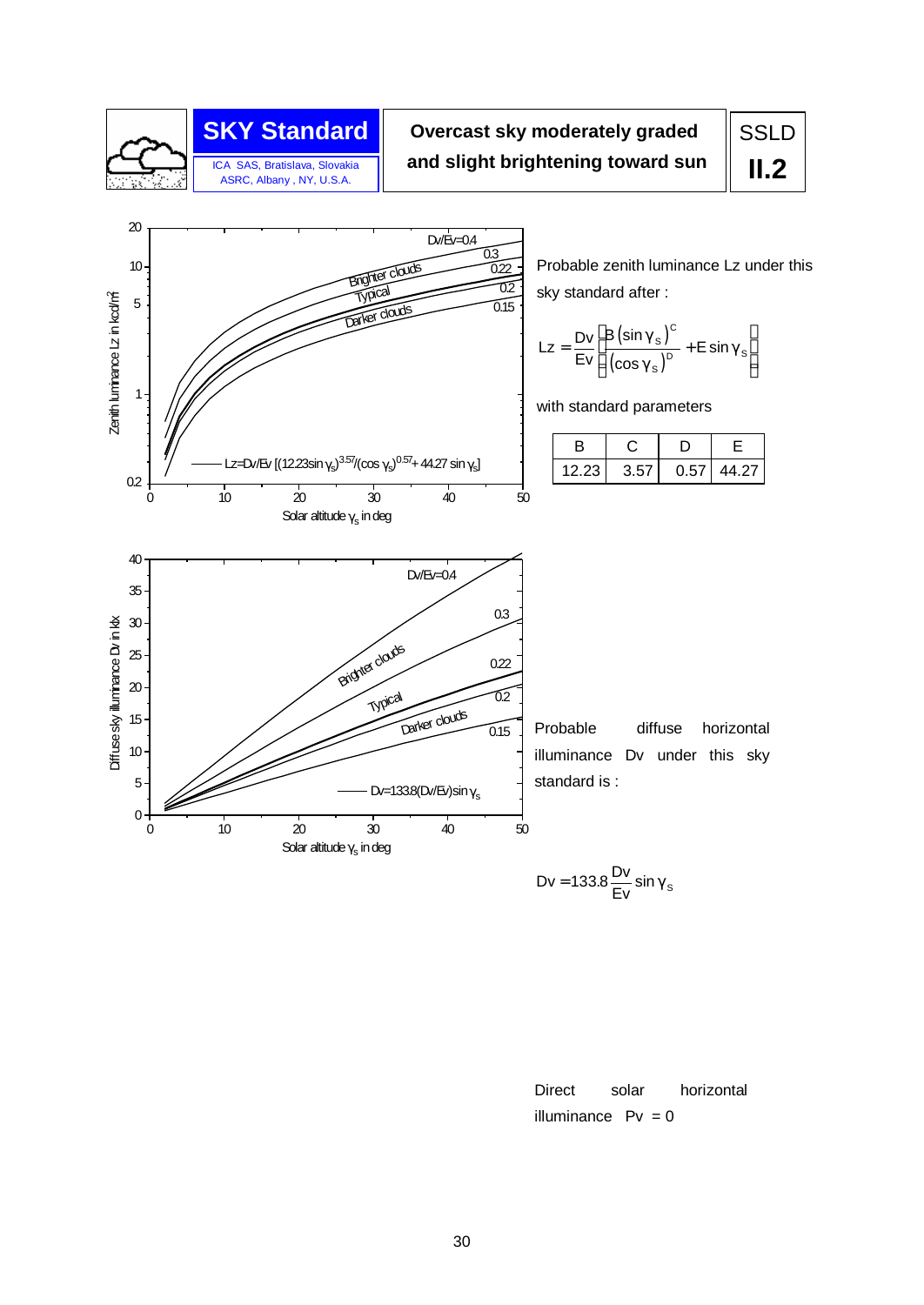

# **Overcast, foggy or cloudy sky with overall uniformity**



Place of sky type III.1 in the standard sky set :



Zenith angle Z in deg. Standard formula for relative luminance distribution :

 $L_{\chi z}$ Lzs  $\frac{\chi z}{\chi} = 1$ 

where Z is the zenith angle

#### Table of approximate range and auxiliary conditions

| Gradation<br>scale<br>zenith:horizon l | Indicatrix<br>scale                                                                    | Frequent<br>range<br>Dv/Ev | Usual<br>range $\Delta$ | Usual<br>Tv<br>range | Gradation<br>range<br>zenith: horizon                 | Indicatrix<br>prolongation<br>range | Probable<br>range<br>$Lz/Dv^*$ |  |  |  |  |
|----------------------------------------|----------------------------------------------------------------------------------------|----------------------------|-------------------------|----------------------|-------------------------------------------------------|-------------------------------------|--------------------------------|--|--|--|--|
| 1:1                                    | around 1                                                                               | $0.10 - 0.35$              | $0.1 - 0.3$             |                      | over 20   1:0.85 - 1:1.35   0.8:1 - 1.2:1   0.30-0.33 |                                     |                                |  |  |  |  |
|                                        | Note : *) The Lz/Dv value for an ideal standard III.1 is 0.318 at every solar altitude |                            |                         |                      |                                                       |                                     |                                |  |  |  |  |



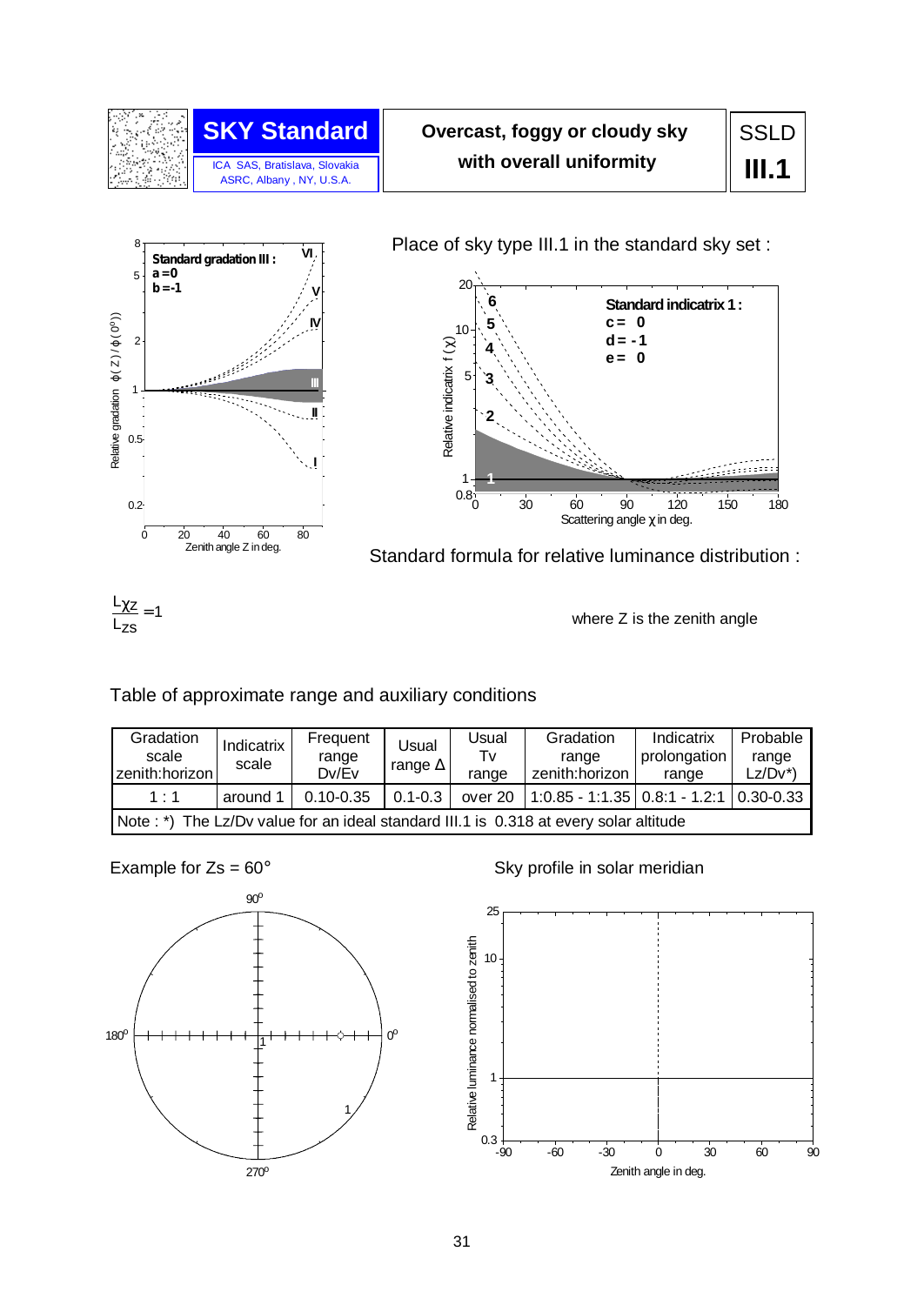

ICA SAS, Bratislava, Slovakia ASRC, Albany , NY, U.S.A.

# **SKY Standard Overcast, foggy or cloudy sky with overall uniformity**

# SSLD **III.1**



Probable zenith luminance Lz under this sky standard after :

$$
Lz = \frac{Dv}{Ev} \left[ \frac{B(\sin \gamma_s)^c}{(\cos \gamma_s)^D} + E \sin \gamma_s \right]
$$

with standard parameters

|       |  | - |
|-------|--|---|
| 42.59 |  |   |

is simplified :

$$
Lz = 42.59 \frac{Dv}{Ev} \sin \gamma_s
$$

Probable diffuse horizontal illuminance Dv under this sky standard is :

$$
Dv = 133.8 \frac{Dv}{Ev} \sin \gamma_s
$$

Direct solar horizontal illuminance  $Pv = 0$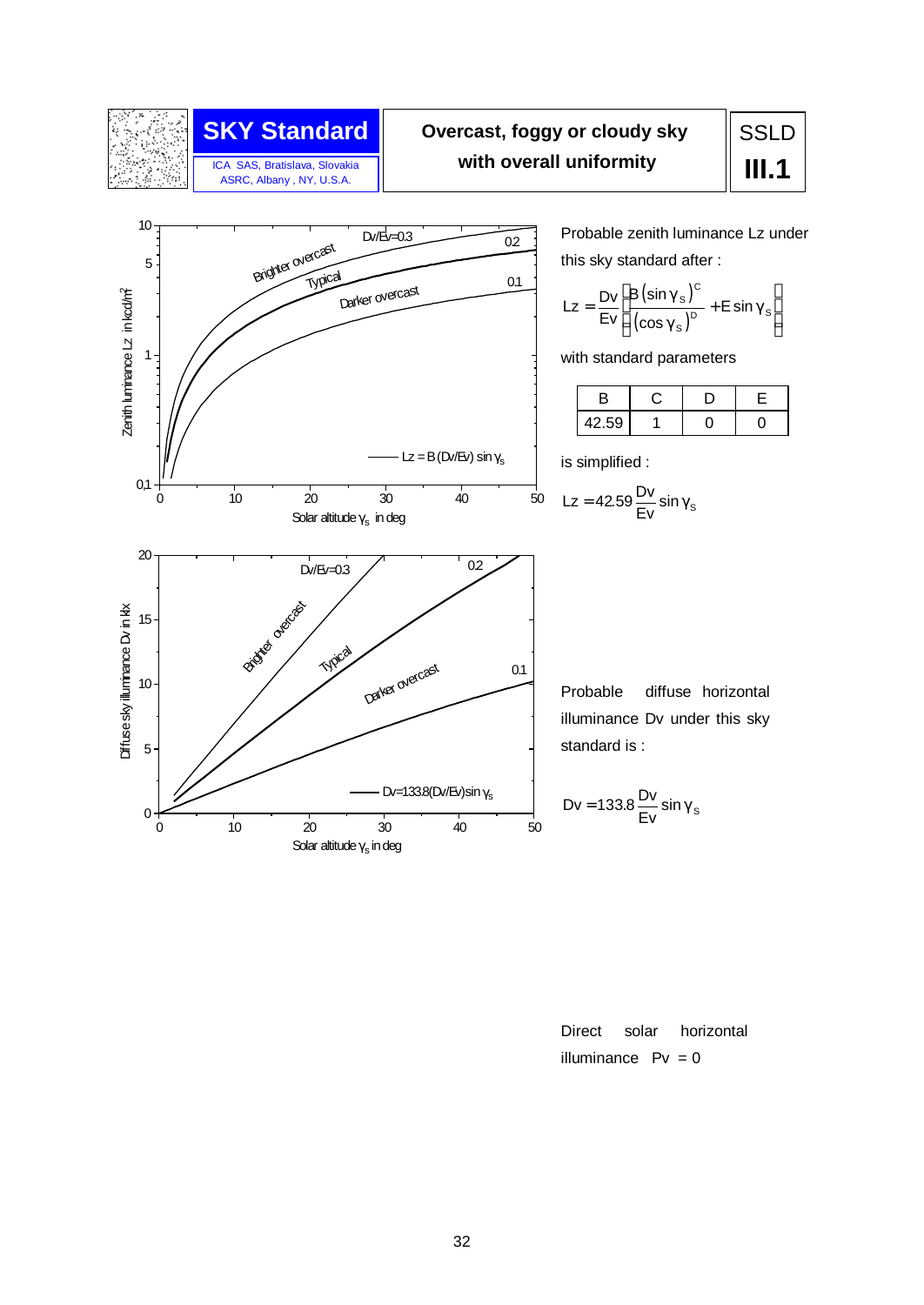

#### **Partly cloudy sky with a uniform gradation and slight brightening toward sun**



Place of sky type III.2 in the standard sky set :



Zenith angle Z in deg. Standard formula for relative luminance distribution :

| $\frac{L_{\chi z}}{L_{\chi z}} = \frac{0.81 + 2 \exp(-1.5 \chi) + 0.15 \cos^2 \chi}{L_{\chi z}}$ |
|--------------------------------------------------------------------------------------------------|
| Lzs $0.81 + 2 \exp(-1.5 \text{ Zs}) + 0.15 \cos^2 \text{ Zs}$                                    |

where  $\chi$  is an angular distance between sun and sky element, i.e. scattering angle in rad Zs is the zenith solar angle

Table of approximate range and auxiliary conditions

| Gradation<br>scale<br>zenith:horizon                                        | Indicatrix<br>scale | Frequent<br>range<br>Dv/Ev | Usual<br>range $\Delta$ | Usual<br>Tv range | Gradation<br>range<br>zenith: horizon     | Indicatrix<br>prolongation<br>range | Probable<br>range<br>$LZ/DV^*$ |  |
|-----------------------------------------------------------------------------|---------------------|----------------------------|-------------------------|-------------------|-------------------------------------------|-------------------------------------|--------------------------------|--|
| around 1                                                                    | around 3            | $0.2 - 0.5$                | $0.2 - 0.5$             |                   | around 15 1:0.85 - 1:1.35   1.2:1 - 3.5:1 |                                     | $0.27 - 0.32$                  |  |
| The Lz/Dv range is valid only if Zs is over 60 degrees<br>Note $:$ $\ast$ ) |                     |                            |                         |                   |                                           |                                     |                                |  |



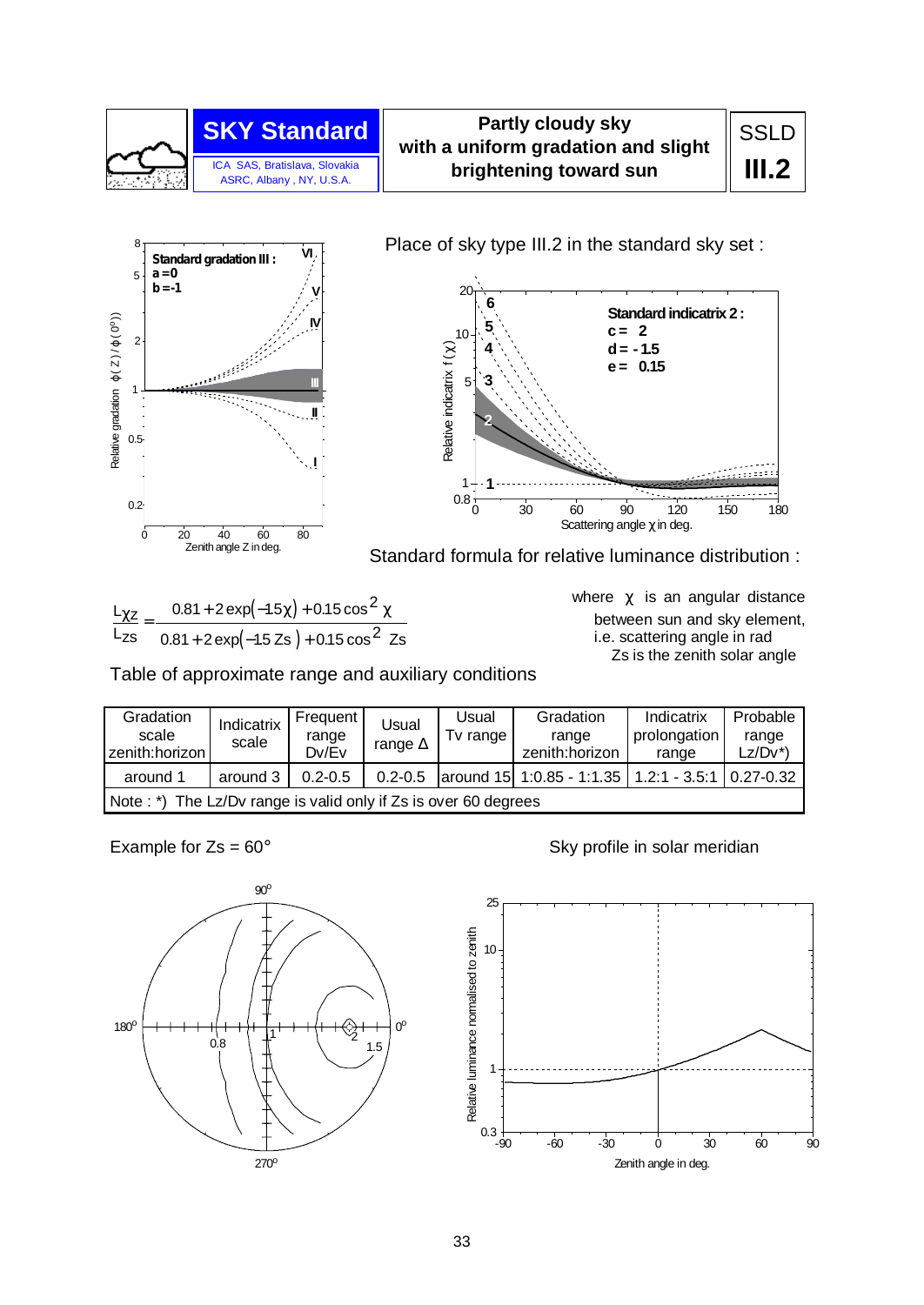

#### **SKY Standard SKY Standard SKY Standard SSLD Partly cloudy sky with a uniform gradation and slight brightening toward sun**

# **III.2**



Probable zenith luminance Lz under this

$$
Lz = \frac{Dv}{Ev} \left[ \frac{B(\sin \gamma_s)^c}{(\cos \gamma_s)^D} + E \sin \gamma_s \right]
$$

with standard parameters

| В     |      |      |       |
|-------|------|------|-------|
| 11.84 | 3.53 | 0.55 | 38.78 |
|       |      |      |       |

Probable diffuse horizontal illuminance Dv under this sky

$$
Dv = 133.8 \frac{Dv}{Ev} \sin \gamma_s
$$

| Direct                | solar | horizontal |
|-----------------------|-------|------------|
| illuminance $P_v = 0$ |       |            |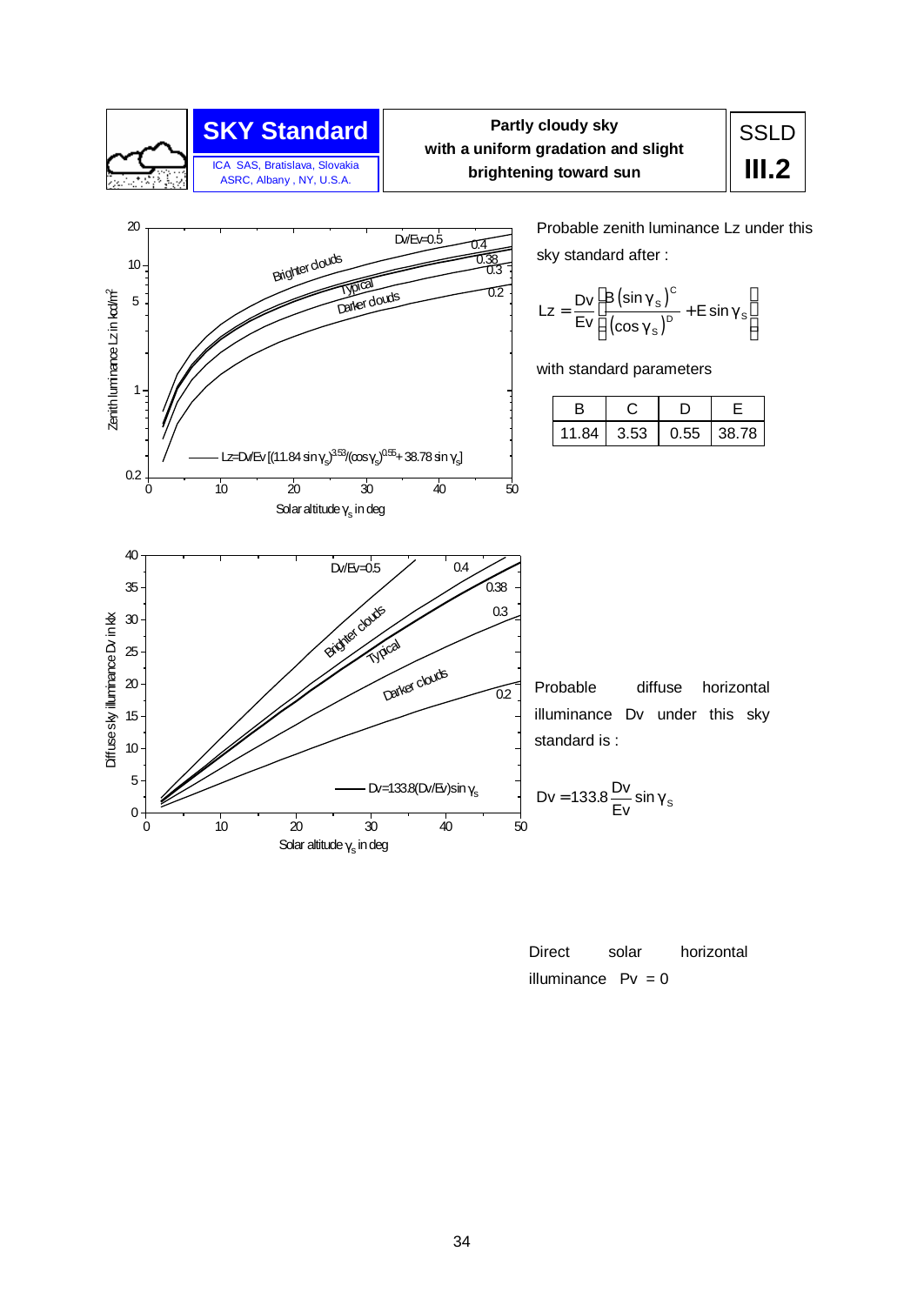

#### **Partly cloudy sky with a brighter circumsolar effect and uniform gradation**



Place of sky type III.3 in the standard sky set :



Zenith angle Z in deg. Standard formula for relative luminance distribution :

| $\frac{L_{\chi z}}{L_{\chi z}} = \frac{0.901 + 5 \exp(-2.5 \chi) + 0.3 \cos^2 \chi}{L_{\chi z}}$ |
|--------------------------------------------------------------------------------------------------|
| Lzs $0.901 + 5 \exp(-2.5 Zs) + 0.3 \cos^2 Zs$                                                    |

where  $\chi$  is an angular distance between sun and sky element, i.e. scattering angle in rad Zs is the zenith solar angle

Table of approximate range and auxiliary conditions

| Gradation<br>scale<br>zenith:horizon                            | Indicatrix<br>scale | <b>Frequent</b><br>range<br>Dv/Ev | Usual<br>range $\Delta$ | Usual<br>Tv range | Gradation<br>range<br>zenith: horizon | Indicatrix<br>prolongation<br>range | Probable<br>range<br>Lz/Dv*) |  |  |
|-----------------------------------------------------------------|---------------------|-----------------------------------|-------------------------|-------------------|---------------------------------------|-------------------------------------|------------------------------|--|--|
| around 1                                                        | around 6            | $0.2 - 0.6$                       | $0.2 - 0.6$             |                   | around 12   1:0.85 - 1:1.35           | $3.5:1 - 7:1$                       | $0.25 - 0.30$                |  |  |
| Note: *) The Lz/Dv range is valid only if Zs is over 60 degrees |                     |                                   |                         |                   |                                       |                                     |                              |  |  |



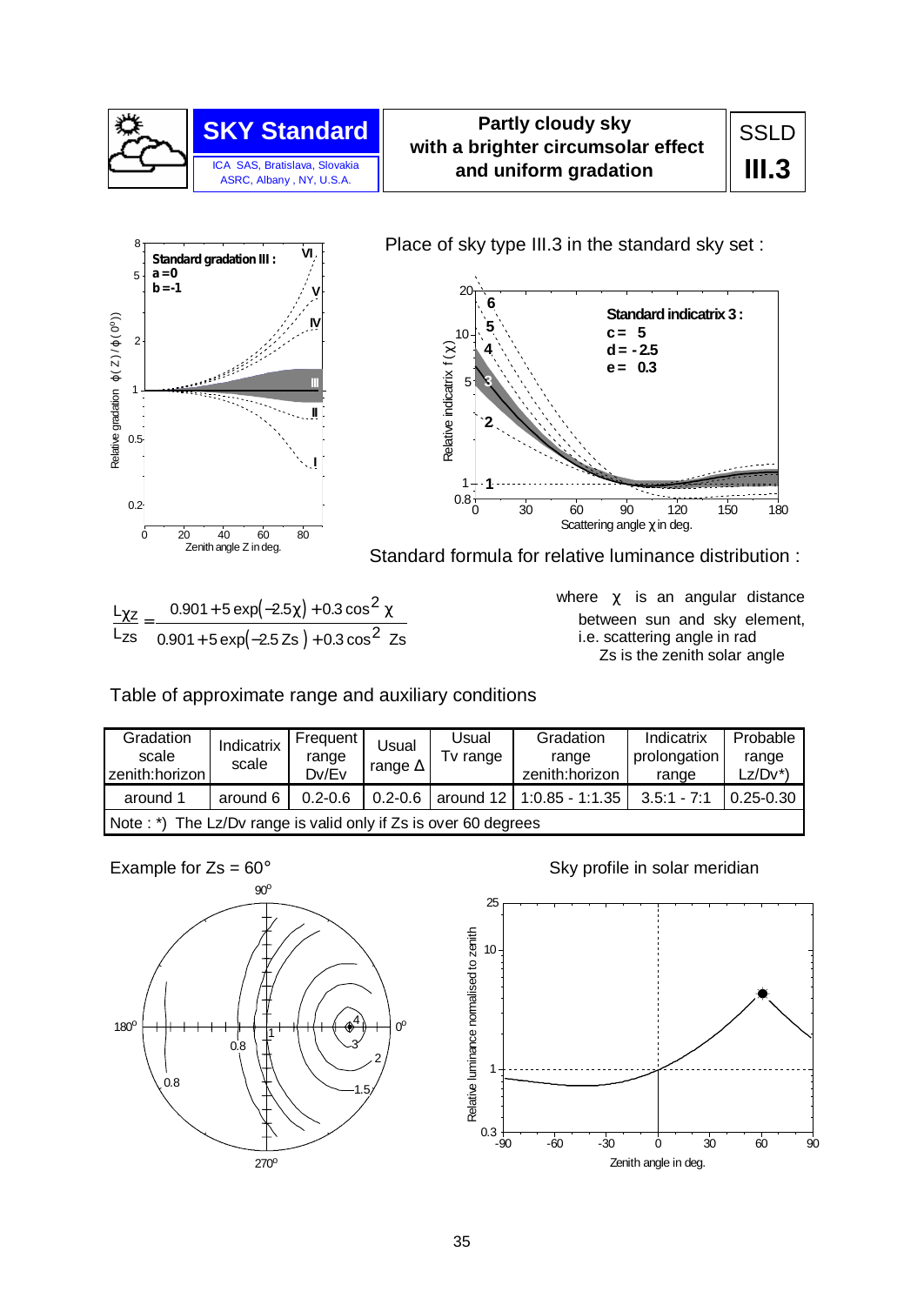

#### **Partly cloudy sky with a brighter circumsolar effect and uniform gradation**

# **SSLD III.3**



Probable zenith luminance Lz under this sky standard after :

$$
Lz = \frac{Dv}{Ev} \left[ \frac{B(\sin \gamma_s)^c}{(\cos \gamma_s)^D} + E \sin \gamma_s \right]
$$
  

$$
Lz = A \sin \gamma_s + \frac{0.7(Tv+1)(\sin \gamma_s)^c}{(\cos \gamma_s)^D} + 0.04Tv
$$

where  $A = A1 Tv + A2$ i.e. for typical turbidity Tv=12, A=13.27

with standard parameters

|  | $A2$ l | B.                               | - D |  |
|--|--------|----------------------------------|-----|--|
|  |        | 0.957 1.79 21.72 4.52 0.64 34.56 |     |  |

Diffuse horizontal illuminance Dv after a general formula :

$$
Dv = 133.8 \frac{Dv}{Ev} \sin \gamma_s
$$

is equal to Dv calculated by integration of the luminace pattern





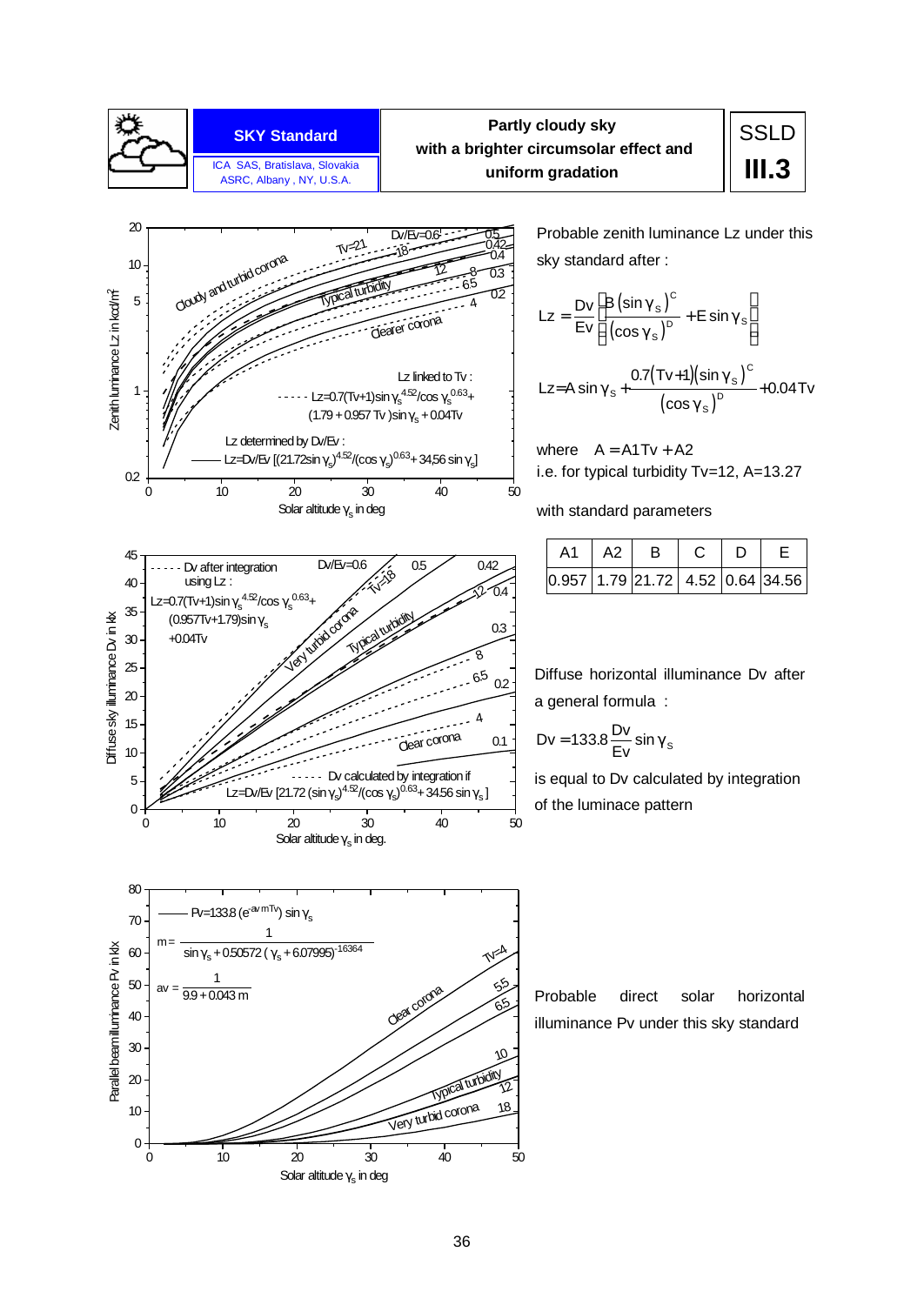

# **Partly cloudy sky rather uniform with a clear solar corona**

**SSLD III.4**



Place of sky type III.4 in the standard sky set:



Zenith angle Z in deg. Standard formula for relative luminance distribution :

| $\frac{L_{\chi z}}{L_{\chi z}} = \frac{0.91 + 10 \exp(-3\chi) + 0.45 \cos^2 \chi}{L_{\chi z}}$ |
|------------------------------------------------------------------------------------------------|
| Lzs $0.91 + 10 \exp(-3 \text{ Zs}) + 0.45 \cos^2 \text{ Zs}$                                   |

where  $\chi$  is an angular distance between sun and sky element, i.e. scattering angle in rad Zs is the zenith solar angle

Table of approximate range and auxiliary conditions

| Gradation<br>scale<br>zenith:horizon                                        | Indicatrix<br>scale        | Frequent<br>range<br>Dv/Ev | Usual<br>range $\Delta$ | Usual<br>Tv<br>range | Gradation<br>range<br>zenith:horizon | Indicatrix<br>prolongation<br>range | Probable<br>range<br>$Lz/Dv^*$ |  |
|-----------------------------------------------------------------------------|----------------------------|----------------------------|-------------------------|----------------------|--------------------------------------|-------------------------------------|--------------------------------|--|
| around 1                                                                    | around $11 \mid 0.2 - 0.6$ |                            | $0.18 - 0.55$           | $5 - 12$             | $1:0.85 - 1:35$                      | $7:1 - 13:1$                        | $0.22 - 0.26$                  |  |
| The Lz/Dv range is valid only if Zs is over 60 degrees<br>Note $:$ $\ast$ ) |                            |                            |                         |                      |                                      |                                     |                                |  |



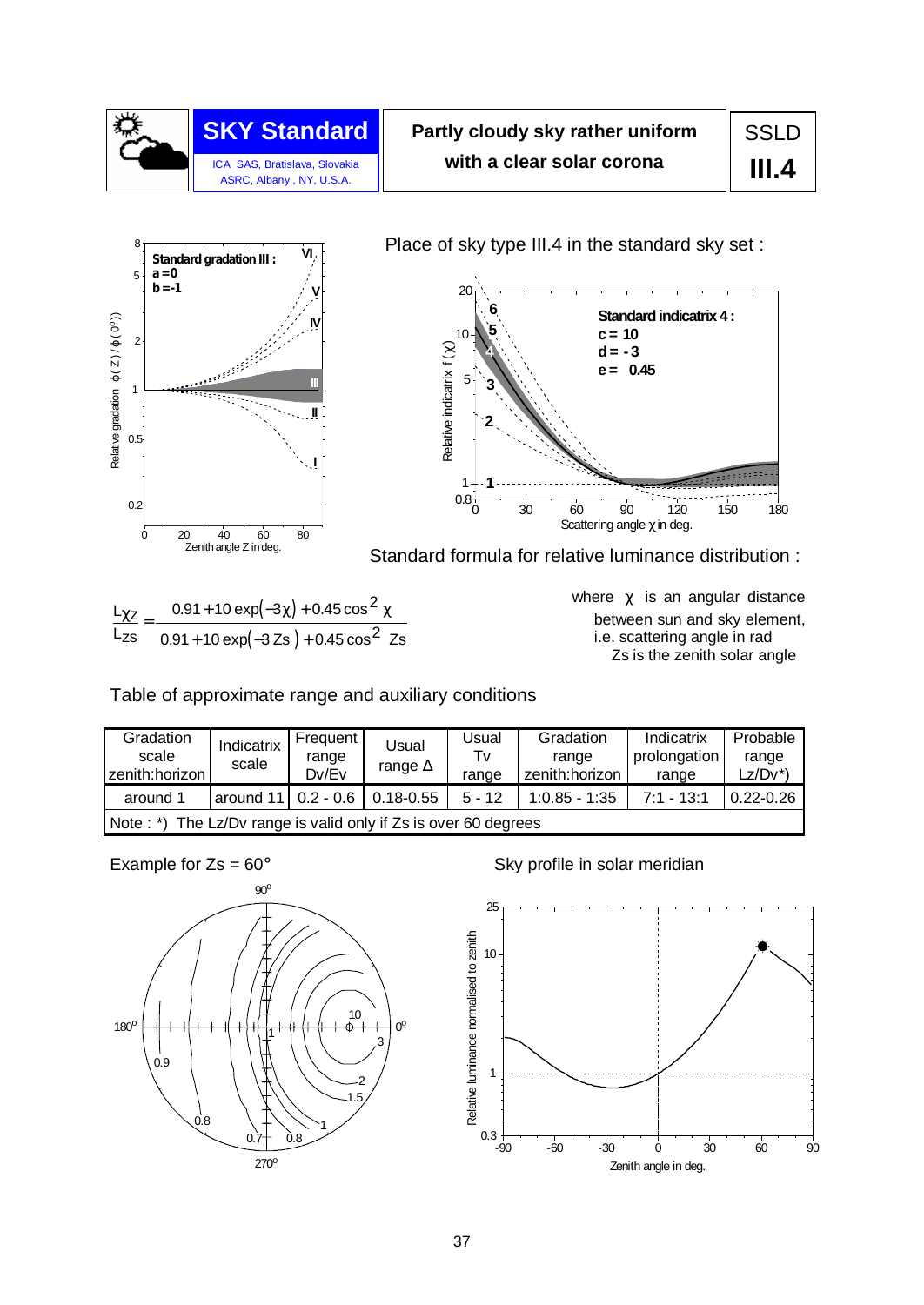

# **SKY Standard Partly cloudy sky rather uniform With a clear solar corona a III.4 III.4 III.4**

# **SSLD**



0 10 20 30 40 50

Solar altitude  $\gamma_{\rm s}$  in deg

 $\mathbf{0}$ 

10

Probable zenith luminance Lz under this sky standard after :

$$
Lz = \frac{Dv}{Ev} \left[ \frac{B(\sin \gamma_s)^c}{(\cos \gamma_s)^D} + E \sin \gamma_s \right]
$$
  

$$
Lz = A \sin \gamma_s + \frac{0.7(Tv+1)(\sin \gamma_s)^c}{(\cos \gamma_s)^D} + 0.04
$$

where  $A = A1 Tv + A2$ i.e. for typical turbidity Tv=10,A=10.33

with standard parameters

|  | A2 |                                             | D |  |
|--|----|---------------------------------------------|---|--|
|  |    | $0.83$   2.03   29.35   4.94   0.70   30.41 |   |  |

Diffuse horizontal illuminance Dv after a general formula :

$$
Dv = 133.8 \frac{Dv}{Ev} \sin \gamma_s
$$

is equal to Dv calculated by integration of the luminace pattern

Probable direct solar horizontal illuminance Pv under this sky standard

Very turbid corona

18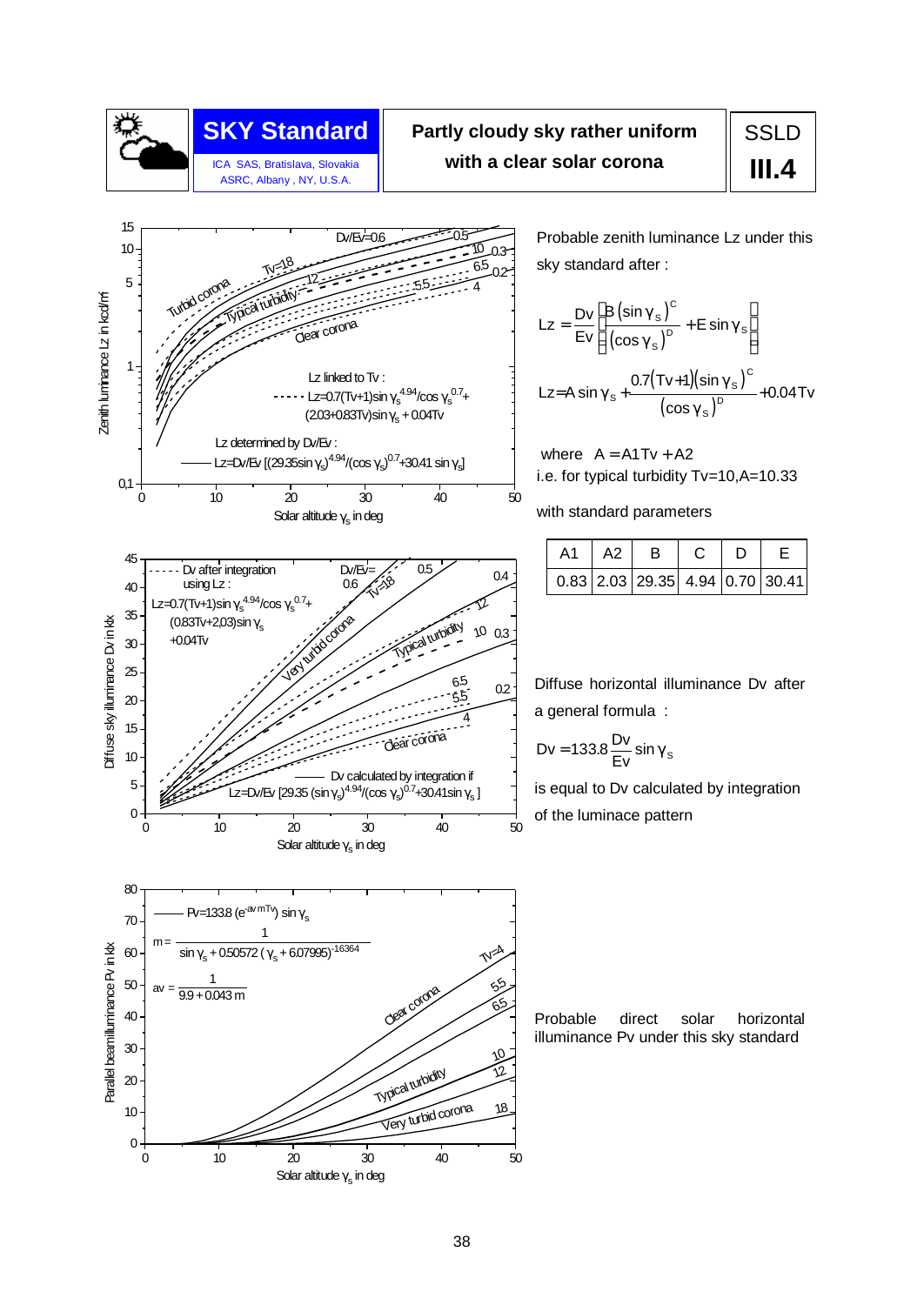

# **Partly cloudy sky with a shaded sun position**

SSLD **IV.2**



Place of sky type IV.2 in the standard sky set :



Zenith angle Z in deg. Standard formula for relative luminance distribution :

$$
\frac{L_{\chi Z}}{L_{\chi S}} = \frac{\left[1 - \exp(-0.55 / \cos Z)\right]\left[0.81 + 2 \exp(-1.5 \chi) + 0.15 \cos^2 \chi\right]}{0.423\left[0.81 + 2 \exp(-1.5 Zs) + 0.15 \cos^2 Zs\right]}
$$

where  $\chi$  is an angular distance between sun and sky element, i.e. scattering angle in rad Zs is the zenith solar angle

Table of approximate range and auxiliary conditions

| Gradation<br>scale<br>zenith:horizon                            | Indicatrix<br>scale | Frequent<br>range<br>Dv/Ev | Usual<br>range $\Delta$ | Usual<br>Tv.<br>range | Gradation<br>range<br>zenith:horizon | Indicatrix<br>prolongation<br>range | Probable<br>range<br>$Lz/Dv^*$ |  |
|-----------------------------------------------------------------|---------------------|----------------------------|-------------------------|-----------------------|--------------------------------------|-------------------------------------|--------------------------------|--|
| around $1:2.5$                                                  | around 3            | $0.2 - 0.5$                | over $0.2$              | over 10               | $1:1.35 - 1:3$                       | $1.2:1 - 3.5:1 \mid 0.19 - 0.23$    |                                |  |
| Note: *) The Lz/Dv range is valid only if Zs is over 60 degrees |                     |                            |                         |                       |                                      |                                     |                                |  |



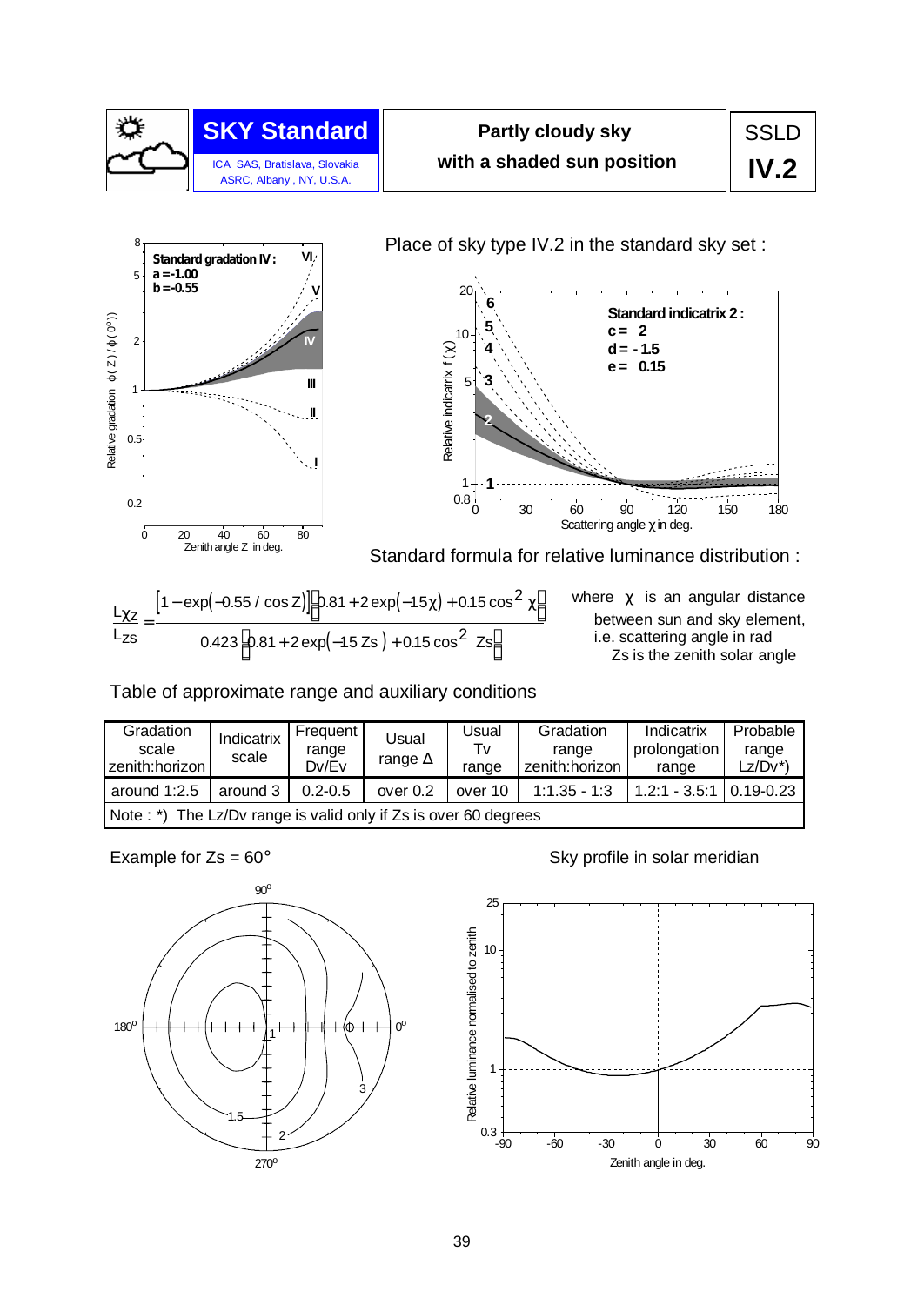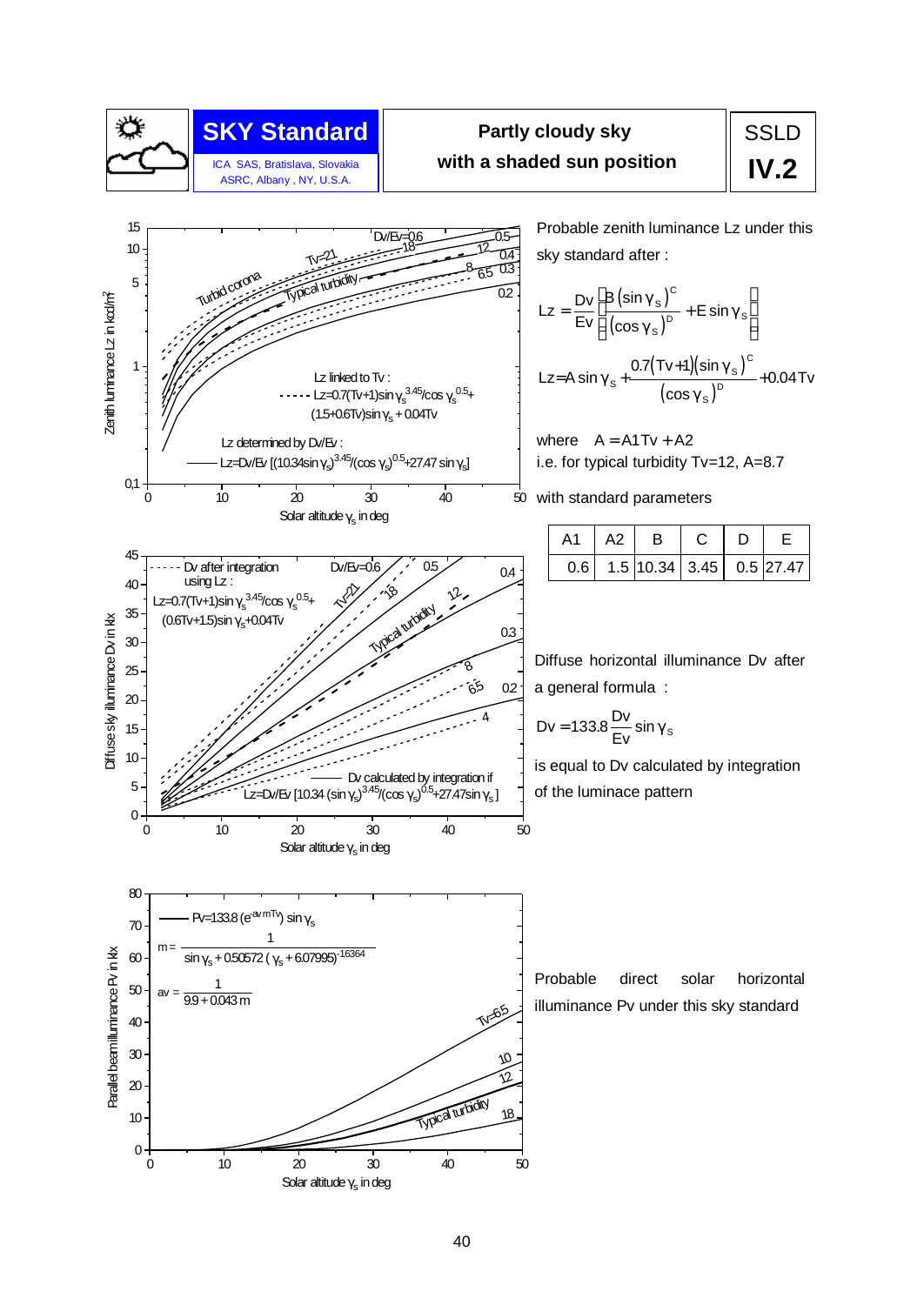



Place of sky type IV.3 in the standard sky set :



Zenith angle Z in deg. Standard formula for relative luminance distribution :

$$
\frac{L_{\chi z}}{L_{zs}} = \frac{\left[1 - \exp(-0.55 / \cos z)\right] \left[0.901 + 5 \exp(-2.5 \chi) + 0.3 \cos^2 \chi\right]}{0.423 \left[0.901 + 5 \exp(-2.5 Zs) + 0.3 \cos^2 z \right]}
$$

where  $\chi$  is an angular distance between sun and sky element, i.e. scattering angle in rad Zs is the zenith solar angle

Table of approximate range and auxiliary conditions

| Gradation<br>scale<br>zenith:horizon                            | Indicatrix<br>scale | Frequent  <br>range<br>Dv/Ev | Usual<br>range $\Delta$ | Usual<br>Tv<br>range | Gradation<br>range<br>zenith:horizon | Indicatrix<br>prolongation<br>range | Probable<br>range<br>Lz/Dv*` |  |  |
|-----------------------------------------------------------------|---------------------|------------------------------|-------------------------|----------------------|--------------------------------------|-------------------------------------|------------------------------|--|--|
| around 1:2.5                                                    | around 6            | $0.2 - 0.5$                  | $0.2 - 0.43$            | $6 - 12$             | $1:1.35 - 1:3$                       | $3.5:1 - 7:1$                       | $0.17 - 0.2$                 |  |  |
| Note: *) The Lz/Dv range is valid only if Zs is over 60 degrees |                     |                              |                         |                      |                                      |                                     |                              |  |  |



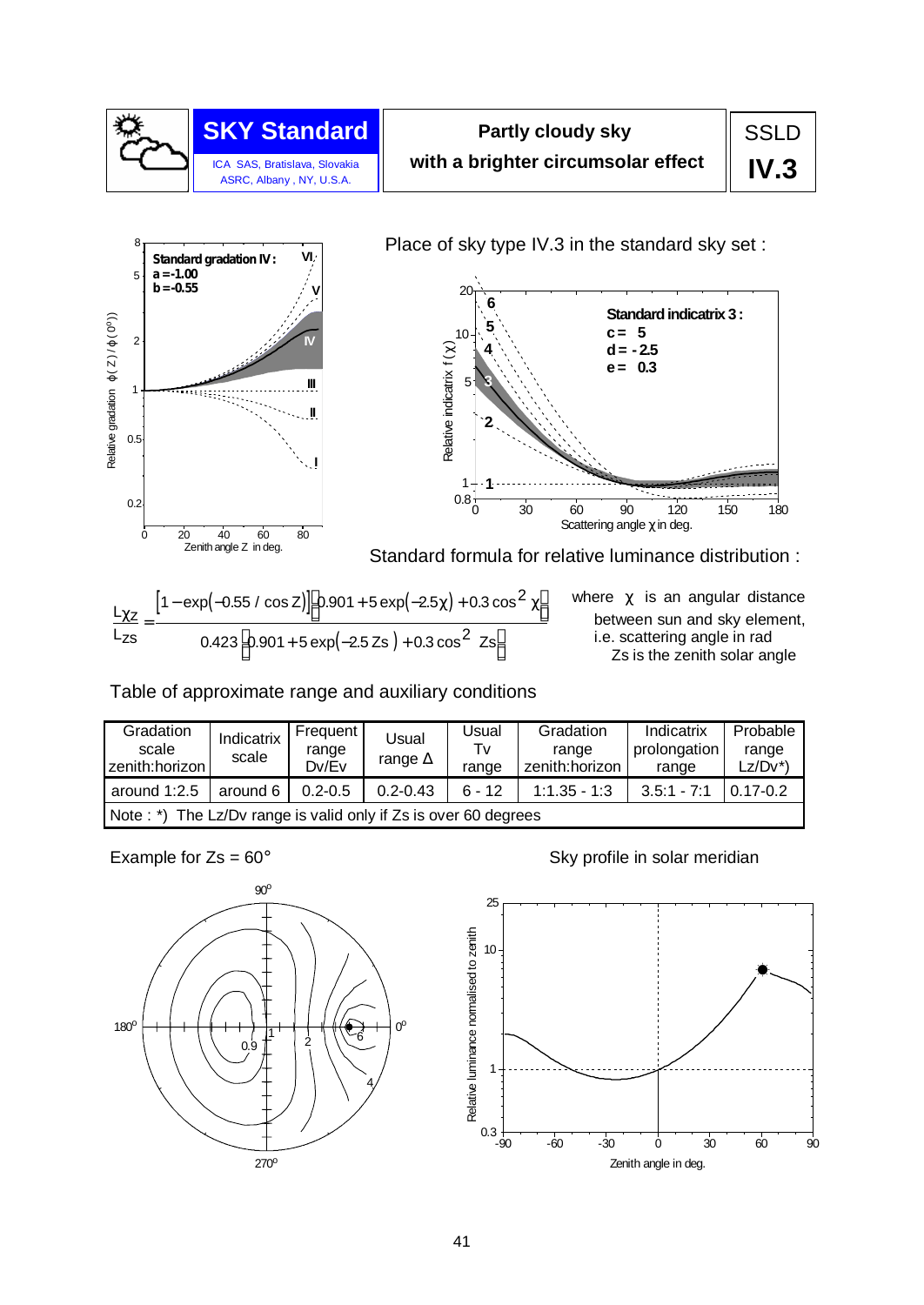

#### **SKY Standard SKY Standard S** Partly cloudy sky **SSLD Partly cloudy sky with a brighter circumsolar effect**

# **IV.3**

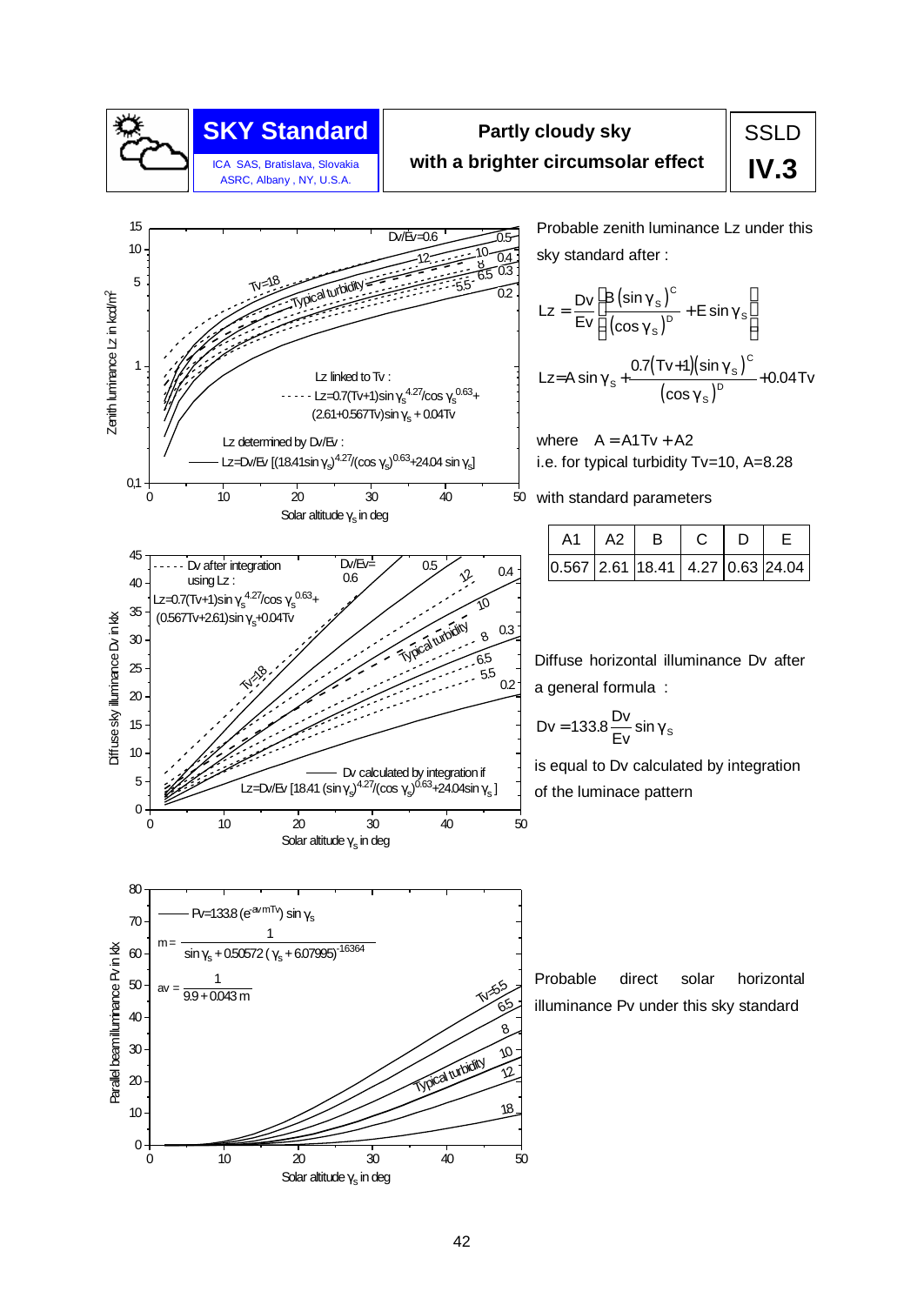



Place of sky type IV.4 in the standard sky set :



Zenith angle Z in deg. Standard formula for relative luminance distribution :

$$
\frac{L_{\chi z}}{L_{zs}} = \frac{\left[1 - \exp(-0.55 / \cos z)\right] \left[0.91 + 10 \exp(-3\chi) + 0.45 \cos^2 \chi\right]}{0.423 \left[0.91 + 10 \exp(-3 z\right) + 0.45 \cos^2 z\right]}
$$

where  $\chi$  is an angular distance between sun and sky element, i.e. scattering angle in rad Zs is the zenith solar angle

Table of approximate range and auxiliary conditions

| Gradation<br>scale<br>zenith: horizon                           | Indicatrix<br>scale | Frequent<br>range<br>Dv/Ev | Usual<br>range $\Delta$ | <b>Usual</b><br>Tv<br>range | Gradation<br>range<br>zenith: horizon | Indicatrix<br>prolongation<br>range | Probable<br>range<br>$LZ/DV^*$ |  |  |
|-----------------------------------------------------------------|---------------------|----------------------------|-------------------------|-----------------------------|---------------------------------------|-------------------------------------|--------------------------------|--|--|
| around $1:2.5$                                                  | around 11 0.15-0.5  |                            | $0.1 - 0.4$             | $2.5 - 6.5$                 | $1:1.35 - 1:3$                        | $7:1 - 13:1$                        | $0.15 - 0.17$                  |  |  |
| Note: *) The Lz/Dv range is valid only if Zs is over 60 degrees |                     |                            |                         |                             |                                       |                                     |                                |  |  |



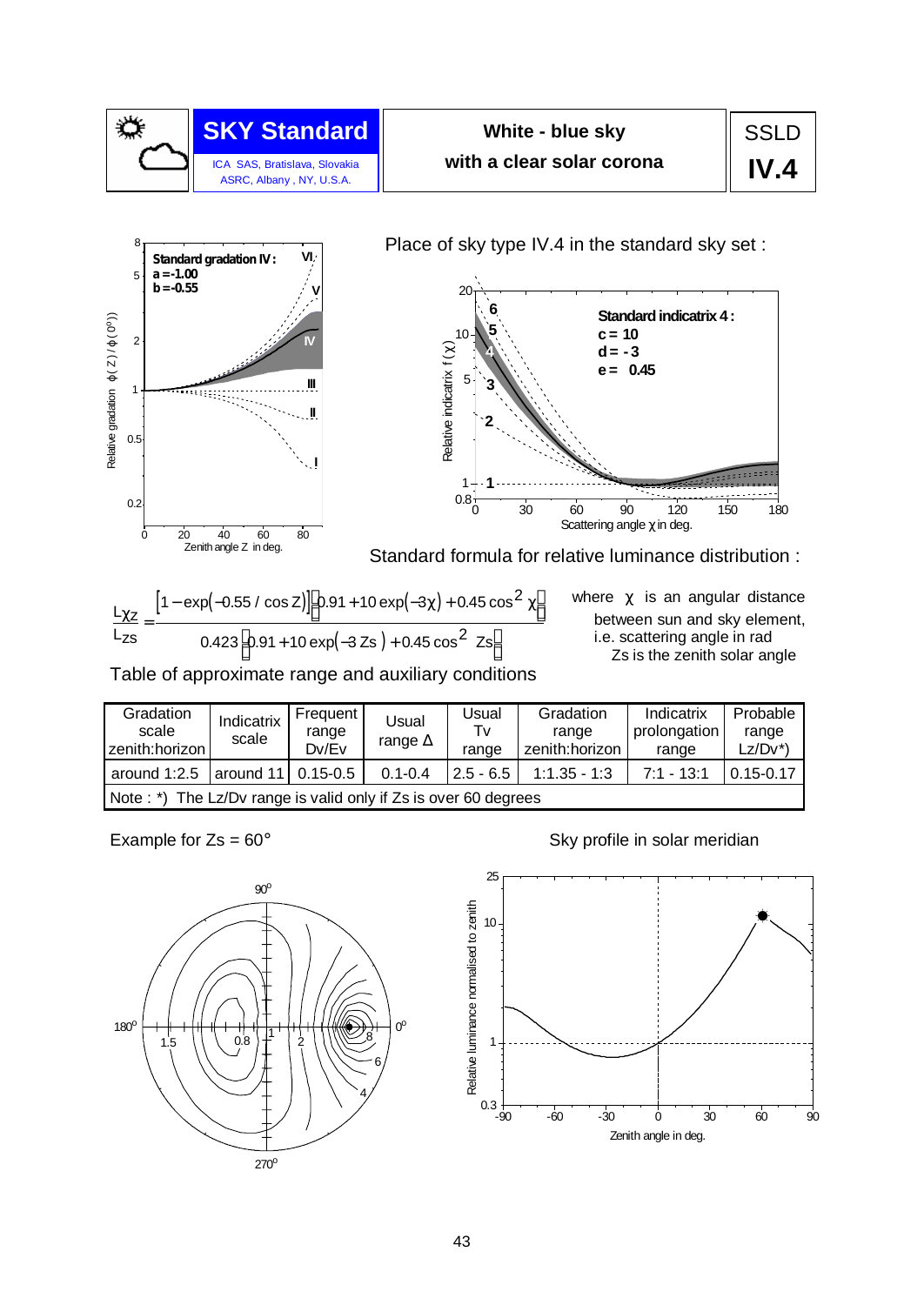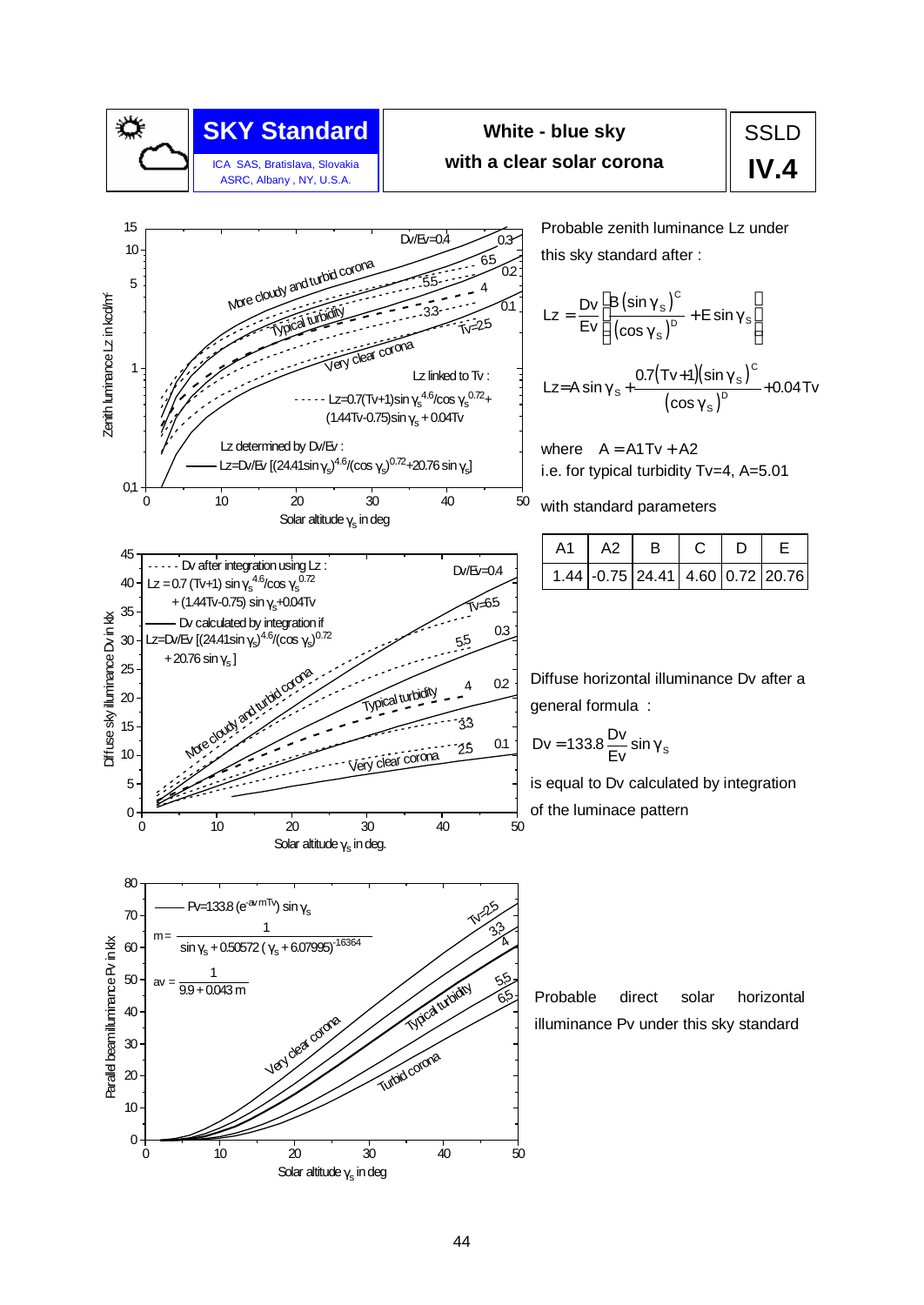

# **Very clear/unturbid sky with a clear solar corona**



Place of sky type V.4 in the standard sky set :



Zenith angle Z in deg. Standard formula for relative luminance distribution :

$$
\frac{L_{\chi Z}}{L_{\chi S}} = \frac{\left[1 - \exp(-0.32 / \cos Z)\right] \left[0.91 + 10 \exp(-3 \chi) + 0.45 \cos^2 \chi\right]}{0.274 \left[0.91 + 10 \exp(-3 Z s) + 0.45 \cos^2 Z s\right]}
$$

where  $\chi$  is an angular distance between sun and sky element, i.e. scattering angle in rad Zs is the zenith solar angle

#### Table of approximate range and auxiliary conditions

| Gradation<br>scale<br>zenith:horizon                                        | Indicatrix<br>scale | Frequent<br>range<br>Dv/Ev | Usual<br>range $\Delta$ | Usual<br>Tv<br>range | Gradation<br>range<br>zenith:horizon | Indicatrix<br>prolongation<br>range | Probable<br>range<br>Lz/Dv*) |  |  |
|-----------------------------------------------------------------------------|---------------------|----------------------------|-------------------------|----------------------|--------------------------------------|-------------------------------------|------------------------------|--|--|
| around $1:3.5$                                                              | around 11           | $0.1 - 0.4$                | $0.06 - 0.32$           | $2 - 5$              | $1:3 - 1:5$                          | $7:1 - 13:1$                        | $0.13 - 0.16$                |  |  |
| The Lz/Dv range is valid only if Zs is over 60 degrees<br>Note $:$ $\ast$ ) |                     |                            |                         |                      |                                      |                                     |                              |  |  |



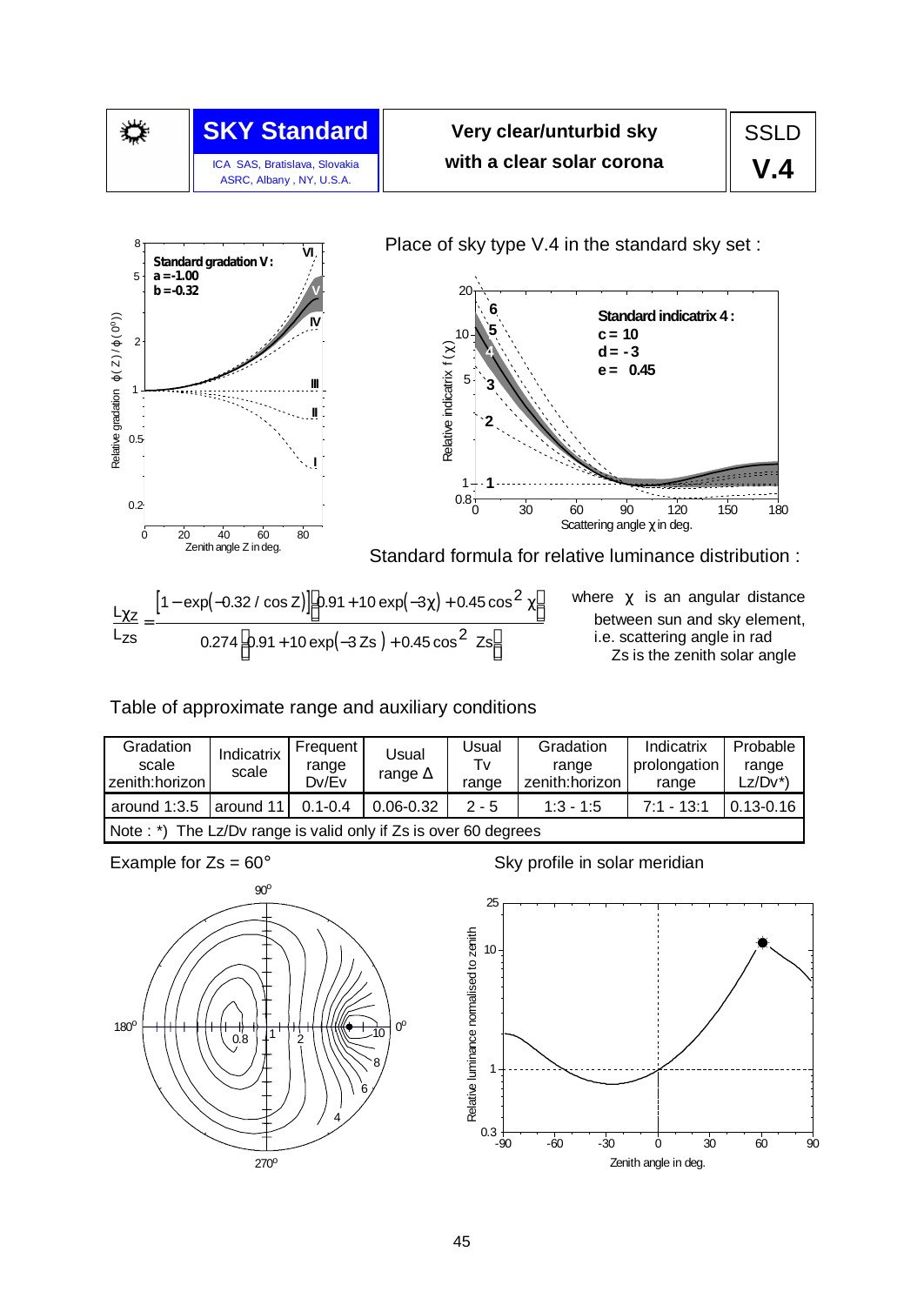

ASRC, Albany , NY, U.S.A.

## **SKY Standard Construct** Very clear/unturbid sky Tangles SSLD ICA SAS, Bratislava, Slovakia **with a clear solar corona**

# **V.4**



0 10 20 30 40 50

Solar altitude  $\gamma_{\rm s}$  in deg

 $0 -$ 

Probable zenith luminance Lz under this sky standard after :

$$
Lz = \frac{Dv}{Ev} \left[ \frac{B(\sin \gamma_s)^c}{(\cos \gamma_s)^D} + E \sin \gamma_s \right]
$$

$$
\text{Lz=A}\sin\gamma_{\text{S}} + \frac{0.7(\text{Tv}+1)(\sin\gamma_{\text{S}})^{\text{C}}}{(\cos\gamma_{\text{S}})^{\text{D}}} + 0.04\,\text{Tv}
$$

where  $A = A1 Tv + A2$ i.e. for typical turbidity Tv=2.5, A=3.3

with standard parameters

|  | A <sub>2</sub> |                                  |  |  |
|--|----------------|----------------------------------|--|--|
|  |                | 1.036 0.71 23.00 4.43 0.74 18.52 |  |  |

Diffuse horizontal illuminance Dv after a general formula :

$$
Dv = 133.8 \frac{Dv}{Ev} \sin \gamma_s
$$

is equal to Dv calculated by integration of the luminace pattern

Probable direct solar horizontal illuminance Pv under this sky standard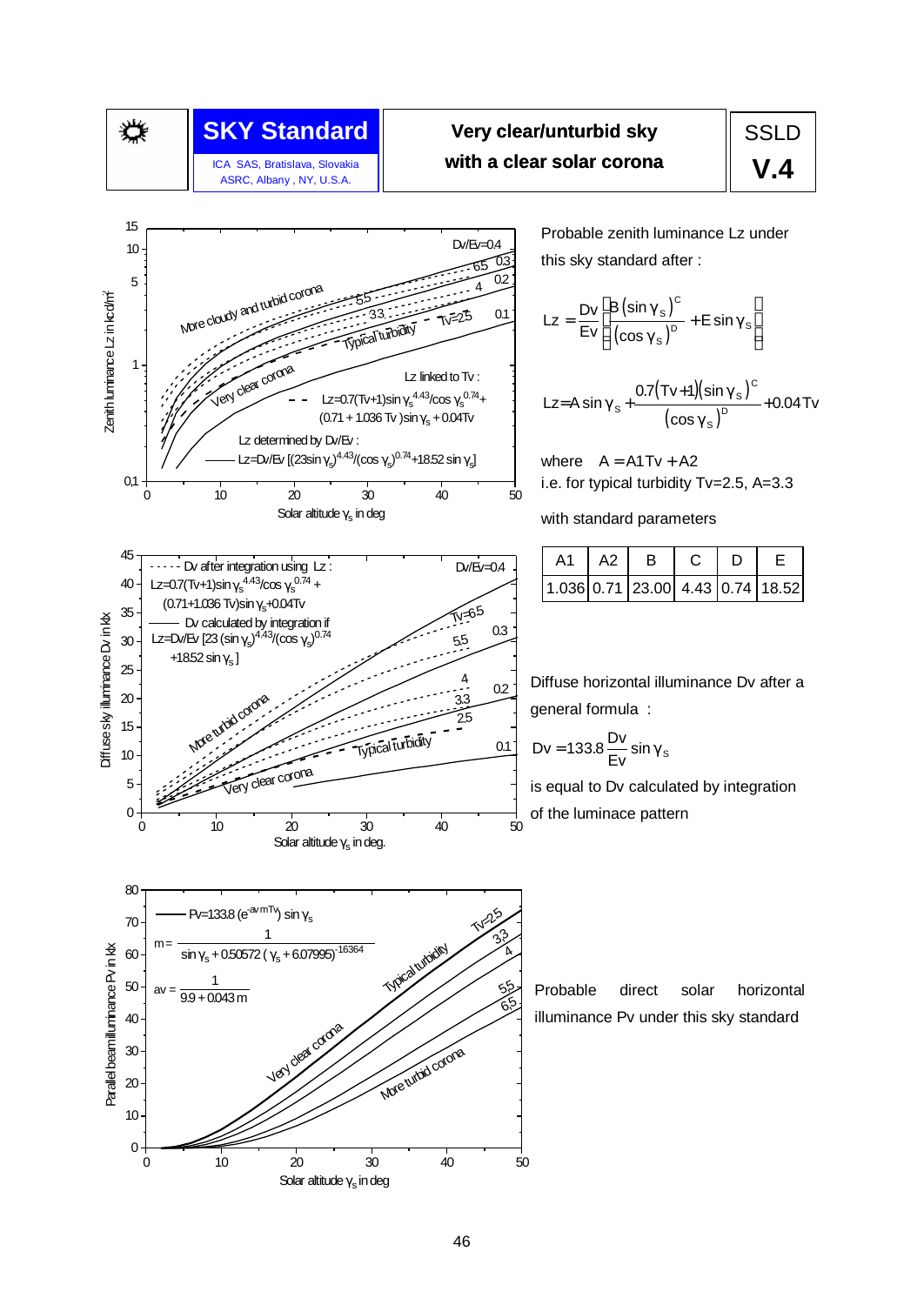

# **Cloudless polluted sky with a broader solar corona**



Place of sky type V.5 in the standard sky set :



Zenith angle Z in deg. Standard formula for relative luminance distribution :

$$
\frac{L_{\chi Z}}{L_{ZS}} = \frac{\left[1 - \exp(-0.32 / \cos Z)\right] \left[0.856 + 16 \exp(-3\chi) + 0.3 \cos^2 \chi\right]}{0.274 \left[0.856 + 16 \exp(-3 Zs) + 0.3 \cos^2 Zs\right]}
$$

where  $\chi$  is an angular distance between sun and sky element, i.e. scattering angle in rad Zs is the zenith solar angle

Table of approximate range and auxiliary conditions

| Gradation<br>scale<br>zenith:horizon                            | Indicatrix<br>scale | Frequent<br>range<br>Dv/Ev | Usual<br>range $\Delta$ | Jsual<br>Tv<br>range | Gradation<br>range<br>zenith:horizon | Indicatrix<br>prolongation<br>range | Probable<br>range<br>Lz/Dv*` |  |  |
|-----------------------------------------------------------------|---------------------|----------------------------|-------------------------|----------------------|--------------------------------------|-------------------------------------|------------------------------|--|--|
| around $1:3.5$                                                  | around 17           | $0.2 - 0.5$                | $0.1 - 0.37$            | $3 - 8$              | $1:3 - 1:5$                          | $13:1 - 20:1$                       | $0.12 - 0.15$                |  |  |
| Note: *) The Lz/Dv range is valid only if Zs is over 60 degrees |                     |                            |                         |                      |                                      |                                     |                              |  |  |



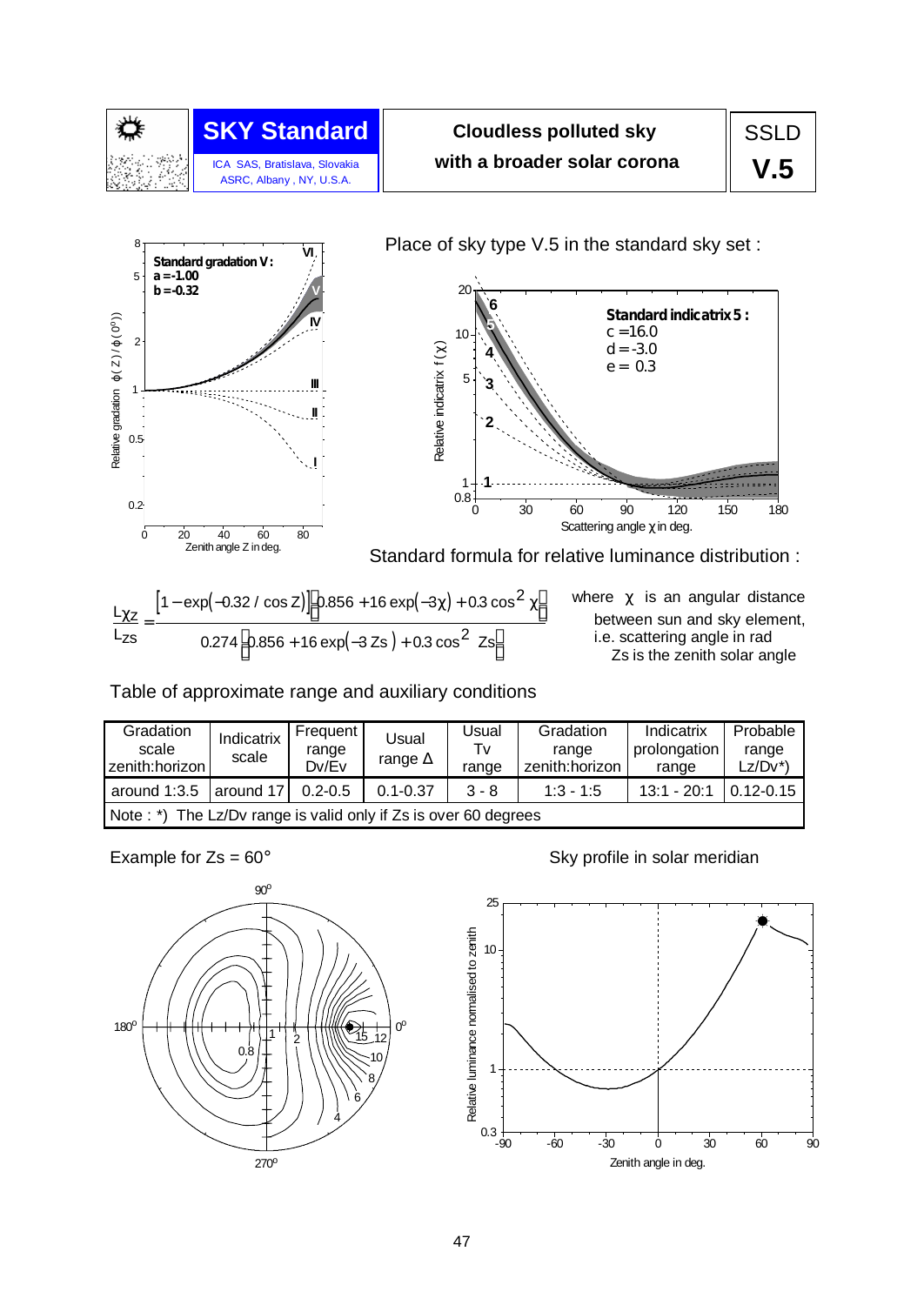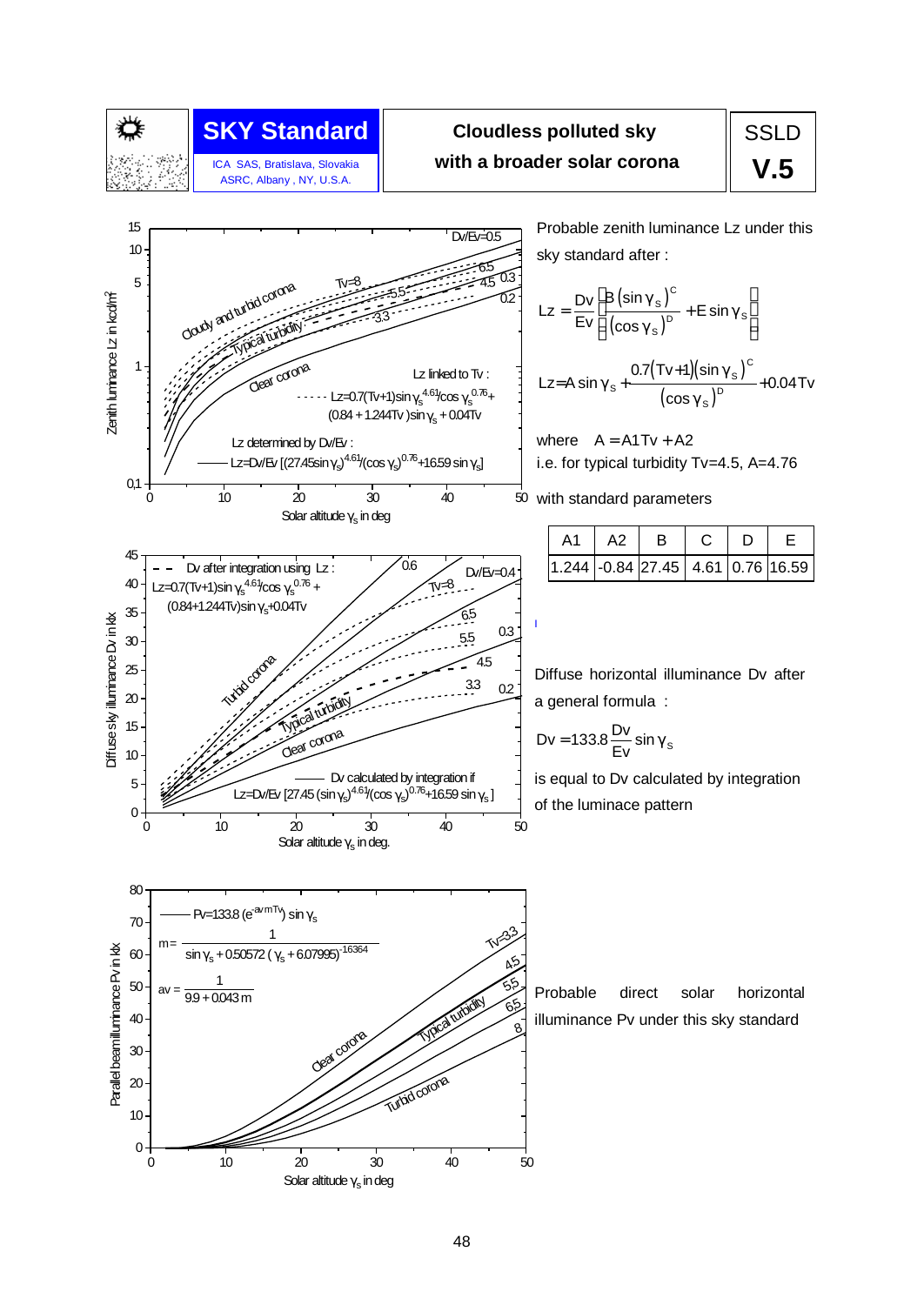

# **Cloudless turbid sky with a broader solar corona**

Place of sky type VI.5 in the standard sky set :



20 **6 Standardindicatrix5 : 5 c =16.0**  $1<sub>0</sub>$ Relative indicatrix  $f(\chi)$ **d= -3.0** Relative indicatrix f (χ) **4 e = 0.3** 5 **3 2 1** 1 0.8 0 30 60 90 120 150 180 Scattering angle  $\chi$  in deg. Standard formula for relative luminance distribution :

 $\left[1 - \exp(-0.15 / \cos Z)\right]$  0.856 + 16  $\exp(-3\chi)$  + 0.3  $\cos^2 \chi$  $\left[ 0.856 + 16 \exp(-3 \text{ Zs}) + 0.3 \cos^2 \text{ Zs} \right]$  $L_{\chi z}$ Lzs  $[1 - \exp(-0.15 / \cos Z)]$  $\frac{\chi z}{\chi}$  =  $\overline{\phantom{a}}$ 1 –  $\exp(-0.15 / \cos Z)]$  0.856 + 16  $\exp(-3\chi)$  + 0.3  $\cos^2 \chi$  $\overline{\phantom{a}}$  $0.139 \left[ 0.856 + 16 \exp(-3 \text{ Zs}) + 0.3 \cos^2 \text{ Zs} \right]$ 

where  $\chi$  is an angular distance between sun and sky element, i.e. scattering angle in rad Zs is the zenith solar angle

Table of approximate range and auxiliary conditions

| Gradation<br>scale<br>zenith:horizon                            | Indicatrix<br>scale  | Frequent<br>range<br>Dv/Ev | Usual<br>range $\Delta$ | Usual<br>Tv<br>range | Gradation<br>range<br>zenith:horizon | Indicatrix<br>prolongation<br>range | Probable<br>range<br>$Lz/Dv^*$ |  |
|-----------------------------------------------------------------|----------------------|----------------------------|-------------------------|----------------------|--------------------------------------|-------------------------------------|--------------------------------|--|
| around 1:7                                                      | around 17   0.15-0.4 |                            | $0.1 - 0.4$             | $4 - 10$             | over $1:5$                           | $13:1 - 20:1$                       | under $0.13$                   |  |
| Note: *) The Lz/Dv range is valid only if Zs is over 60 degrees |                      |                            |                         |                      |                                      |                                     |                                |  |



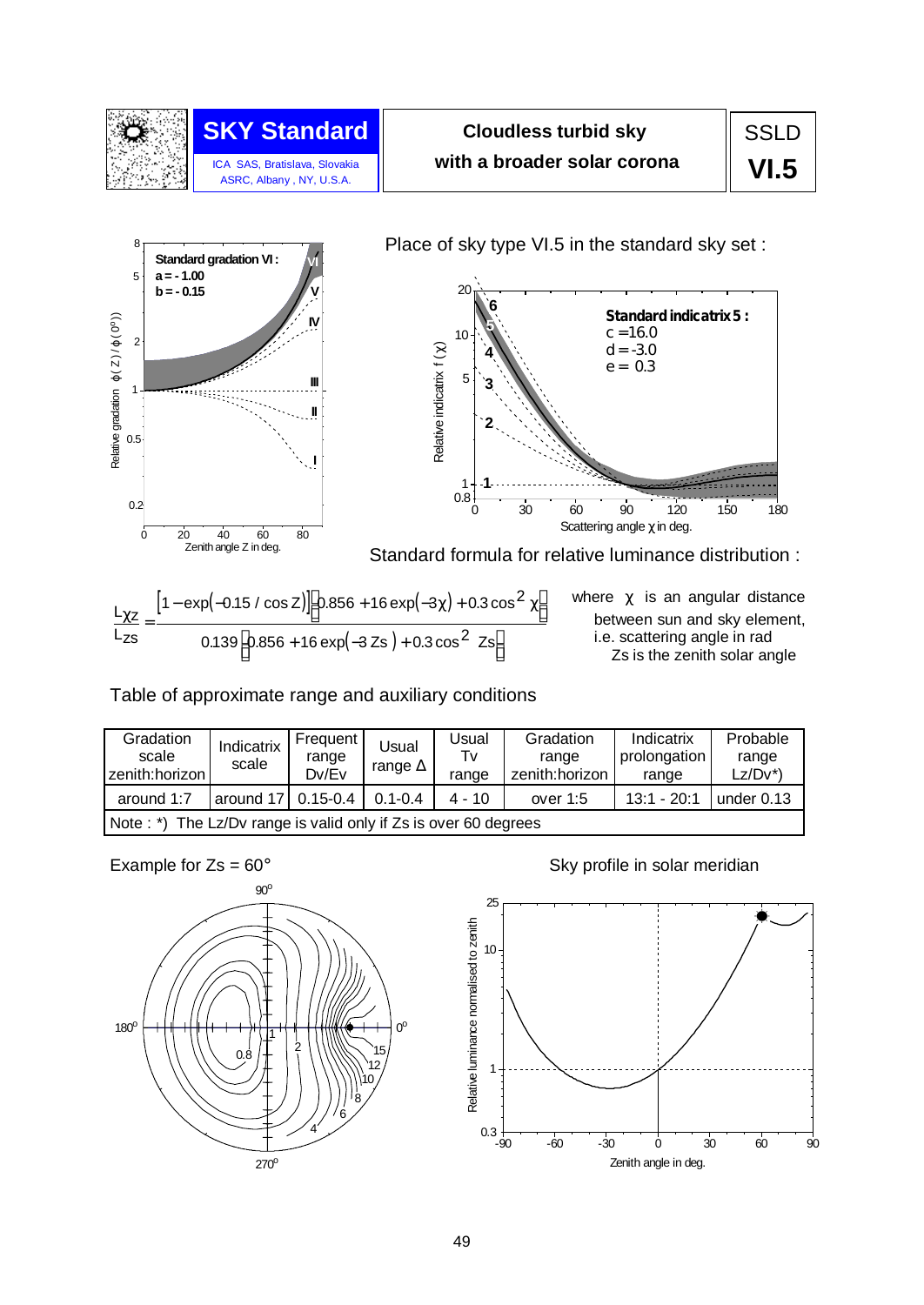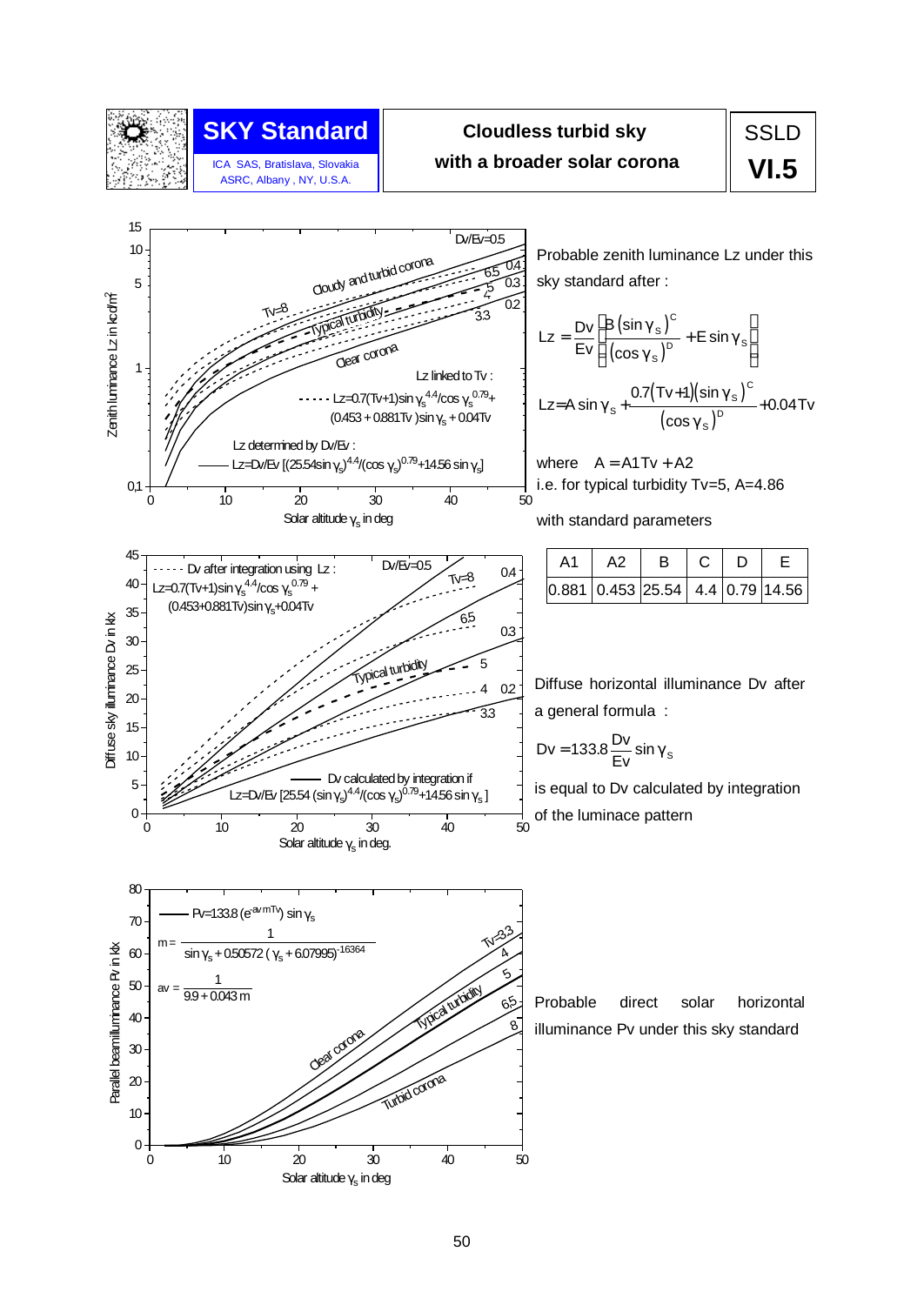

# **White - blue turbid sky with a wide solar corona effect**



between sun and sky element, i.e. scattering angle in rad Zs is the zenith solar angle

.<br>Geboort ,,,,,,,

Table of approximate range and auxiliary conditions

 $\left[0.705 + 24 \exp(-2.8 \text{ Zs}) + 0.15 \cos^2 \text{ Zs}\right]$ 

 $0.139 \bigg[ 0.705 + 24 \exp(-2.8 \text{ Zs}) + 0.15 \cos^2 \text{ Zs} \bigg]$ 

| Gradation<br>scale<br>zenith:horizon                                        | Indicatrix<br>scale | Frequent<br>range<br>Dv/Ev | Usual<br>range $\Delta$ | Jsual<br>Tv<br>range | Gradation<br>range<br>zenith:horizon | Indicatrix<br>prolongation<br>range | Probable<br>range<br>$Lz/Dv^*$ |  |  |
|-----------------------------------------------------------------------------|---------------------|----------------------------|-------------------------|----------------------|--------------------------------------|-------------------------------------|--------------------------------|--|--|
| around 1:7                                                                  | around 25           | $0.15 - 0.5$               | $0.12 - 0.5$            | $3 - 8$              | over $1:5$                           | over 20:1                           | under 0.12                     |  |  |
| The Lz/Dv range is valid only if Zs is over 60 degrees<br>Note $:$ $\ast$ ) |                     |                            |                         |                      |                                      |                                     |                                |  |  |

 $\overline{\phantom{a}}$ 

Lzs



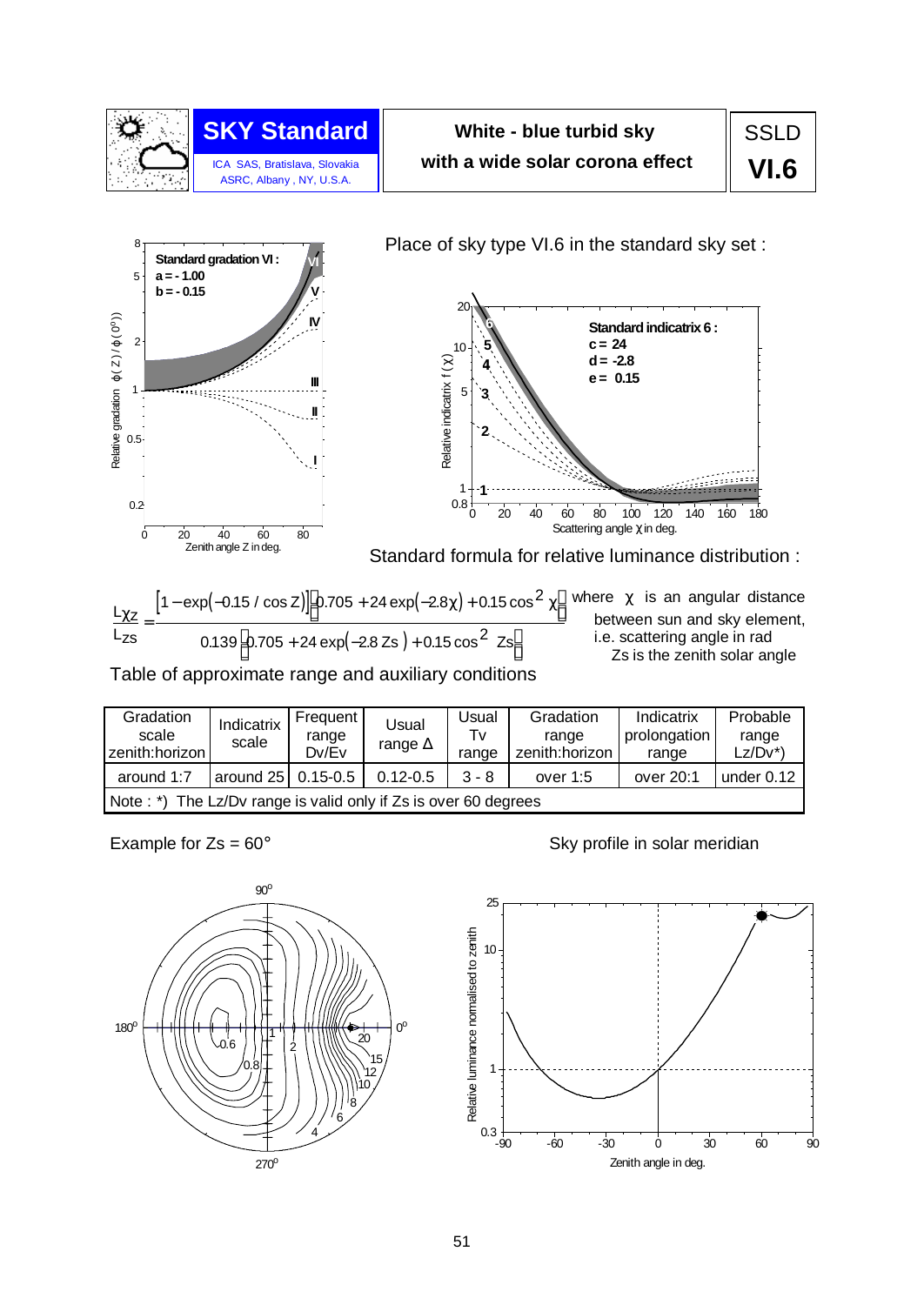

# **SKY Standard**

ICA SAS, Bratislava, Slovakia ASRC, Albany , NY, U.S.A.

## **White - blue turbid sky with a wide solar corona effect**

**SSLD VI.6**



Probable zenith luminance Lz under this sky standard after :

$$
Lz = \frac{Dv}{Ev} \left[ \frac{B(\sin \gamma_s)^c}{(\cos \gamma_s)^D} + E \sin \gamma_s \right]
$$
  

$$
Lz = A \sin \gamma_s + \frac{0.7(Tv+1)(\sin \gamma_s)^c}{(\cos \gamma_s)^D} + 0.04Tv
$$

where  $A = A1Tv + A2$ i.e. for typical turbidity Tv=4, A=3.62

with standard parameters

|  | A <sub>2</sub> | B                                                                           |  |  |
|--|----------------|-----------------------------------------------------------------------------|--|--|
|  |                | $\vert 0.418 \vert 1.95 \vert 28.08 \vert 4.13 \vert 0.79 \vert 13.0 \vert$ |  |  |

Diffuse horizontal illuminance Dv after a general formula :

$$
Dv = 133.8 \frac{Dv}{Ev} \sin \gamma_s
$$

is equal to Dv calculated by integration of the luminace pattern

Probable direct solar horizontal illuminance Pv under this sky standard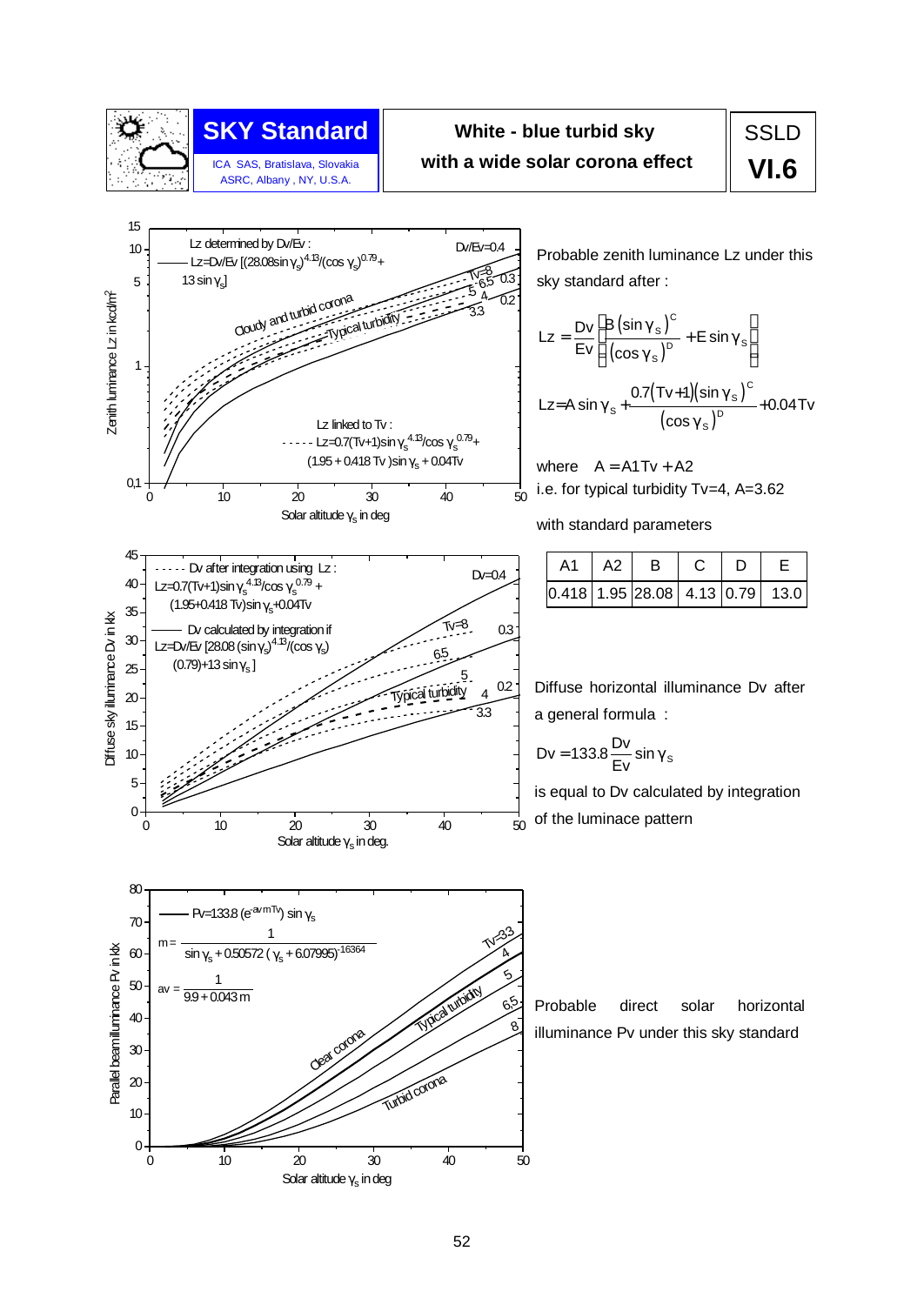#### **List of Appendices**

- **App. A.** Description and parametric specification of the selected American set of sky scan data List of selected cases
	- Figure 0 45 : Indicatrices and gradations analysed from all Berkeley sky scans
- **App. B.** Occurrence frequency of various daylight conditions as the basis of a new generation of sky standards

Figure 1 - 2: Examples of Dv/Ev clusters for selected Bratislava 1994 data Figure 3 - 13: P-G-D diagrams for Berkeley data in 5 deg. cluster groups Table 1 -12: Sky frequency occurrence in Bratislava 1994 in 5 deg. cluster groups Table 13 - 24: Ditto at Bratislava during 1995 Table 25 - 36: Ditto at Albany, NY during a three year period 1993 - 1995 Table 37 - 48: Ditto at Berkeley, CA during 1985-1986 Table 49 - 50: Ditto at Bratislava for solar altitudes 5 - 30 deg in 1994 and 1995 Table 51 - 52: Ditto for solar altitudes 30 - 67 deg Table 53 - 54: Ditto for all solar altitudes

**App. C.** The identification of basic sky types using Lz/Dv ratios during most frequent and typical daylight conditions

**App. D.** Year-round frequencies of sky clusters related to specified ranges of Tv values Figure A1 - A4: Bratislava data in 1994 Figure B1 - B4: Ditto in 1995 Figure C: Modelling possibilities Figure D1 - D4 Three year frequencies Figure E: Examples of monthly variations

- **App. E.** An analysis of densely overcast sky conditions and the preliminary draft of the standard sky set
	- Table 1: Specification of selected overcast sky cases

Figure A.1 - A.3: Isoline sky luminance patterns

- Figure B: Overcast sky indicatrices
- Figure C.1 C.3: Overcast sky gradations
- Figure E: Comparison of measured and modelled gradations
- Figure F: Standard parameters a and b
- Figure G.1 G.2: Comparison to modified Dumortier´s formula
- Figure H: Dependence of zenith luminance on Dv and/or Zs
- **App. F.** Bright overcast skies as transitional states linked to cloudy skies
	- Figure A: Characterisation of bright overcast skies
	- Figure B: Isolines luminance patterns of selected Berkeley cases
	- Figure C: Indicatrices of selected bright overcast skies
	- Figure D: Gradations of bright Berkeley overcast skies

**App. G.** Bright cloudy skies and trials to detect their nonhomogeneity along the sky cluster Table 1: Specification of the selected cloudy sky clusters Table 2: Parameters a, b, c, d and e after the Perez model Figure A: Isoline luminance patterns of the cloudy sky cluster 2 Figure B: Indicatrices of selected cloudy skies of the second Sydney cluster Figure C: Gradations of cloudy skies of the second Sydney cluster

#### **App. H.** Analysing the functional formulations of clear sky patterns Table 1: Specification of the selected clear sky cases

Table 2: Trials and validation of modelled gradation parameters for clear skies

Table 3: Trials and validation of modelled indicatrix parameters for clear skies